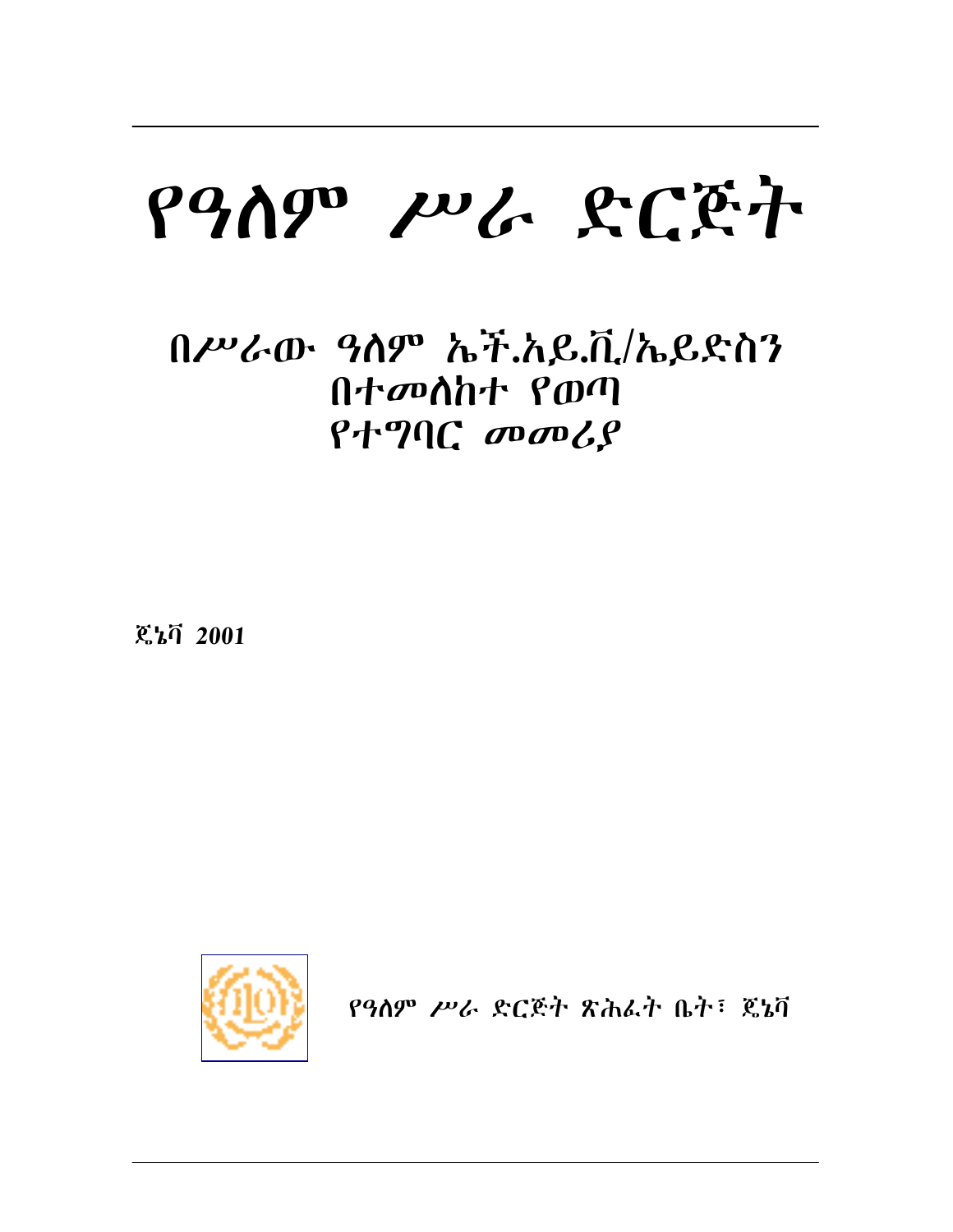|  |  | ጣውጫ |
|--|--|-----|
|--|--|-----|

| 7.1. ስሥራ አስኪያጆች፣ ተቆጣጣሪዎችና ስአስተዳደር ኃላፊዎች የሚሰጥ ሥልጠና18     |  |
|---------------------------------------------------------|--|
|                                                         |  |
|                                                         |  |
|                                                         |  |
|                                                         |  |
| 7.6. ከሰው ደምና ከሴሎች የሰውነት ፌሳሶች ጋር ስሚነካኩ ሥራተኞች የሚሰዋ ሥልጠና21 |  |
|                                                         |  |
|                                                         |  |
|                                                         |  |
|                                                         |  |
|                                                         |  |
|                                                         |  |
|                                                         |  |
|                                                         |  |
|                                                         |  |
|                                                         |  |
|                                                         |  |
|                                                         |  |
|                                                         |  |
|                                                         |  |
|                                                         |  |
|                                                         |  |
|                                                         |  |
|                                                         |  |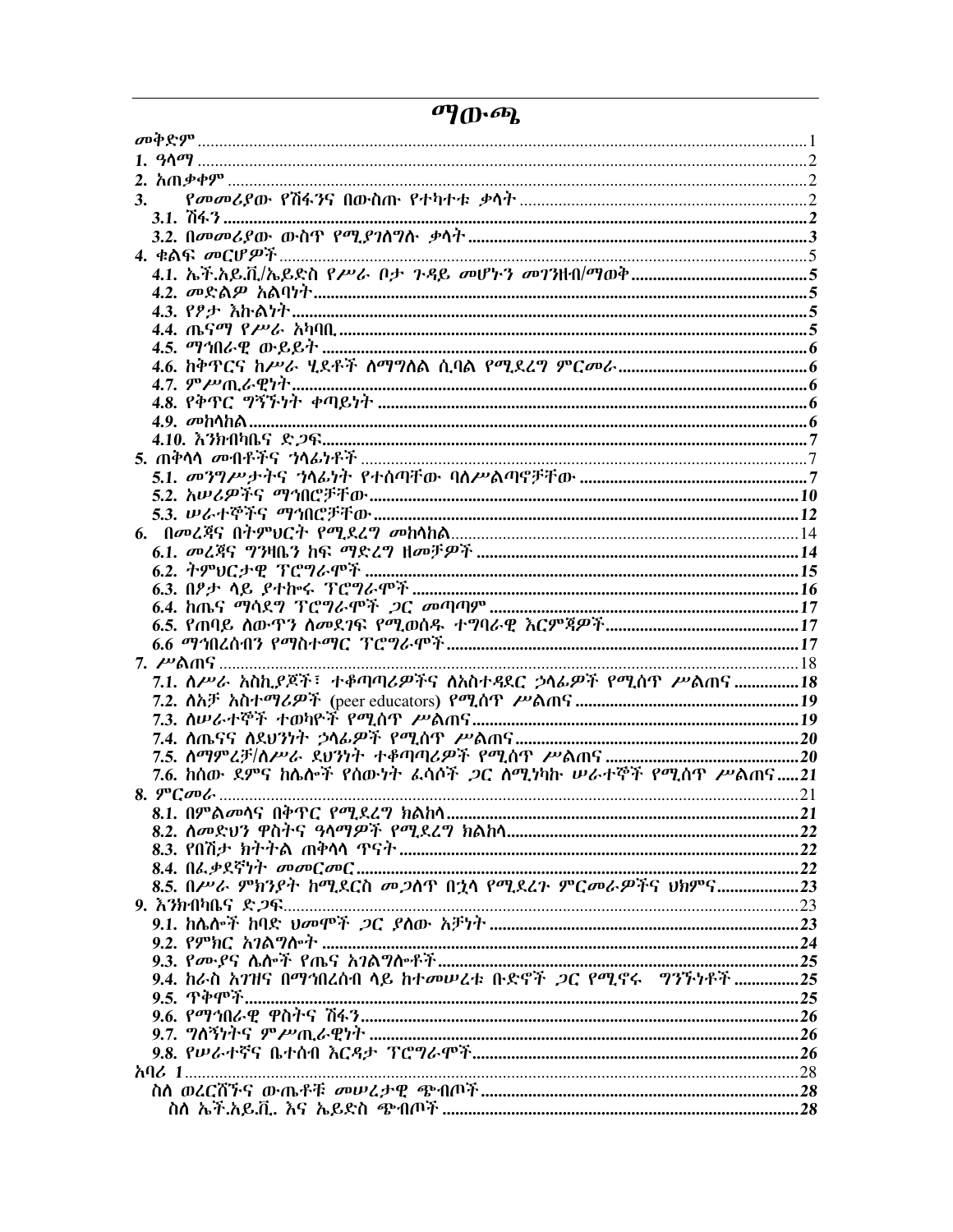| በሥራ ቦታ የኤች.አይ.ቪ/ኤይድስ ፖሊሲ ስስ ማቀድና ተግባራዊ የማድረግ |    |
|----------------------------------------------|----|
|                                              | 37 |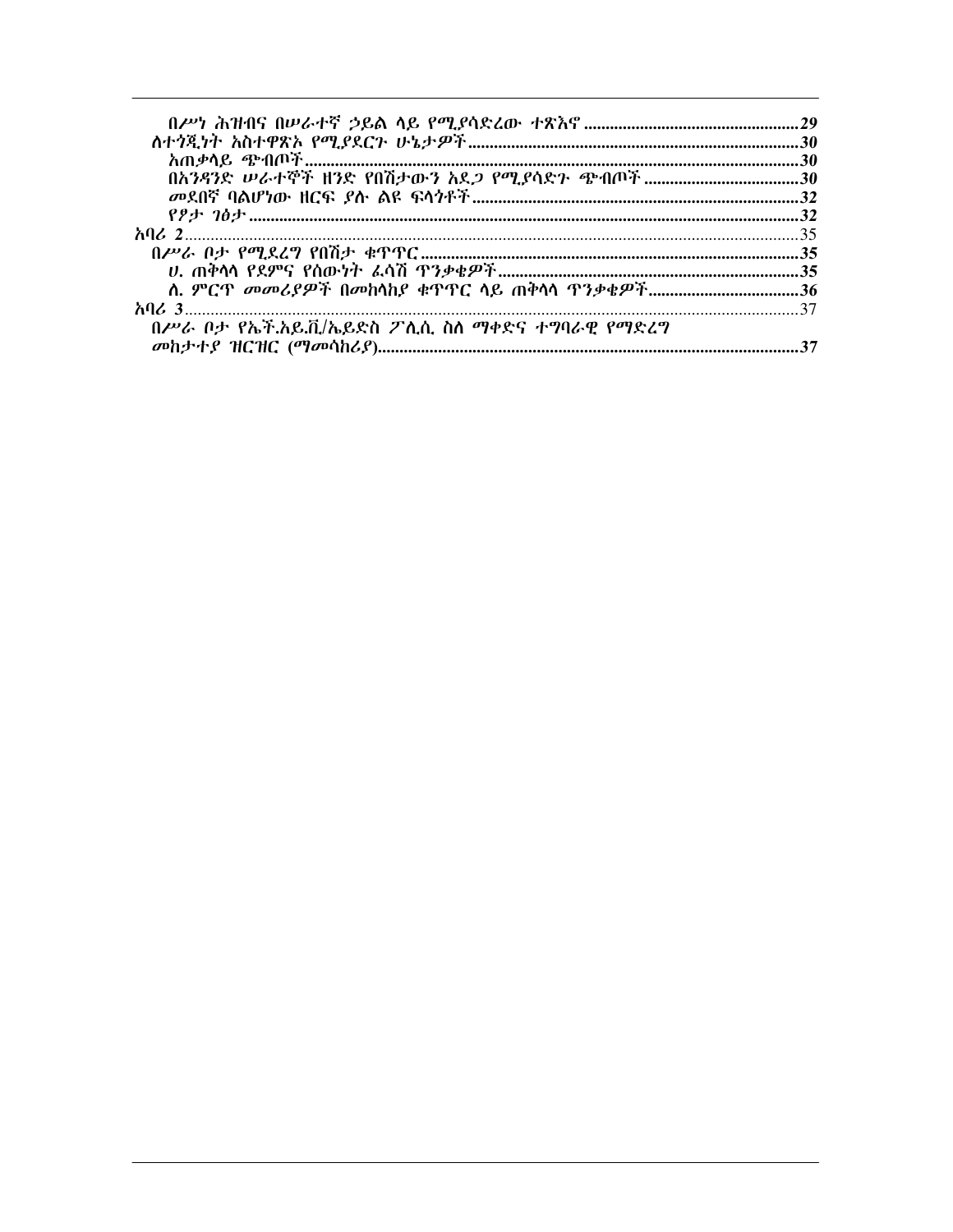መቅድም

የኡች.አይ.ቪ/ኡይድስ ወረርሽኝ ባሁኑ 2ዜ ዓለም አቀፍ ቀውስ ከመሆኑ በላይ በልማትና በማኅበራዊ እድንት ላይ የተደቀነ ከባድ ፌተና ነው፡፡ በብዛት በተጠቁት አገሮች ወሪርሽኙ በአሥርተ ዓመታት የተገኙትን የልማት ዕሤቶች እየሽረሽረ፣ ኤኮኖሚን አያዳከመ፣ ደህንነትን እያናጋና የኅበረተሰብን መረ*ጋጋት እያ*ናወጠ ይገኛል። ይህ ወረርሽኝ አስቀድሞ ፍጹም *ጎ*ጂ የሆነ ተጽእኖ ባሳደረባቸው ከሳሃራ በታች ባሉ የአፍሪካ አንሮች ቀውሱ የአስቸኳይ ጊዜ ሁኔታ እንዲፌጠር አስገድዷል።

በግለሰቦችና በቤተሰቦቻቸው ሳይ ከሚያሳድረው ሥቃይ በሳይ ወረርሽኙ የኅበረተሰቦችን ማኅበራዊና ኤኮኖሚያዊ መዋቅሮችን በዋልቅ በመጕዳት ላይ ይገኛል፡፡ ኤች.አይ.ቪ/ኤይድስ በሥራ ዓለም ላይ የተደቀነ ዋነኛ አደ*ጋ* ከመሆኑ በላይ በጣም አምራች ክፍል የሆነውን የሠራተኛ ኃይል ከመጉዳትና *ገ*ቢውንም ከማቆርቆዙም በሳይ በተሰያዩ ዘርፎች በተሰማሩት ኢንተርፕራይዞችም ሳይ በምርት መቀነስ፣ በሠራተኛ ወጪ መጨመርና ልምድና ሙያ ያሳቸው ሠራተኞች መታጣት ምክንያት ከፍተኛ ወጪ እየደረሰባቸው ይገኛል፡፡ በተጨማሪም በተለይ የህመሙ ተጠቂ በሆኑ የቫይረሱ ተሸካማ. ሠራተኞችና ሰዎች ላይ ከሚደረገው መድልዎና ከሚነጣጠረው ሥጂ የሆነ አመለካከት (stigmatization) የተነሣ ኤች.አይ.ቪ/ኤይድስ የሥራ ቦታን መሠረታዊ መብቶች የሚነካ ሆኖአል፡፡ የወረርሽኙ ተጽእኖ ሴቶችንና ሕፃናትን ጨምሮ በቀላሱ ተሎጂ በሆኑት የኅብረተሰብ ክፍሎች ላይ የሚደርስ ከመሆኑም በሳይ ሕፃናትን ያለ ዕድሜያቸው በሥራ የማስማራት ችግርን (child labour)  $99100$ ል።

ስስዚህ ነው የዓለም ሥራ ድርጅት ኤች.አይ.ቪ/ኤይድስን በተመስከተ ጠንካራ መግለጫና የተግባር መመሪያ ስማውጣት ቆርጦ የተነሣው። መመሪያው ወረርሽኙ እንዳይስፋፋ፣ በሠራተኞችና በቤተሰቦቻቸው ሳይ የሚደርሰውን ተጽእኖ ስመቀነስ፣ እንዲሁም በሽታውን ስመቋቋምና ማኅበራዊ መከሳከልን ስማጕልበት ዓይተኛ መመሪያ ይሆናል፡፡ ኤች.አይ.ቪ/ኤይድስ የሥራ ቦታ ችግር መሆኑን እውቅና መስጠትን፣ የሥራ ቅጥር መድልዎን ማስወገድና የፆታ እኩልነትን፣ ምርመራና ምሥጢርነቱን (screening and confidentiality)፣ ማኅበራዊ ውይይትን፣ መከላከልን፣ እንክብካቤንና ድ*ጋ*ፍን በተመሰከተ ወረርሽኙን በሥራ ቦታ ላይ ለመቋቋም የሚያስችል መሠረታዊ መርሆ ይሆናል።

ይህ መመሪያ በዓለም ሥራ ድርጅትና ሦስት አካላዊ አባሎቹ (Tripartite Constituents) ፣ እንዲሁም የዓለም አቀፍ አ*ጋ*ሮቹ *መካ*ከል የተደረገ ትብብር ውጤት ነው። የተግባር *መመሪያ*ው ስፖሲሲ አውጪዎች፣ ለአሠሪዎችና ለሠራተኛ ማኅበራት፣ እንዲሁም ለሴሎች ማኅበራዊ አ*ጋ*ሮች ተ*ገ*ቢ የሥራ ቦታ ፖሊሲ ለማርቀቅ፣ የመከላከልና የእንክብካቤ ፕሮግራሞችን ለማውጣት፣ እንዲሁም መደበኛ ባልሆነው የኤኮኖሚ ዘርፍ (informal sector) ውስጥ ሰሚገኙ ሠራተኞች ትኩረት መስጠት ይቻል ዘንድ ስልት ስማውጣት ከፍተኛ ተግባራዊ መመሪያ ይሆናል። ይህ የዓለም ሥራ ድርጅት የተግባር መመሪያ ኤች.አይ.ቪ/ኤይድስን በዓለም አቀፍ ደረጃ በመከሳከል ረገድ ለሚካሄደው ጥረት ታላቅ አስተዋጽኦ ይሆናል::-

በሚደርስው ማኅበራዊና ስብአዊ ቀውስ አንጻር መመሪያው የተረ*ጋጋ የሥራ* ሂደትን ስማፈ*ጋገ*ጥ ይረዳል፡፡ ቀደም ሲል ይህን ቀውስ ስመቋቋም በተደረገው ሙከራ ጠቃሚ ትምህርት ተገኝቷል፡፡ <u> ዋቂት አንሮች የህመሙን መስፋፋት በመቀነስና ውጤቱ በግለሰቦችና በማኅበረሰባቸው ሳይ</u> ያሳደረውን ተጽእኖ በማስዘብ ረንድ ስኬታማ ደረጃን ተምናጽፈዋል። በጣም ጥሩ የሆኑት ልምዶች *ሁቀ*ኛ *አመራርን*፣ ዘርፌ-በዙ አቀራረብን፣ ክኤች.አይ.ቪ/ኤይድስ *ጋ*ር የሚኖሩ ሰዎችን ጨምሮ ከኅብረተሰቡ *ጋ*ር አ*ጋ*ርነትንና ትምህርትን ያጠቃልላሉ፡፡ እነዚህ መሠረተ ሃሳቦች በመርሆዎችና ለውጤታማነቱ በማኅበራዊ አ*ጋ*ሮች ተሳትፎ ሚና ውስጥ የተንጸባረቁ ናቸው፡፡

ይህ መመሪያ አሁን ባሉት ችግሮች ላይ የሚያተኩር ከመሆኑ በላይ ወደፊት ወረርሽኙ በሥራው ዓስም የሚያሳድረውን ተጽእኖ የሚተነብይ ሰነድ ነው፡፡ የዓስም ሥራ ድርጅት በዚህ መመሪያ አማካይነት ከኤች.አይቪ/ኤይድስ *ጋ*ር የሚኖሩ ሠራተኞችና ሰዎችን መብትና ክብር ስመጠበቅ ብሔራዊና ዓለም አቀፋዊ ድጋፎቹን ያሳድ*ጋ*ል::



ጄኔቫ፣ ሰኔ 2001

ሁዋን ሶማቭያ ዋና ዳይሬክተር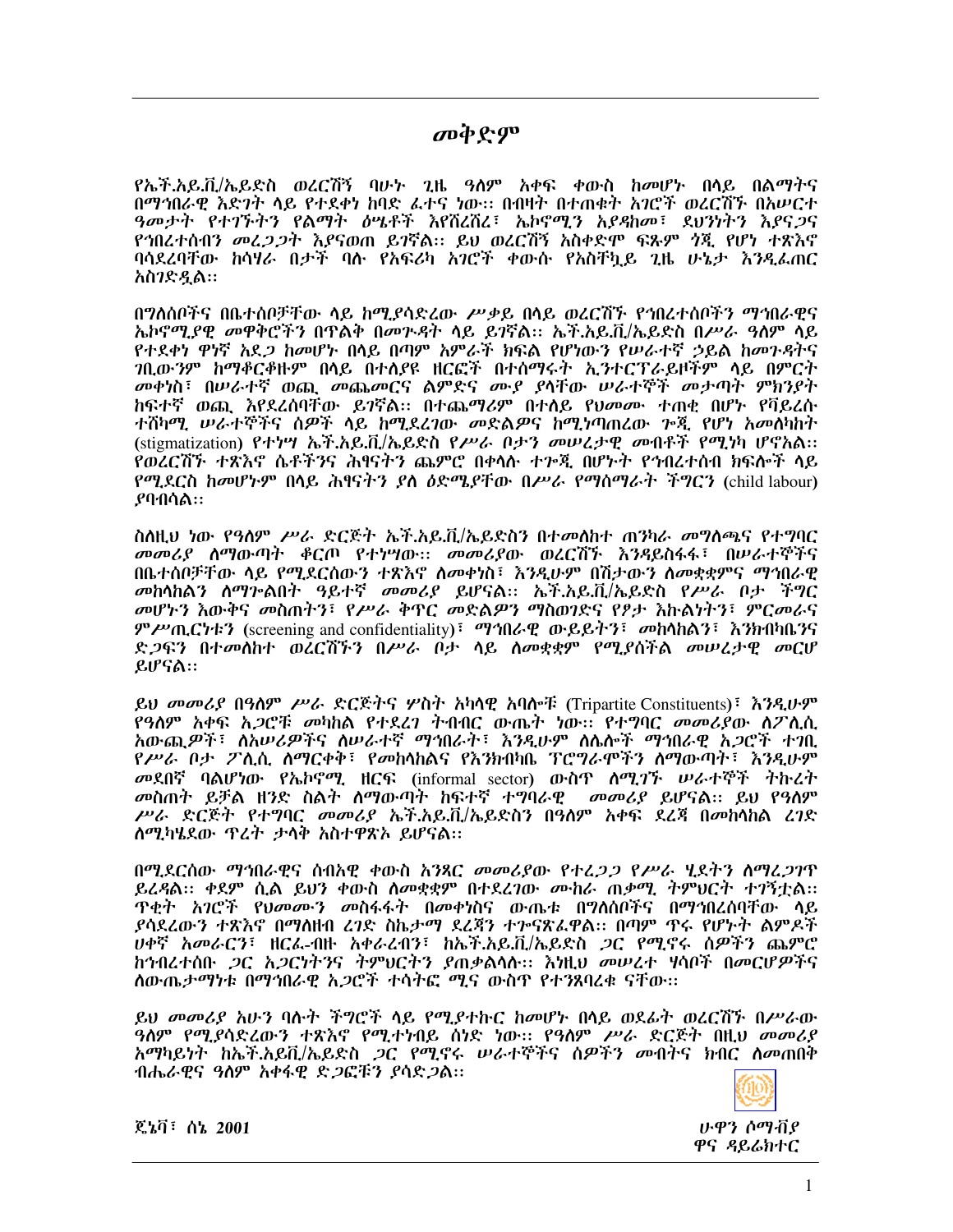#### 1.  $90q$

የዚህ መመሪያ ዓላማ በሥራው ዓለም የኤች.አይ.ቪ/ኤይድስ ወረርሽኝን በተመሰከተ በአመርቂ ሥራ (Decent Work) አንጻር መሠረታዊ መርሆዎችን ስመዘር*ጋት* ነው። መመሪያውም የሚከተሱትን ቁልፍ የተግባር መስኮች ይሽፍናል፡-

- ኤች.አይ.ቪ/ኤይድስን መከሳከል፤  $\boldsymbol{\theta}$ .
- ኤች.አይ.ቪ/ኤይድስ በሥራው ዓለም ላይ የሚያደርሰውን ተጽእኖ መቆጣጠርና ለ. መከታተል !
- በኤች.አይ.ቪ/ኤይድስ ስታመሙና ስተጠቁ ሠራተኞች የሚደረግ እንክብካቤና እንዛ፤  $\mathbf{d}$
- በእርግጠኛ ወይም በሚገመት የኡች.አይ.ቪ. ሁኔታ አንፃር የሚፌጠረውን አሉታዊ  $\boldsymbol{\sigma}$ አመስካከትና መድልዎ ማስመገድ::

#### 2.  $\hbar \Omega$   $\phi \phi$ ም

ይህ መመሪያ ቀጥሎ ስተዘረዘሩት መዋል አስበት፡-

- በድርጅቶች፣ በማኅበረሰብ፣ በአካባቢ፣ በዘርፍ፣ በብሔራዊና በዓለም አቀፍ ደረጃዎች  $U_{\rm h}$ ተጨባጭ ተሳትፎዎችንና ምሳሾችን ስማዳበር፤
- በመንግሥታት፣ በአሠሪዎች፣ በሠራኞችና በተወካዮቻቸው፣ ለ. <u>እንዲሁም</u> በጤና ባለሙያዎች፣ በኤች.አይ.ቪ/ኤይድስ ንዳይ ልዩ ልምድ ባላቸውና  $P$ -AR በሚመለከታቸው አካሎች (ይህ ማኅበረሰባዊና መንግሥታዊ ያልሆኑ ድርጅቶችን ሊጨምር ይችላል) መካከል የውይይት ሂደቶችን፣ ምክክሮችንና ሁሉ-አቀፍ ትብብሮችን ስማሳደግ፣
- *መ. ቀ*ዋሎ በተዘረዘሩት አንጻር ከማኅበራዊ አ*ጋ*ሮች *ጋ*ር በመመካር መርሆዎቹ ውጤታማ እንዲሆኑ ማድረግ፣ ይኸውም፡-
	- በብሔራዊ ሕጎች፣ በፖሊሲዎችና በፕሮግራሞች፣
	- በሥራ ቦታ/በድርጅት ስምምነቶች፣ እና
	- በሥራ ቦታ ፖሊሲዎችና በተግባር እቅዶች።

#### 3. *የመመሪያ*ው የሽፋንና በውስጡ የተካተቱ ቃሳት

#### $3.1.7643$

 $\ell \upsilon$  *m*  $\sigma \upsilon \ell \upsilon$ :

*ህ. በመንግሥታዊ*፣በሕዝባዊና በግሉ ዘርፍ የተሰማሩትን አሥራዎችና ሥራተኞችን ሁሉ (ስሥራ ቅዋር የሚያመስክቱትን ጨምሮ)፣እና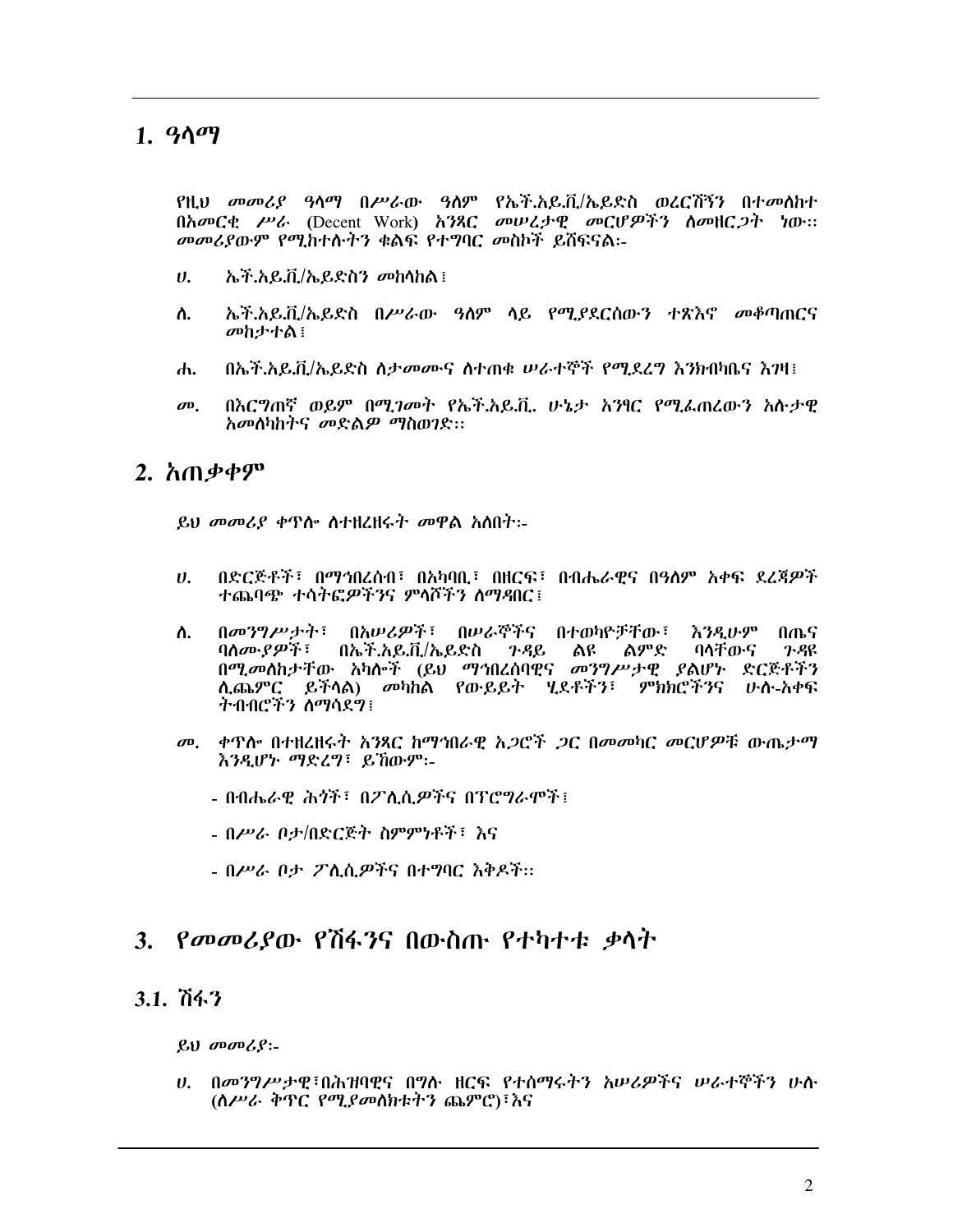ለ. መደበኛና መደበኛ ያልሆኑትን የሥራ ዘርፎች ይመስከታል፡፡

#### 3.2. በመመሪያው ውስጥ የሚያገለግሱ ቃላት

ሕች.አይ.ቪ. i (Human Immunodeficiency Virus (HIV)—υዩማን ኢምዩኖዲራሽንሲ ቫይረስ) በሰውነት ውስዋ በሽታን የመቋቋም ኃይልን በማዳከም ሙሱ በሙሱ ኤይድስ እንዲፌጠር የሚያደርግ ህዋስ (ቫይረስ) ነው።

ስዎች ፣ የተጠቂ በኤች.አይ.ቪና ወረርሽኙ በሚያደርሰው ተጽእኖ ምክንየት ሕይወታቸው የተስወጠ ሰዎች።

ሌይድስ፤ በእንግሊዝኛው Acquired Immune Deficiency Syndrome (AIDS)—አኳየርድ ኢምዩን ዲፊሽንሲ ሲንድሮም የሚባለው ምኅፃፈ ቃል ሲሆን ካንሰርና ተያያዥ በሽታዎችን የሚመለከት ሲሆን እስከ ዛሬ ፌውስ እንዳልተገኘለት የሚጠቀስ የህክምና ሁኔታዎች ስብስብ ካጡ።

 $\boldsymbol{\sigma}$ ድልዎ፤ በዚህ መመሪያ ውስጥ ይህ ቃል ኤች.አይ.ቪ/ኤይድስን በማካተተ በሥራ ሥምሪትና በሙያ ሳይ የሚደረገውን መድልዎ በሚመስከት የዓስም ሥራ ድርጅት በ1958 ዓ.ም. ባወጣው ድ*ንጋጌ* (ቁ. 111) በተሰጠው አ*ገ*ላለጽ መሠረት የሚካተት ይሆናል:: *ሠራተኞችን በመሚመ*ስከት በተገመተ የኤች.አይ.ቪ ሁኔታ፣ እንዲሁም በፆታዊ ባሕርይ ላይ ተመሥርቶ የሚደረግ መድልዎን ያካትታል።

 $P$ አካል ጉዳተኛ ሰዎች፤ በዚህ መመሪያ ውስጥ ይህ ቃል በ1983 ዓ.ም. የአካል *ጉዳ*ተኞች *ሙያዊ ተሀ*ድሶና የ*ሥራ ሥምሪት* በሚመስከት በጸደቀው የዓስም ሥራ ድርጅት ድንጋጌ (ቁ. 159) መሠረት ይሆናል። ይህም ማስት በሚታይ የአካልና የአእምሮ ጉዳት <u>የተነሣ ተስማሚ የሥራ ሥምራት ማግኘት፣ በዘላቂነት እየሠሩ የመቆየትና የማደግ እድሉ</u> በጣም ዝቅ ያለበት ግለሰብ ማለት ነው።

**አሠሪ**፤ በአንድ ብሐራዊ ሕግና ልምድ መሠረት በሁስቱ ወገኖች (በአሠሪውና በሠራተኞች) መካከል መብቶችና ግዴታዎችን በሚጠብቅ መልኩ ሠራተኞችን በጽሁፍ ወይም በቃል ስምምነት የሚቀጥር፡፡ መንግሥታዊ፣ ሕዝባዊ ባስሥልጣኖች፣ የግል ድርጅቶችና ግለሰቦች አሥራዎች ሊሆኑ ይችላሉ::

የጤንነትና ደህንነት አገልግሎት! በዚህ መመሪያ ውስጥ ይህ ቃል በ1985ቱ የመደበኛ ጤና አንልግሎቶች የዓለም ሥራ ድርጅት ድንጋጌ (ቁ. 161) እንደ ተንስጸው ያገስግሳል፡፡ ይኸውም በዋነኛነት የመከሳከል ተግባር ሆኖ ከሥራ ጋር በተዛመደ መልኩ የበለጠ የአካልና የአእምሮ ጤናማነት እንዲኖር ለአሠሪዎች፣ ለሠራተኞቻቸውና ለተወካዮቻቸው ለማመቻቸት አስተማማኝና ጤናማ የሥራ አካባቢና የአሠራር ዘርፎች *የመ*ፍጠር አስፈሳጊነትና አጠባበቁን የሚደማክር አንልግሎት ነው፡፡ እንዲሁም የጤንነትና ደህንነት አንልግሎት እንደ ሠራተኞቹ የአካልና የአእምሮ ጤናማነትና ችሎታ መጠን ሥራን መቀበል እንዲችሉ ምክርን ይሰጣል::

**ተገቢ መመቻቸት፤** ከኤች.አይ.ቪ. ወይም ከኤይድስ *ጋ*ር የሚኖሩ ሰዎች በሥራ ወይም በሥራ ቦታ በተግባራዊ መልኩ እንዲሳተፉ ወይም እንዲያድጉ ስማስቻል የሚደረግ ማሻሻያ ወይም ማስተካከያ፡፡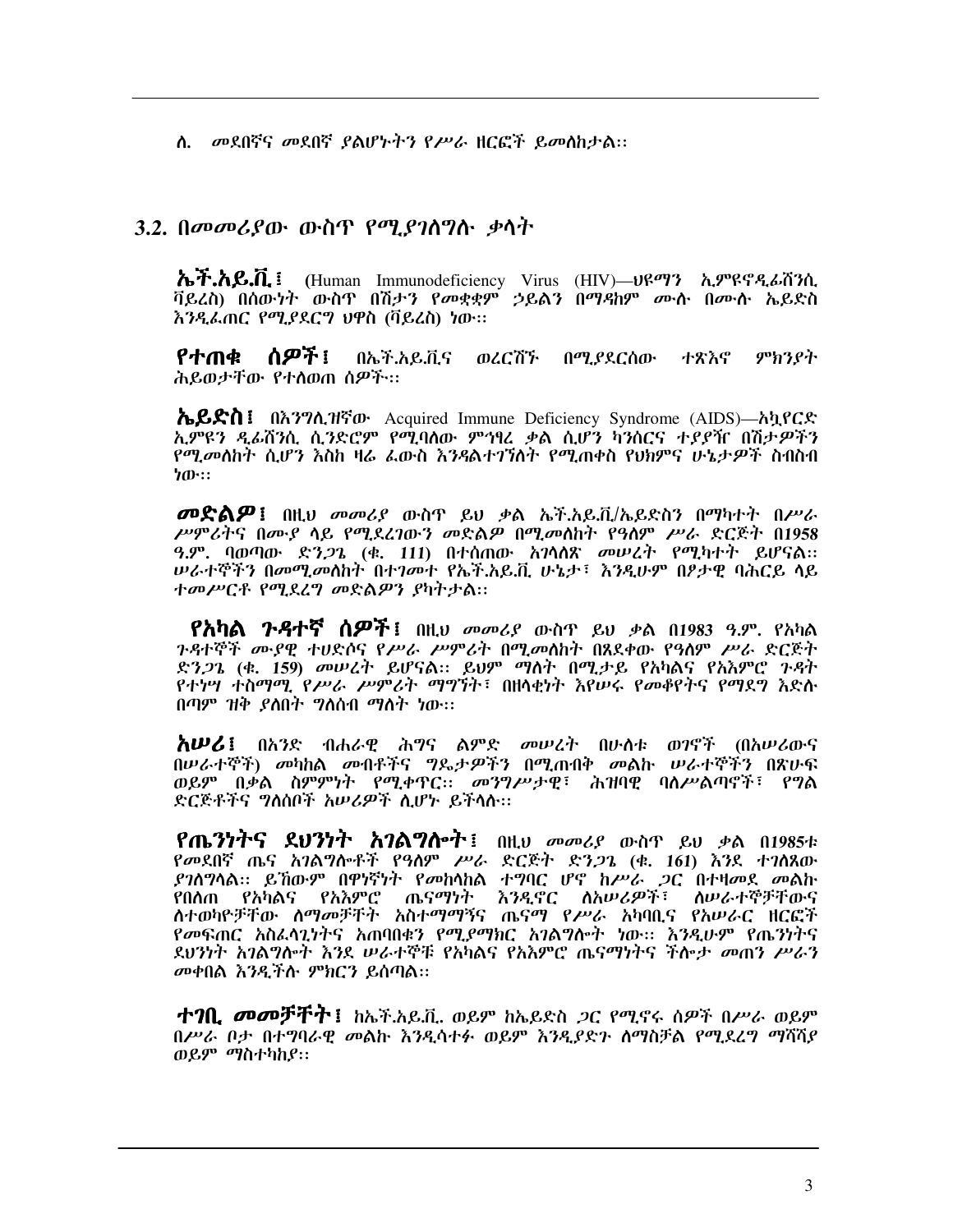$\bm{\mathcal{P}}$ ርመራ፤ በቀዋታ (የኤች.አይ.ቪ. ምርመራ) ወይም በተዘዋዋሪ (ጉዳት ላይ የሚጥል ጠባይ ክትትል)፤ ወይም አስቀድሞ ስለ ተደረጉ ምርመራዎችና ስለ ተወሰዱ መድኃኒቶች ጥያቂዎችን ማቅረብ::

ተፌዋሮአዊ ፆታና ማኅበራዊ ፆታ፤ (sex and gender) በወንዶችና በሴቶች መካከል ተፌዋሮአዊና ማኅበራዊ ልዩነቶች አሉ። ፆታ የሚለው ቃል በተፌዋሮ የተወሰነውን የአካል ልዩነት ሲ*ያመ*ለክት፣ ማኅበራዊ የሚለው ቃል በማኅበራዊ ሚና*ዎች* ውስዋ በወንዶችና በሴቶች መካከል ባለው *ግንኙነት የሚታየ*ውን ልዩነት *ያመ*ለክታል። ተግባራዊ ሚና*ዎች* በማኅበራዊ ተሳትፎ የሚታወቁ ሲሆን እንደየባህሉ በእድሜ፣ በመደብ፣ በዘርና በሃይማኖት፣ በመልክአ ምድራዊ፣ አኮኖሚያዊና ፖስቲካዊ ሁኔታዎች በሰፊው ይሰያያስ፡፡

በግብረ ሥጋ የሚተሳሰፉ በሽታዎች፤ በእንግሊዝኛው ምኅዓሪ ቃል (STI—Sexually Transmitted Infection) የሚባሱት እንደ ቂጥኝ፣ ጨብጥ፣ ከርክርና ባምቡሴ ያሱትን የሚያካትት ነው። እንዲሁም ከእነዚህ ሴሳ በግብረ ሥጋ እንደሚተሳሰፉ የታወቁትን በሽታዎች ሁኔታ ይጨምራል።

 $P$ ሥራ ውል መቋረጥ፤ ይህ ቃል የዓለም ሥራ ድርጅት በ1982 የሥራ ውልን *መ*ቋረዋ አስመልክቶ ባወጣው ድን*ጋ*ጌ (ቁ. 158) ውስዋ የተሰጠውን ትርጕም እንደ ያዘ ያገስግላል። ይኸውም በአሥሪው ፍላጎት ሥራተኛውን ማሰናበት ነው።

**ጠቅሳሳ ጥንቃቄዎች፤** በደም ሴሎች (ፓቶጂንስ) ውስጥ በመሆን በቀላል ደረጃ የሚታዩ በሽታዎችን ችግር የመቆጣጠር ልምድ፡፡ (ሙሉ ማብራሪያውን በአባሪ 2 ተመልከት)

መደበኛ ባልሆነ የሥራ ዘርፍ የተሰማሩ ሠራተኞች *(እንዲሁም መደበኛ*  $\ell$ ልሆነ ዘርፍ በመባል ይታወቃል) ይህ ቃል በአባሪ 1 ተብራርቶአል::

የሠራተኞች ተወካዮች፤ የዓለም ሥራ ድርጅት በ1971 ባወጣው የሠራተኞች ተወካዮች ድን*ጋ*ጌ (ቁ. 135) ውስዋ እንደ ተ*ገ*ለጸው በብሔራዊ ሕግና መመሪ*ያ መሠ*ረት የሥራተኞች ተወካዮች ሲባል፡-

- የሥራተኛ ማኅበራት ተወካዮች፣ ማስትም በእነዚህ ማኅበራት ወይም በአባላቱ  $U_{\rm{a}}$ የተሰየሙ ወይም የተመረጡ፤ ወይም
- ተመራጭ ተወካዮች፤ ማስትም በብሔራዊ ሕግ፣ ወይም መመሪያ፣ ወይም የኅብረት ለ. ስምምነቶች መሠረት በድርጅቱ ሠራተኞች በነፃ የተመረጡና እንቅስቃሴዎቻቸው ባስብት አገር የሠራተኛ ማኅበራት እንደ ልዩ መብት የታወቁ ተግባሮች ናቸው፡፡

**ተጎጂነተ**፤ በማኅበራዊ ተጨባጭ ሁኔታ ውስጥ ማኅበራዊና ኤኮኖሚ*ያ*ዊ *መዳ*ከምና ባህሳዊ ጭብዋ፤ ሠራተኛውን ለበሽታ አደ*ጋ* ይበልዋ የሚ*ያጋ*ልጡ የሥራ ሁኔታዎችና ልጆችን ያስ ዕድሜያቸው ወደ ሥራ የማስማራት አደ*ጋን ያመ*ስክታል። (ስበስጠ ማብራሪያ በአባሪ 1 ተመልከት)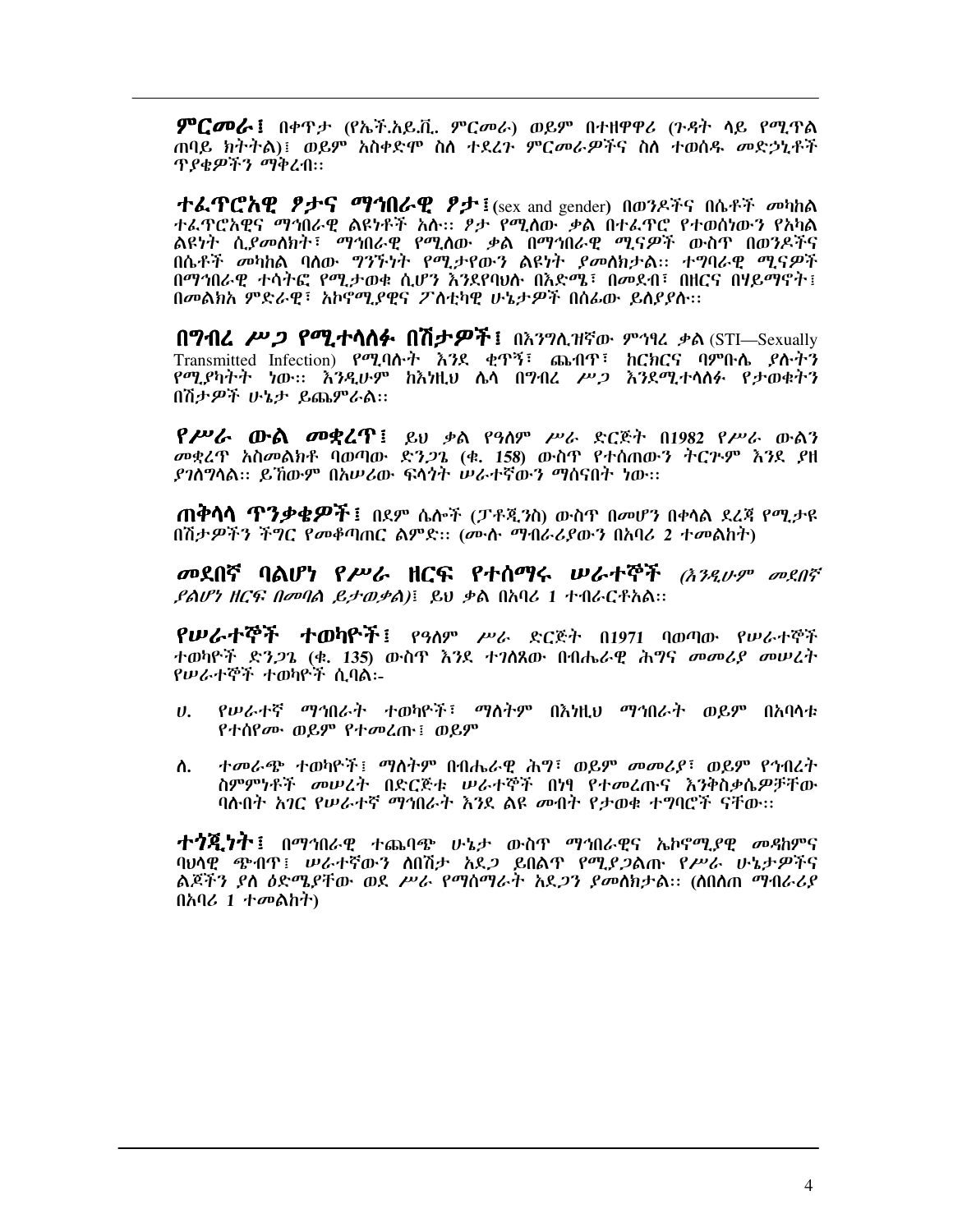#### $4.4$ ልፍ መርሆዎች

#### 4.1. ኤች.አይ.ቨ/ኤይድስ የሥራ ቦታ ንዳይ መሆኑን መገንዘብ/ማወቅ

ኤች.አይ.ቪ/ኤይድስ የሥራ ቦታ ጥያቄ ነው፤ ከዚህም የተነሣ እንደ ማንኛውም በሥራ ቦታ እንደሚያ*ጋ*ጥም አሳሳቢ ሀመም/ሁኔታ ተደርጎ ሲወሰድ ይገባል። ይህም የሠራተኛውን ኃይል ስስሚያጠቃ ብቻ ሳይሆን የሥራ ቦታ የማኅበረሰቡ አካል እንደ መሆኑ መጠን የወረርሽኙን ስርጭትና ውጤቶቹን ስመግታት በሚደረገው ትግል የሚጫወተው ሚና ስሳስው ነው።

#### 4.2. መድልዎ አልባነት

በአመርቂ ሥራ መንፌስና በኤች.አይ.ቪ/ኤይድስ የታመሙና የተጠቁ ሰዎችን መብትና ሰብአዊ ማንነት በማክበር አንፃር በበሽታው በተጠቁትም ሆነ በሚገመቱት ሠራተኞች ላይ *ምን*ም መድል*ዎ* ሊኖር አይገባም። ከኤች.አይ.ቪ/ኤይድስ *ጋ*ር በሚኖሩ ሰ*ዎች* ላይ የሚደረግ መድልዎና የተዛባ አመስካከት ኤች.አይ.ቪ/ኤይድስን ስመከሳከል የታሰመውን ዋረት **ያሰናክሳል**።

#### 4.3. የፆታ እኩልነት

ኤች.አይ.ቪ/ኤይድስን በተመሰከተ የፆታ ልዩነቶች በራሳቸው ሲታወቁ  $P.70\text{Å}$ :: ከተፈጥሮአዊ፣ ማኅበራዊ-ባሀሳዊ እና ኤኮኖሚያዊ ምክንያቶች የተነሣ ከወንዶች ይልቅ ሴቶች በኤች.አይ.ቪ/ኤይድስ ወረርሽን ለመያዝና በበለጠ ክፉኛ ለመጠቃት የተ*ጋ*ለጡ ናቸው። በማኅበረሰቦች ውስዋ ባለው የፆታ ልዩነት ስፋት፣ አድልዎና የሴቶች ዝቅተኛነት መጠን በአፍራሽ መልኩ በኤች.አይ.ቪ. የመያዛቸው እድል የሰፋ እንዲሆን ያደርገዋል፡፡ ስስዚህ በእኩልነት ሳይ የተመሠረተ የፆታ ግኝኙነትና የሴቶችን አቅም ማሎልበት የኤች.አይ.ቪን በሽታ *መ*ስፋፋት በአዋ*ጋ*ቢ ሁኔታ ለመከላከልም ሆነ ሴቶች ኤች.አይ.ቨ/ኤይድስን በተሳካ ሁኔታ እንዳቋቋሙት ለማስቻል በጣም አስፈላን ነንሮች ናቸው።

#### 4.4. ጤናማ የሥራ አካባቢ

ጤንነትንና ደህንነትን በተመለከተ የ1981 የዓለም ሥራ ድርጅት ድን*ጋጌ* ቁጥር 155<br>*መሠረት* በሚመለከታቸው ሁሉ ዘንድ ተግባራዊ ሲሆን የሚችል የ*ሥራ* አካባቢ*ዎች* ኤች.አይ.ቪን ስመከሳከል በሚያስችል መልኩ ጤናማና አስተማማኝ መሆን አለባቸው፡፡

ጤናማ የሥራ አካባቢ ሥራተኞች በአካልና በአእምሮ ጤናነት አንፃር ችሎታቸውን በበለጠ ተገባራዊ ማድረግ እንዲችሉ ሁኔታዎችን ያመቻችላቸዋል።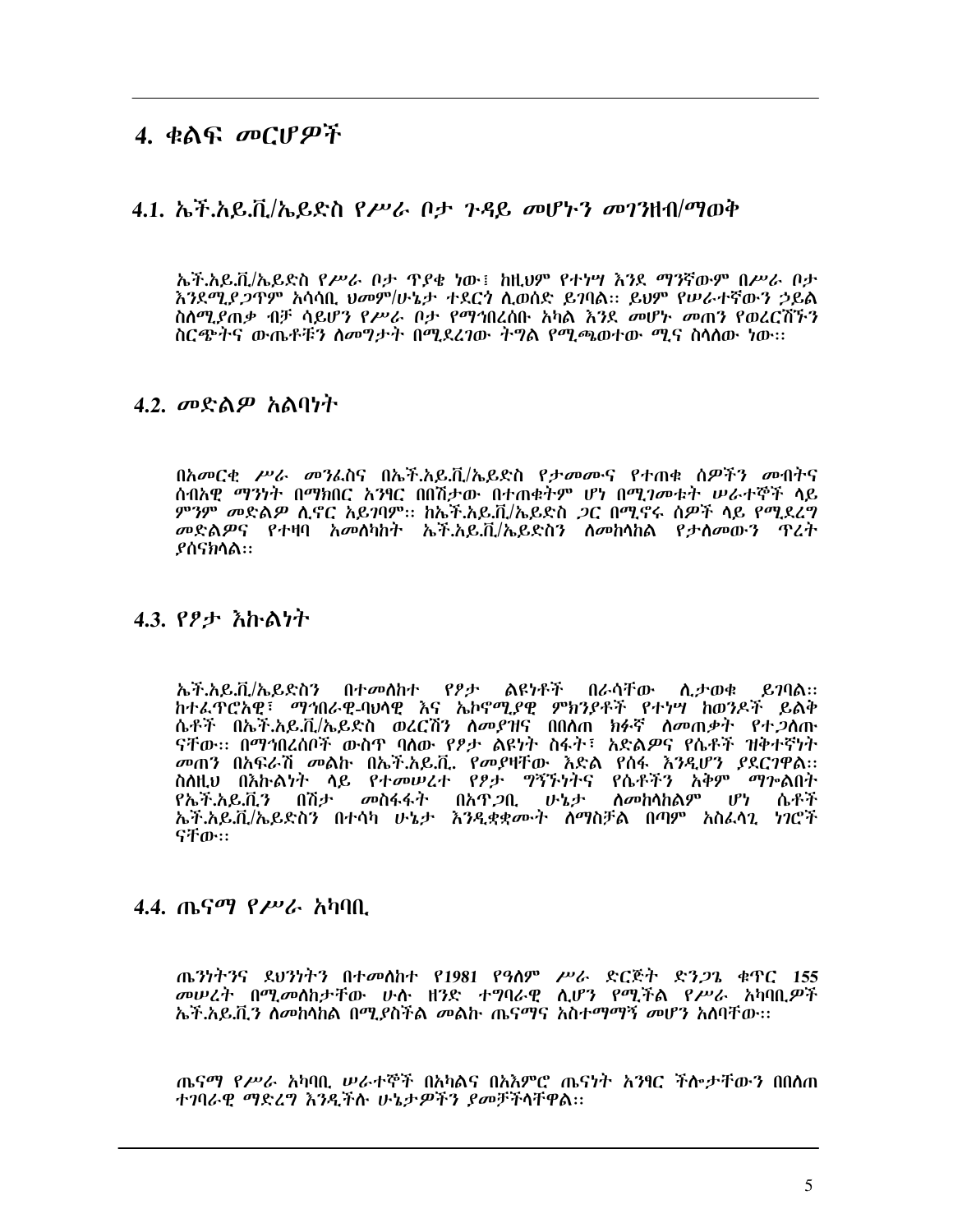#### 4.5. ማኅበራዊ ውይይት

ስኬታማ የኤች.አይ.ቪ/ኤይድስ ፖሊሲና ፕሮግራም ተገባራዊነት በአሠሪዎች፣ በሠራተኞችና በተወካዮቻቸው እንዲሁም በመንግሥት መካከል ትብብርና መተማመን ይጠይቃል፤ ተገቢ በሚሆንበት ጊዚም በኤች.አይ.ቪ/ኤይድስ የተደዙና የተጠቁ ሰዎችን ንቁ ተሳትፎ ያካትታል፡፡

#### 4.6. ከቅጥርና ከሥራ ሃደቶች ስማግለል ሲባል የማደረግ ምርመራ

በሥራ ስመቀጠር የሚያመስክቱና በሥራ ሳይ ያሉ ሰዎች የኡች.አይ.ቪ/ኡይድስ ምርመራ እንዲያደርጉ ሲገደዱ አይገባም፡፡

#### $4.7.$  ምሥጢራዊነት

ለሥራ የሚያመለክቱ ሰዎች ወይም ሠራተኞች ከኤች.አይ.ቪ. *ጋ*ር በተያያዘ መልኩ ያሳቸውን የግል መረጃ ይፋ እንዲያደርጉ የሚያስገድድ ሁኔታ የሰም። ሠራተኞች የሥራ ባለደረቦቻቸውን የግል መረጃዎች እንዲሰጡ ሲገደዱ አይገባም፡፡ የአንድ ሠራተኛ የኤች.አይ.ቪ. ሁኔታ የያዙ መረጃዎችን ማግኘት የሠራተኞችን የግል መረጃ ስለ መጠበቅ በ1997 ከወጣው የዓለም ሥራ ድርጅት መመሪያ ጋር በሚስማማ የምሥጢራዊነት ሕግ  $P+2P_0$  መሆን አለበት::

#### 4.8. የቅጥር ግኝኙነት ቀጣይነት

የኤች.አይ.ቪ. በሽታ ቅጥርን ስማቋረጥ ምክንያት አይሆንም፡፡ በሴሎች ሁኔታዎች እንዳስው <u>ሁሉ ከኤች.አይ.ቪ .2C በተደደዘ መልኩ ህመም ደሰባቸው ሰዎች ጤናቸው እስከፌቀደ ድረስ</u> ተስማማ. በሆኑ ሥራዎች ላይ ተስማርተው መሥራት መቻል አለባቸው።

#### 4.9.  $\sigma$ bhha

*የኤች.አይ.ቪ. በሽታን መከ*ሳከል ይቻሳል:: የመተሳሰ*ፊያ መንገዶቹን የመከ*ሳከል *ግ*ብ መምታት የሚቻለው ከብሔራዊ ሁኔታዎች ጋር የተስማሙና ከባህላዊ ጥንቃቄዎች ጋር የተዛመዱ ስልቶችን በመቀየስ ነው።

ሁኔታ በመፍጠር ሲደገፍ ይችሳል።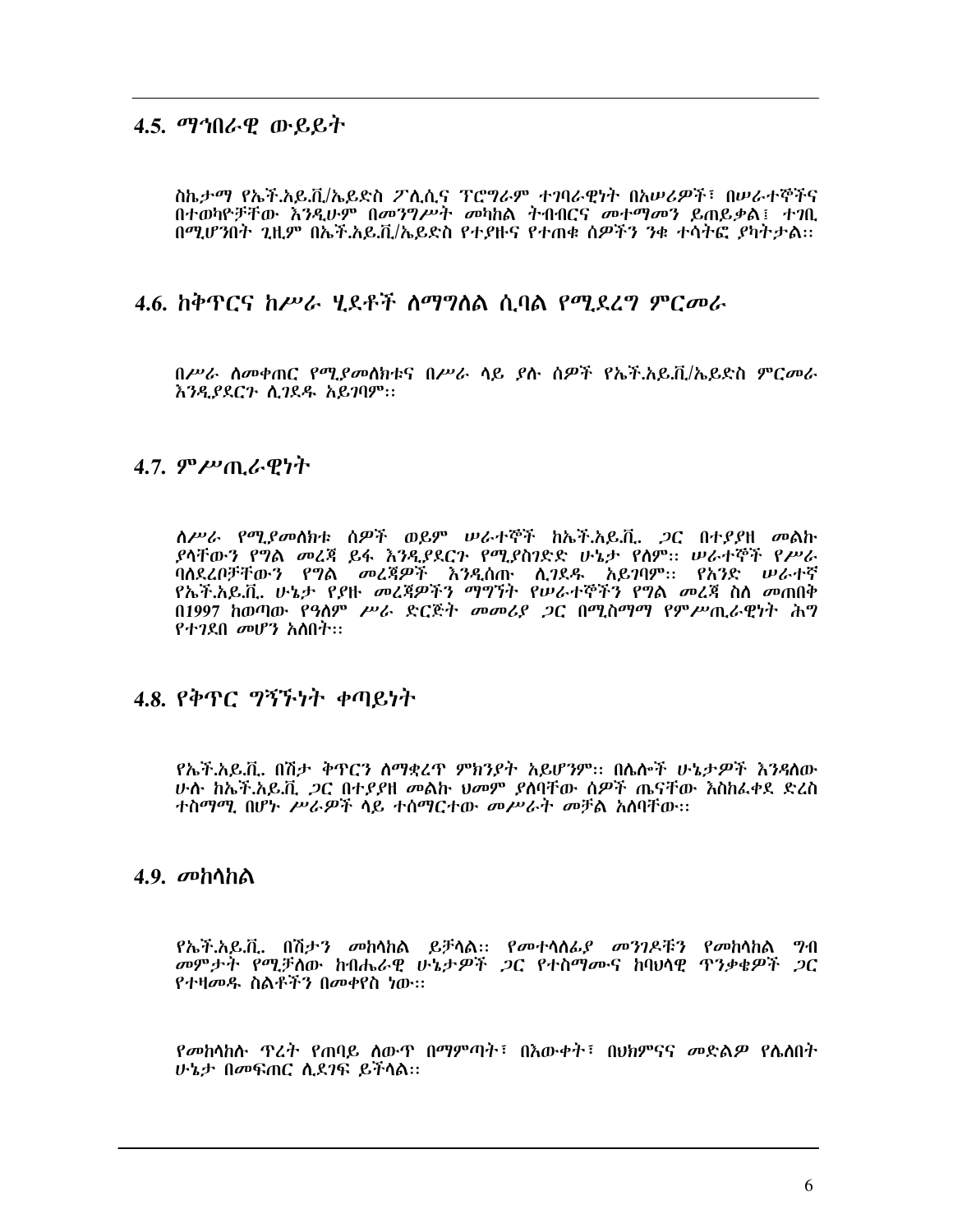ማኅበራዊ አ*ጋ*ሮች የመከሳከሱን ዋረቶች ስማሳደግ፣ በተለይ የአቋምና የጠባይ ስውጥ በማምጣት፣ ማኅበራዊና ኤኖሚያዊ ሁኔታዎችን ግንዛቤ ውስጥ በማስገባት መረጃና ትምህርት ስማስፋፋት በሚካሄዱ ዋረቶች ውስዋ የተሰየ ቦታ አሳቸው፡፡

#### 4.10. እንክብካቤና ድጋፍ

አንድነት፣ እንክብካቤና ድ*ጋ*ፍ በሥራው *ዓ*ለም ለኡች.አይ.ቪ/ኡይድስ ለሚሰጠው ምሳሽ አቅጣጫ ማሳየት ይኖርበታል። ሠራተኞች ሁሉ፣ ከኤች.አይ.ቪ. 2ር የሚኖሩ ሠራተኞችን ጨምሮ፣ በአቅማቸው ህክምና የማግኘት መብት ከአሳቸው፡፡ ከማኅበራዊ ዋስትና ሕሳች፣ *ፕሮግራሞችና ሙያዊ ሥ*ልጠና*ዎች የሚመነ*ጩ ዋቅሞችን በማግኘቱ ረ*ገ*ድ በእነርሱና በጥገኞቻቸው ሳይ መድልዎ ሲደረግባቸው አይገባም፡፡

#### $5.$  ጠቅስስ መብቶችና ኃስፌነቶች

#### $5.1.$  መንግሥታትና 'ነላፊነት የተሰጣቸው ባለሥልጣኖቻቸው

- *ህ. መጣጣም፤ መንግሥታት የሥራ*ውን ዓለም በብሔራዊ እቅዶች ውስዋ ማካተት <u> የለውን አስፈላንነት በመንንዘብ በብሔራዎ የኤች.አይ.ቨ/ኤይድስ አቅዶችና</u> *ፕሮግራሞች የሚኖረ*ው*ን መጣጣም ማረጋ*ዋ አለባቸው፡፡ ይሽውም ስምሳሌ ብሔራዊ የኤይድስ ምክር ቤት በማዋቀሩ ሂደት አሠሪዎችን፣ ሠራተኞችን፣ ከቫይረሱ ጋር የሚኖሩ ሰዎችንና ስሥራተኛና ማኅበራዊ ጉዳዮች ተጠያቂ የሆኑ ሚኒስቴሮች እንደ ተካተቱ በማፈ*ጋገ*ጥ ይሆናል።
- *HCL ብዙ ተሳትሮ። የሚመ*ስከታቸው ባለሥልጣኖች ስዋበቃና ስመከላከል ለ. እንዳረዳ ስፋት ያሳቸውን አጋሮች ሲያንቀሳቅሱና እንዛ ሲሰጡ ይገባል፤ ይኸውም በሥራው ዓለም ያሉትን አጋሮች እንዲያካትት ሆኖ መንግሥታዊ ድርጅቶችን፣ የግሉን ዘርፍ፣ የሠራኞችና የአሠሪዎች ማኅበራትን፣ እንዲሁም አግባብነት ያላቸውን አ*ጋ*ሮች ሁሉ ማካተት ይኖርባቸዋል።
- ሐ. *ቅንጅት፤ አ*መቺ ሁኔታዎችን መፍጠር እንዲቻል በኤይድስ ሳይ የሚካሄዱ እንቅስቃሴዎች በብሔራዊ ደረጃ መቀናጀት የሚገባቸው ሲሆን ይህም አግባብነት ባላቸው አ*ጋ*ሮች (አሠሪዎች፣ ሠራተኞችና ሌሎች) ላይ ማተኩር ይኖባቸዋል፡፡ ቅንጅቱ ቀደም ሲል ባሉ የድ*ጋ*ፍ አገልግሎቶች ላይ የተ*ገነ*ባ መሆን አስበት፡፡
- ሙ. **መክሳክልና ጤናን ማሳደግ**፤ ተላፊነት ያላቸው ባለሥልጣኖች በሥራ አካባቢ *ግን*ዛቤ*ንና የመከ*ልከል ፐሮግራሞችን ስማሳደግ ማኅበራዊ አ*ጋ*ሮችን ሲ*ያነግ*ሥና ከእነርሱም *ጋ*ር በአንድነት ሲሥሩ ይገባል።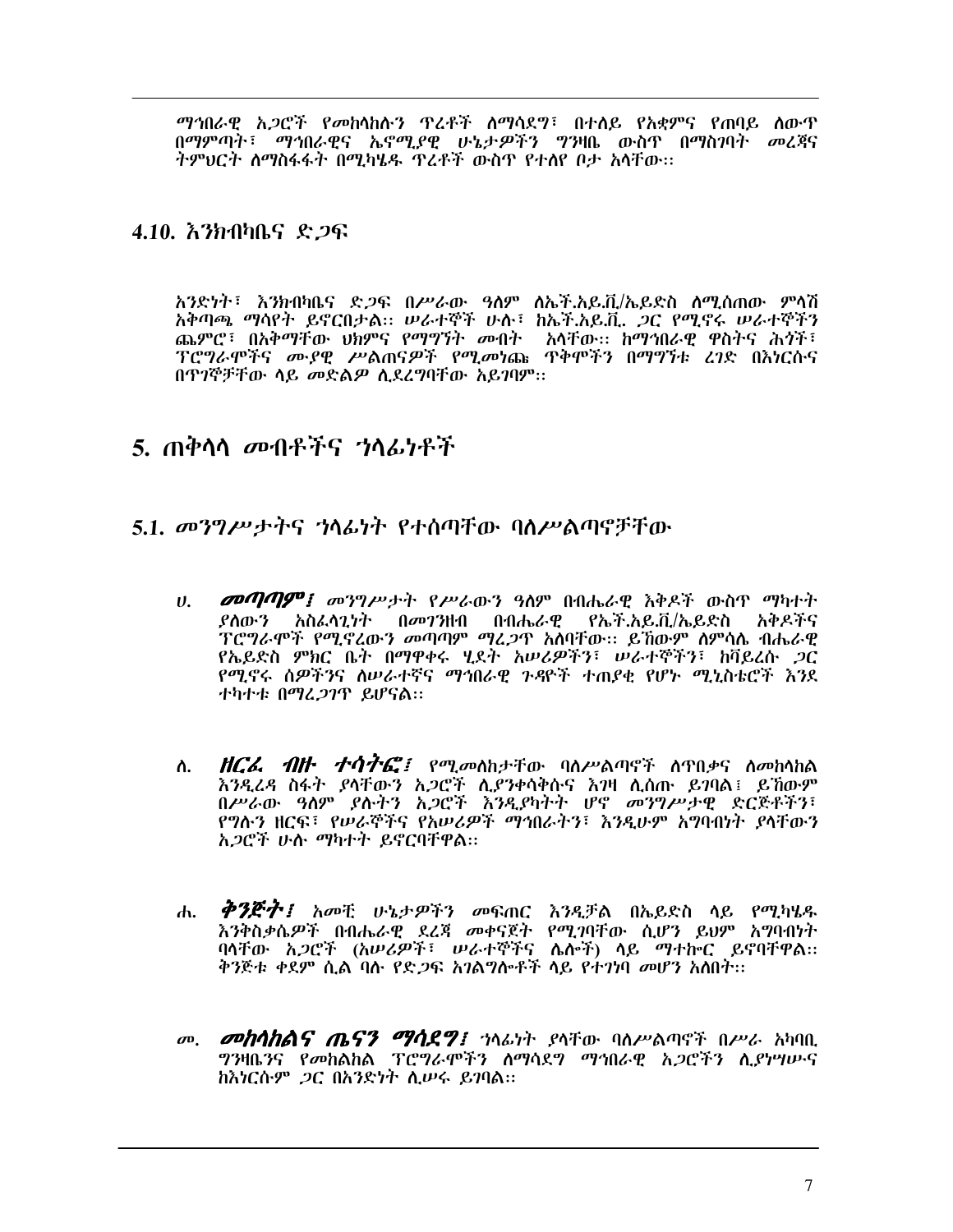- *የህክምና መመሪያ፤* አሠሪዎች ስሠራተኞቻቸው የጤና አገልግሎት የመስጠት  $\boldsymbol{\psi}$ . ኃላፊነት ባላቸው አገሮች ውስዋ መንግሥታት ስለ ኤች.አይ.ቪ/ኤይድስ የህክምና አያያዝና አሠሪዎችን እንብካቤውን በተመለከተ ስመደ*ገ*ፍ መመሪያዎች ሊያቀርቡሳቸው ይገባል። እነዚህ መመሪያዎች ያሉትን አገልግሎቶች ተኩረት ውስጥ *ማስገ*ባት አለባቸው።
- *ማኅበራዊ ዋበቃ፤ መንግሥታት* ሌላ ከባድ ህመም ካለባቸው ሠራኞች ባላነስ  $\mathcal{L}$ . የኡች.አይ.ቪ/ኡይድስ በሽተኞችም ተመሳሳይ ዋቅሞችን ማግኘት እንዲችሉ በብሔራዊ ሕሳችና ደንቦች ማሬ*ጋገ*ጥ አለባቸው፡፡ የማኅበራዊ ዋስትና ፕሮግራሞችን በመዘር*ጋ*ቱና ተገባራዊ በማድረጉ ረገድ መንግሥታት የህመሙን ከጊዜ ወደ ጊዜ የመቀያየር ባሕርይ *ግ*ምት ውስዋ ማስንባትና እንደ ሁኔታውም ፐሮግራሞችን ማስተካከል አለባቸው፤ ይኸውም ስምሳሌ እንዳስፌሳጊነቱ ጥቅሞችን በማቅረብና ስጥያቄዎች ፌጣን ምላሽ በመስጠት ነው፡፡
- *ምርምር፤ በብሔራዊ የኤ*ይድስ እቅዶች *ጋር መጣጣምን ስማሬጋገ*ጥ፣ *ማኅበ*ራዊ ለ. አ*ጋ*ሮችን ስማንቀሳቀስ፣ በሥራ ቦታ*ዎ*ች የወረርሽችን ወጪ ስመንምንም፣ ስማኅበራዊ ዋስትና ሥርዓትና ስኤኮኖሚ፤ እንዲሁም ማኅበራዊና ኤኮኖሚያዊ ተጽእኖዎችን ለማስዘብ፣ *ዕቅዶችን ለማመቻቸት ኀ*ሳፊነት *ያ*ላቸው ባለሥልጣኖች የሥነ-ሕዝብ ትንበያዎችን፣ እንቅስቃሴና ዋረት፣ እንዲሁም ስለ በሽታው ስፋትና ክስተት ጠቃሚ ልምዶችን በማሳተሙ ፈገድ ማበረታትና ማገዝ ይኖርባቸዋል፡፡ ይህን ስማረ*ጋገ*ጥ መንግሥታት ድርጅታዊ የቁዋዋር ሥርዓትን ስመዘር*ጋ*ት ዋረት ማድረግ አስባቸው። ምርምሩ ከአሠራዎችና ከማኅበሮቻቸው፤ እንዲሁም ከሠራተኞችና ከማኅበሮቻቸው **ጥናትና መረጃ የሚጠቀም፣ የፆታ ጥያቄ ትንተናዎችን ያካተተ ሲሆን ይገባል። እስከ** ተቻለ ድረስ መረጃ አሰባሰቡ በሴክተር ላይ ያተኩረ ሆኖ በፆታ፣ በዘር፣ በፆታዊ አመስካከት፣ በእድሜ፣ በቅጥር፣ በሙያዊ [ሁኔታ ስባሀሳዊ ልምዶች ጥንቃቄ ማድረግ ይኖርበታል። በሚቻልበት ቦታ ተጽእኖዎችን ስመዳሰስ የሚያስችሱ ቋሚ ዘዴዎች መኖር ይገባቸዋል።
- *የገቢ ምንጭ*፤ *መንግሥታት* በሚቻልበት ቦታ ከማኅበራዊ አ*ጋ*ሮችና አግባብነት ሽ. ካሳቸው ሁሉ *ጋ*ር በመመካከር ኡች.አይ.ቪ/ኡይድስ ሊያስከተል የሚችለውን ወጪ ሲገምቱና ስብሔራዊ የኤይድስ ስልታዊ እቅዳቸው ማስፌጸሚያ፣ አስፌሳጊ በሆነበት ቦታም ስማኅበራዊ ዋስትና ሥርዓታቸው የሚሆን ከአገር ውስዋና በዓለም አቀፍ ደረጃ የገንዘብ እርዳታ ሲፌልንና ሲያንቀሳቅሱ ይገባል፡፡
- *ሕግ ማውጣት፤* በሥራ ቦታ የሚደረገውን መድልዎ ስመቅረፍ፣ ስመከሳከልንና  $\phi$ . ማኅበራዋ ጥበ*ቃን ስማሬጋገ*ጥ፣ መንግሥታት ከማኅበራዊ አ ጋሮችና በኤች.አይ.ቪ/ኤይድስ ልምድ ካላቸው ባለሙያዎች ጋር በመመካከር አግባብነት ያስው የቁጥጥር ሥርዓት ሲያዘጋጁና እንዳስፌሳጊነቱም የሥራተኛ ሕጎቻቸውንና ሴሎች ድን*ጋጌዎችን ማ*ስተካከል ይገባቸዋል::
- የመንግሥትን ድጋፍ ሰማግኘት የሚታዩ መስፌርቶች፤ መንግሥታት  $\mathbf{0}$ . ስብሔራዊና ዓስም አቀፍ ድርጅቶች መነሻ ገንዘብና ማበረታቻ በሚሰጡበት ጊዜ ተቀባዮቹ ስብሔራዊ ሕጎች ተገዢ እንዲሆኑ መጠየቅና ይህን መመሪያ ተገባራዊ የሚያደርጉበትን ፖለሲዎችና ደንቦች እንዲያከብሩ ማበረታታት አለባቸው፡፡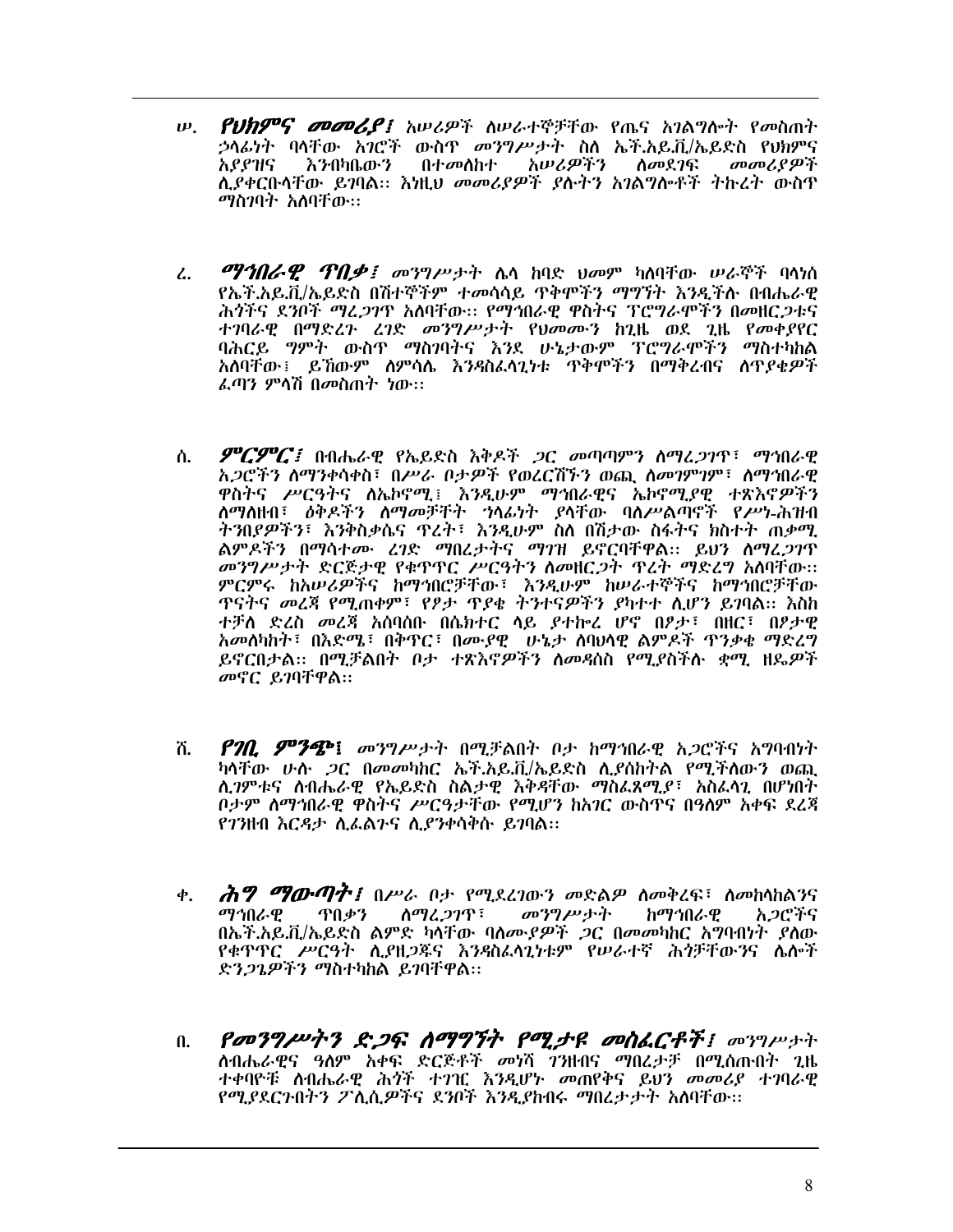- ተ. *ተፌጸማንታት፤ ኀ*ላፊነት ያላቸው ባለሥልጣኖች፣ በሥራው ዓለም አሠራዎች ሆኑ ሥራተኞች ኤች.አይ.ቪ/ኤይድስን የሚመስከቱ ደንቦችና ድን*ጋጌዎችን* ውጤታማ በሆነ መንገድ ማክበር እንዲችሉ ቴክኒካዊ መረጃና ምክር ማቅረብ አለባቸው፡፡ እንደ ማምረቻና ሥራ ቁጥጥሮችና የሥራ ክርክር ችሎቶች ያሉትን የማስፈጸሚያ መዋቅሮችና ሥርዓቶችን ማጠናከር ይኖርባቸዋል::-
- ች. **መደበኛ ባልሆነ ሥራዎች የተሰማሩ ሠራተኞች** (እንዲሁም መደበኛ  $\ell$ ልሆነ ዘርፍ በመባል ይታወቃል) መንግሥታት እንዲህ ላሉት ሠራተኞች የገቢ ምንጭና ማኅበራዊ ደህንነትን ጨምሮ የኤች.አይ.ቪ/ኤይድስ መከሳከል ፐሮግራሞች እንዲደርሳቸው ማድረግ አለባቸው፡፡ እንዲሁም ተገቢ በሚሆንበት ቦታ የአካባቢውን *ማኅ*በረስብ በመጠቀም *መንግሥታት አዳዲ*ስ አቀራረቦችን ሊነድፉና ሊ*ያጕ*ስብቱ  $\lambda$ **::**
- *ኀ. ?ስረ?*፤ መንግሥታት በሕዝብ ጤና ዋበቃ ፕሮግራሞች፣ በማኅበራዊ ዋስትና አሠራሮች እና/ወይም አግባነት ባላቸውና በመንግሥት ተነሣሽነት በሚካሄዱ እንቅስቃዎች አማካይነት እንክብካቤንና ድ*ጋ*ፍን ማሳደግ ይኖርባቸዋል፡፡ በተጨማሪም መንግሥታት የህክምና መገኘትን ስማፈጋገጥ መጣርና ተገቢ በሚሆንበትም ቦታ ከአሠሪዎችና ከሠራተኞች ድርጅቶች *ጋ*ር በቅንጅት መሥራት ይኖርባቸዋል።
- *ሕፃናትና ወጣቶች፤ መንግሥታት የ*ሕፃናትን በሥራ ማስማራት ስማዋፋት ነ. በሚዘ*ጋ*ጁ ፕሮግራሞች ውስጥ ወሳጃቸው ወይም ወሳጆቻቸው በኡች.አይ.ቨ./ኡይድስ በታመሙ ወይም በሞቱ ሕፃናትና ወጣቶች ላይ ወረርሽኙ የሚያሳደረው ተጽእኖ *ግ*ምት ውስጥ መግባቱን ማረ*ጋ*ጥ አስባቸው፡፡
- **አህንራዊና ዓለም አቀፋዊ ተብብር**፤ መንግሥታት በሥራው ዓለም 7. ኤች.አይ.ቪ/ኤይድስና ተዛማጅ ጥያቄዎች ዓለም አቀፍ ትኩረት እንዲያገኙ፣ በአህንራዊ በዓለም አቀፋዊ ደሬጃና መንግሥታዊ ባልሆኑ ድርጅቶችና አግባብነት ባላቸው አካሎች መካካል ትብብርን ማን ልበትና መደንፍ ይኖርባቸዋል፡፡
- *ዓለም አቀፍ እገዛ፤* ተገቢ በሚሆንበት ቦታ መንግሥታት ስብሔራዊ አ. ፕሮግራሞች የዓለም አቀፍ እንዛዎችን ለማግኘት ጥረት ማድረግ ይገባቸዋል:: የእድሜ ማራዘሚያ (Antiretroviral—አንቲሪትሮቫይራል) መድኃኒቶች ዋ*ጋ* እንዲቀንስና በቀላሉ ማግኘት እንዲቻል የሚካሄዱትን ጥረቶች ማበረታታት ይኖርባቸዋል።
- $\boldsymbol{\psi}$   $\boldsymbol{\psi}$   $\boldsymbol{\psi}$   $\boldsymbol{\psi}$   $\boldsymbol{\psi}$   $\boldsymbol{\psi}$   $\boldsymbol{\psi}$   $\boldsymbol{\psi}$   $\boldsymbol{\psi}$   $\boldsymbol{\psi}$   $\boldsymbol{\psi}$   $\boldsymbol{\psi}$   $\boldsymbol{\psi}$   $\boldsymbol{\psi}$   $\boldsymbol{\psi}$   $\boldsymbol{\psi}$   $\boldsymbol{\psi}$   $\boldsymbol{\psi}$   $\boldsymbol{\psi}$   $\boldsymbol{\psi}$   $\boldsymbol{\psi}$   $\boldsymbol{\psi}$   $\boldsymbol{\psi}$   $\boldsymbol{\psi}$   $\boldsymbol$  $h_{\cdot}$ እርምጃ መውሰድና ስመ*ጋ*ስጥ የሚዳርጓቸውን ምክንያቶች ስማስወገድ ስልቶችን *ማ*ውጣት ይኖርባቸዋል። እንዲሁም *መንግሥታት* ስእነዚህ ሠራኞች ተገቢ የመከሳከል ፕሮግራሞች እንዲኖሩ ስማረ*ጋገ*ጥ ጥረት ማድረግ ይኖርባቸዋል፡፡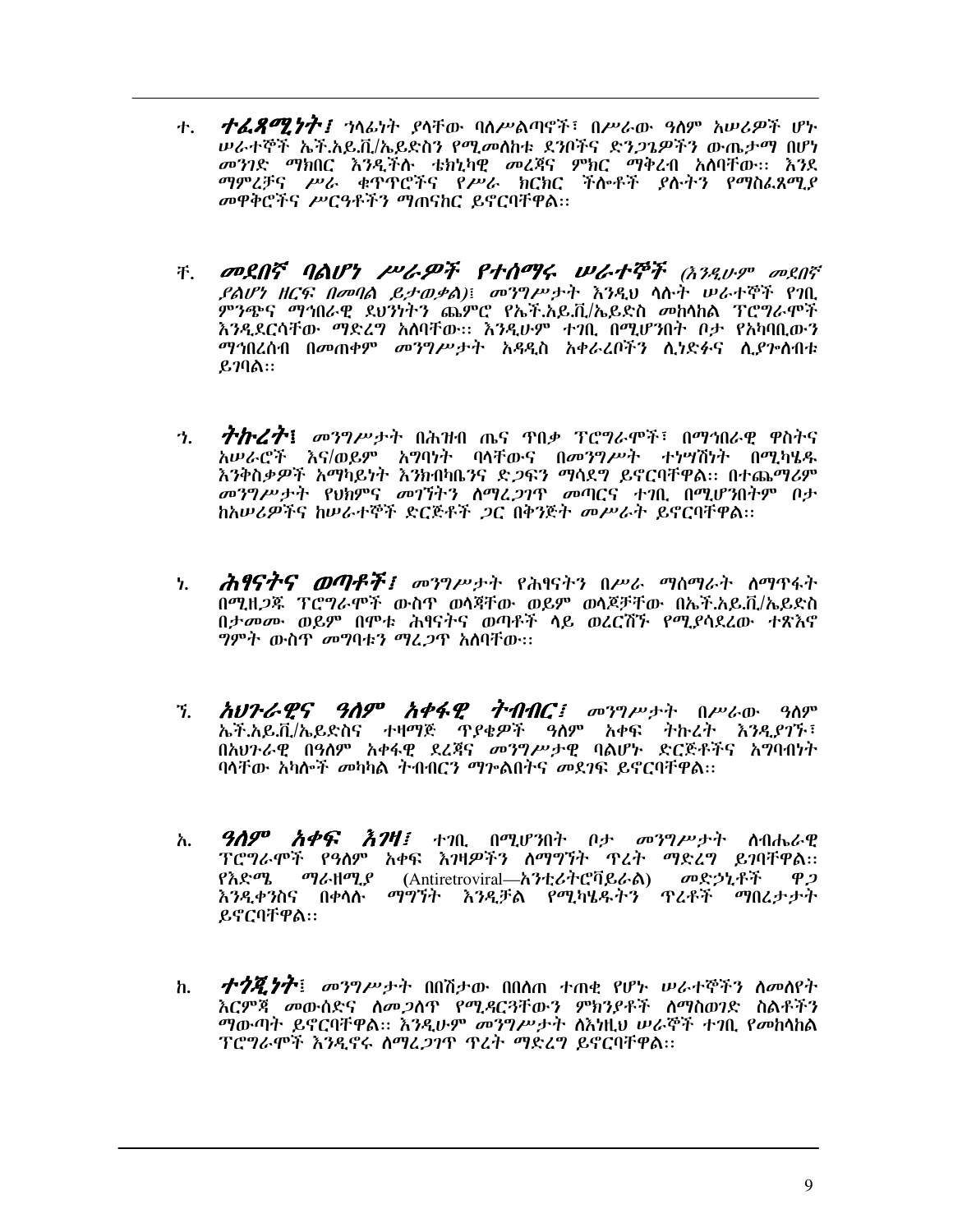#### 5.2. *አሠሪዎችና ማኅ*በሮቻቸው

- $P$ ሥራ  $P$ ታ  $P$ ሊሲ፤ አሠሪዎች የወረርሽኙን መስፋፋት ስመከላከልና ከቫይረሱ  $U_{\rm h}$ *ጋ*ር በተያያዘ መልኩ የሚደረገውን መድልዎ ስመከላከል የታቀደ ተገቢ ፖሊሲን ስመተግበርና ስማሳደግ ከሠራተኞችና ከተወካዮቻቸው *ጋ*ር መመካከር ይኖርባቸዋል፡፡ የሥራ ቦታ ፖሲሲ እቅድና ተግባራዊነት ማጣቀሻ በአባሪ 3 ይገኛል።
- ብሔራዊ፣ የዘርፍና የሥራ ቦታ/ኢንተርፕራይዝ ስምምነቶች፤  $\Lambda$ . አሠሪዎች ስስ ኤች.አይ.ቪ/ኤይድስ ዋያቄዎች ከሠራተኞቻቸውና ከተወካዮቻቸው ጋር በሚደረግ ድርድር ስብሔራዊ ሕግና መመሪያ ተገዢ መሆን የሚገባቸው ሲሆን፤ በብሔራዋ፣ **MCGS** በሥራ ቦታ/ኢንተርፕራይዝ ስምምነቶች ውስጥ የኤች.አይ.ቪ/ኤይድስ ጥበቃና መከላከል ዝግጅቶችን ስማካትት መጣር ይኖርባቸዋል::
- ሐ. *ትምህርትና ሥልጠና***፤** አሠሪዎችና ማኅበሮቻቸው ከሠራተኞችና ከተወካዮቻቸው ጋር በመመካከር በሥራ ቦታዎቻቸው ኤች.አይ.ቪ/ኤይድስን ለመከሳከል፣ ለዋበቃና ድ*ጋ*ፍ ለመስጠት፣ ለማስተማርና ለማሠልጠን እንዲሁም በኤች.አይ.ቪ/ኤይድስ በተያዙ ወይም በተጠቁ ሰዎች ላይ የሚደረገውን መድልዎ ለመቀነስ፣ እነዚህም ለልዩ የአባልነት ጥቅሞችና መብቶች እርምጃዎችን ለመውሰድ ፕሮግራሞችን ማመንጨትና መደገፍ ይኖርባቸዋል::
- *መ. ሌኮኖሚያዊ ተጽእኖ*፤ አሠሪዎች፣ ሠራተኞችና ማኅበሮቻቸው በዘርፋቸውና በሥራ ቦታ ሳይ ኤች.አይ.ቪ/ኤይድስ ስሚያሳድረው ኤኮኖሚያዊ ተጽእኖ በትክክል ምላሽ ስመስጠት ተገቢ የአስሳ ስልቶች መንደፍ ይኖርባቸዋል።
- *w. የሠራተኛ አስተዳደር*፤ አሠሪዎች በኤች.አይ.ቪ/ኤይድስ በተያዙ ወይም በተጠቁ ሰዎች ላይ መድልዎ የሚያደርግ ማንኛውም የሠራተኛ ፖሊሲ ወይም አሠራር ውስዋ መግባት የሰባቸውም ወይም ሲፌቅዱ አይገባም፡፡ በተሰይም አሠሪዎች፡-
	- በዚህ መመሪያ ክፍል 8 እንደ ተዘረዘረው ካልሆነ በቀር ለኤች.አይ.ቪ/ኤይድስ ምርመራ ወይም ማጣራት ማስገደድ የሰባቸውም፤
	- በተገመተ ወይም በትክክለኛ ኤች.አይ.ቪ. ላይ ከተመሠረተ መድልዎና ጎጂ *ho* phinh that estigmatization) ነፃ ሆኖ መከናወኑን ማፈ*ጋገ*ጥ አሰባቸው !
	- ከኤች.አይ.ቨ. *ጋር የሚ*ኖሩ ወይም ከኤይድስ *ጋር የተያያ*ዘ <del>ሀመም ያለባቸው</del> ሰዎች መሥራት መቻሳቸው በሕክምና እስከ ተረ*ጋገ*ጠ ድረስ እንዲሠሩ ማበረታታት አለባቸው።
	- ከኤይድስ በተያያዘ ሁኔታ በጣም የታመመ ሠራተኛ ሥራውን ስመቀጠል ካልቻስና የተራዘመ ፌቃድን ጨምሮ አማራጭ የሥራ ሁኔታን ማመቻት<br>ካልታቻስ በጸረ መድልዎና በሠራተኛ ሕጎች መሠረት፣ እንዲሁም የአሠራር ሥርዓትና ሙሱ መብትን ባከበረ መልኩ የሥራ ውሱን ማቋረጥ ይቻሳል።
- *ቅሬታና የዲሲፕሊን ሥርዓቶች*፤ አሠሪዎች ከሥራ *ጋ*ር ስተያያዙ  $\mathcal{L}$ . ቅሬታዎች ሠራኞችና ተወካዮቻቸው ሲገስገሉባቸው የሚችሉ የአሠራር ሥርዓቶች ሊኖሩአቸው ይገባል፡፡ እነዚህ ሥርዓቶች በተገመተ ወይም በተክክለኛ የኤች.አይ.ቪ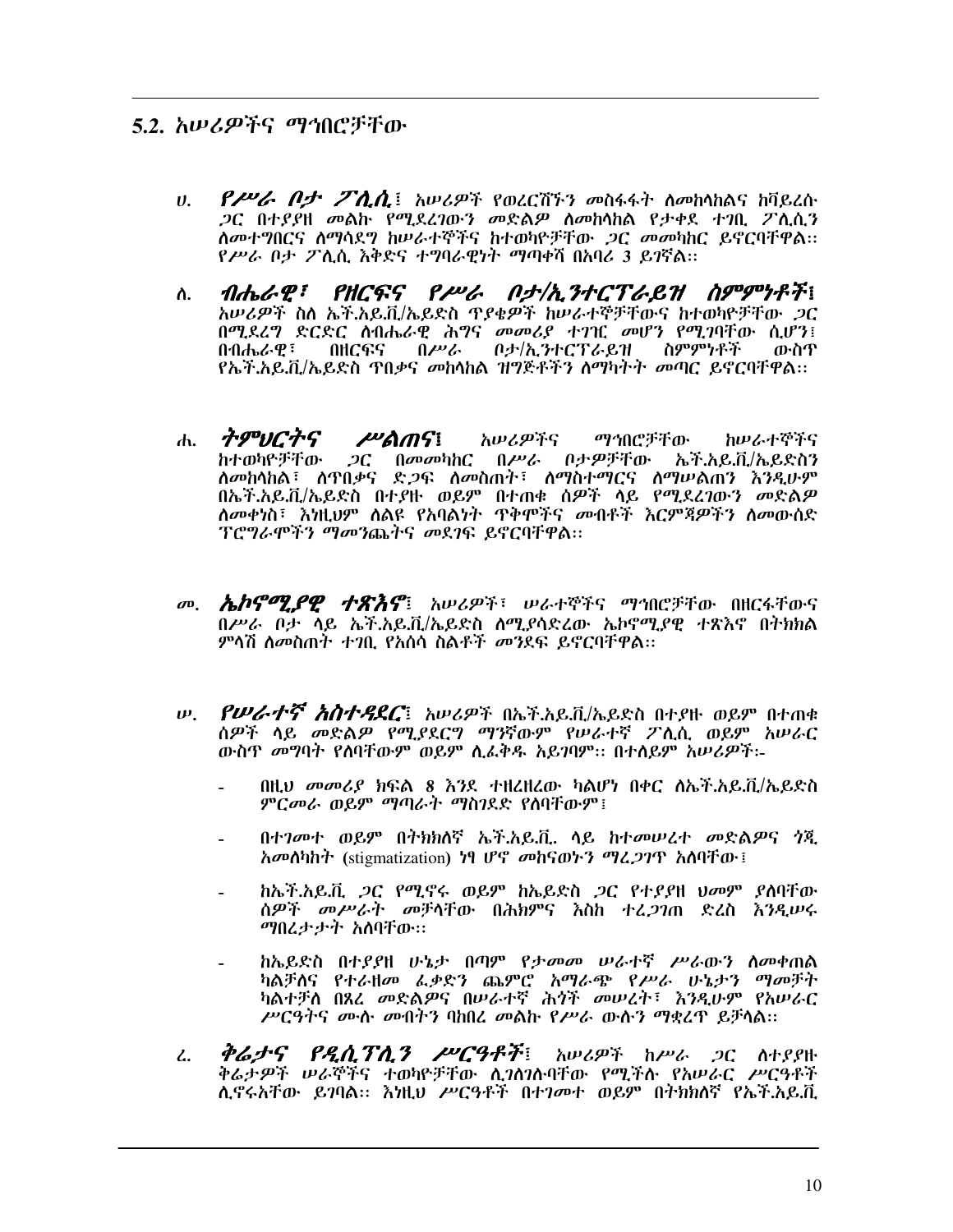ሁኔታ ላይ መድልዎ በሚያደርግ፣ ወይም የሥራ ቦታን የኤች.አይ.ቪ/ኤይድስ ፖሊሲ በሚጥስ ማንኛውም ሠራተኛ (አሠሪ) ላይ የሚቀርቡ የዲሲፕሊን ክሶች በምን ሁኔታ ላይ ተመሥርተው መቅረብ እንዳለባቸው መዘርዘር አለባቸው፡፡

- **ምሥጢራዊነት**፤ ከቫይረሱ *ጋ*ር የተያያዙ የሠራተኞች መረጃዎች በጥበቅ ለ. ምሥጢርነት ሲጠበቁና በሀክምና ፋይል ውስጥ ብቻ ሲቀመጡ ይገባል፤ እነዚህን ማግኘት የሚቻለው ከ1985ቱ የዓለም ሥራ ድርጅት የሙያ ጤና አንልግሎት መሪ ሃሳብ (ቁ. 171) *ጋ*ር በሚስማማ መልኩ እና በብሔራዊ ሕጎችና ልምዶች መሠረት መሆን ይኖርበታል፡፡ እንደዚህ ያሉትን መረጃዎች የማግኘቱ ሁኔታ ስጤና መኵንኖች በዋብቅ መወሰን የሚገባው ከመሆኑ ሴሳ በሕግ ከተጠየቀ ወይም በሚመለከተው *ግ*ለሰብ ስምምነት ከተ*ገ*ኘ ብቻ *መ*ሆን አለበት፡፡
- *አደ<i>ጋን መቀነስና ቁጥጥሩ*፤ አሠሪዎች ነፃና ጤናማ የሥራ አካባቢ እንዲኖርና ሽ. እንዲሁም ተግባራዊ እንዲሆን፣ ስምሳሌ መከሳከያ መሣሪያዎችን ማቅረብና መጠንን፣ የመጀመሪያ እርዳታ መኖሩን ማረ*ጋገ*ጥ ይኖርባቸዋል። ግለሰቦች የጠባይ ስውጥ እንዲያመጡ ስመደገፍ አሠሪዎች ተገቢ በሚሆንበት ቦታ የወንድና የሴት ኮንዶሞች ማቅረብ፣ የምክር አንልግሎት መስጠት፣ እንክብካቤና እንዛ ማድረግ፣ እንዲሁም ወደ ከፍተኛ ህክምና የማስተላፍ (ሪፌራል) አገልግሎት መስጠት ይኖርባቸዋል። የችግሩ ስፋትና ወጪ አዳ*ጋ*ች በሚሆንበት ጊዜ አሥሪ*ዎች* እና/ወይም ማኅበሮቻቸው ከመንግሥት ወይም አግባብነት ካስው ተቅዋም እርዳታ መፌስግ ይኖርባቸዋል፡፡
- <u>ቀ. ሠራተኞች ከሰው ደምና ከሰውነት ፌሳሽ ጋር መደበኛ ግኝኙነት</u> *POLERCENTO PPU በታዎች* እንደዚህ ባሉት የሥራ በታዎች ሠራኞች ሁስ በጠቅሳሳ ዋንቃቄዎች (Universal Precautions) መሠልጠናቸውን፣ እንዲህ ያለ ሙያዊ አ*ጋ*ጣሚ በሚከሰተበት ጊዜ ጠቅሳሳ ዋንቃቁዎች ሁልጊዜ ስለ መጠበቃቸው ፣ ስለሚከተሉት ሂደቶች እንደሚያውቁ ለማረ*ጋገ*ጥ አሠራዎች ተጨማሪ እርምጃዎችን መውሰድ ይፌስግባቸዋል፡፡ ስእነዚህ እርምጃዎች መሣሪያዎች መቅረብ አለባቸው።
- *በአቅም ያስውን ስስ መቻል*፤ አሠሪዎች ከሠራተኞችና ከማኅበሮቻቸው *ጋ*ር  $\mathbf{u}$ በመመካከር ከኤች.አይ.ቪ .2C በተያያዘ ሁኔታ ለታመመ ሠራተኛ ሁኔታዎችን ስእርሱ ተመጣጣኝ በሆነ መንገድ ስማመቻቸት እርምጃዎችን መውሰድ ይኖርባቸዋል፡፡ ይህም *የሥራ* ሰዓተን ማስተካከልን፣ የተሰዩ *መግሪያዎችን* ማቅረብ፣ ስእረፍት እድል መስጠትን፣ ስህክምና ቀጠሮዎች ፌቃድ መስጠትን፣ ተቀያያሪ የህመም ጊዜ ፌቃድን፣ ከፊል የሥራ ሰዓትና ወደ ሥራ የመመስስ ማስተካከያዎችን ይጨምራል።
- *ቅስቀሳ (Advocacy)*፤ በጥሩ የዜግነት መንፈስ አሠሪዎችና ማኅበሮቻቸው፤ ተ*ገ*ቢ 小。 በማሆንበት በታ፣ በሥራ በታ ኤች.አይ.ቨ/ኤይድስን ለመከላከልና የቁጥጥር አስተዋጽኦ እንዲያደርጉ እንደ እነርሱ አሠሪ የሆኑ አቻዎቻቸውን ማበረታት ይኖርባቸዋል፡፡ መንግሥታትም የኤች.አይ.ቪ/ኤይድስን መስፋፋት ስማቆምና ተፅእኖውን ስማስዘብ አስፈላጊውን እርምጃ ሁሉ እንዲወስዱ ማበረታት አስባቸው፡፡ እንደ ንግድ ማኅበር የኤች.አይ.ቨ/ኡይድስ ካውንስሎች የሉ ሌሎች አጋሮች ለሃደቱ ድ*ጋ*ፍ ሊሰጡ ይችሳስ።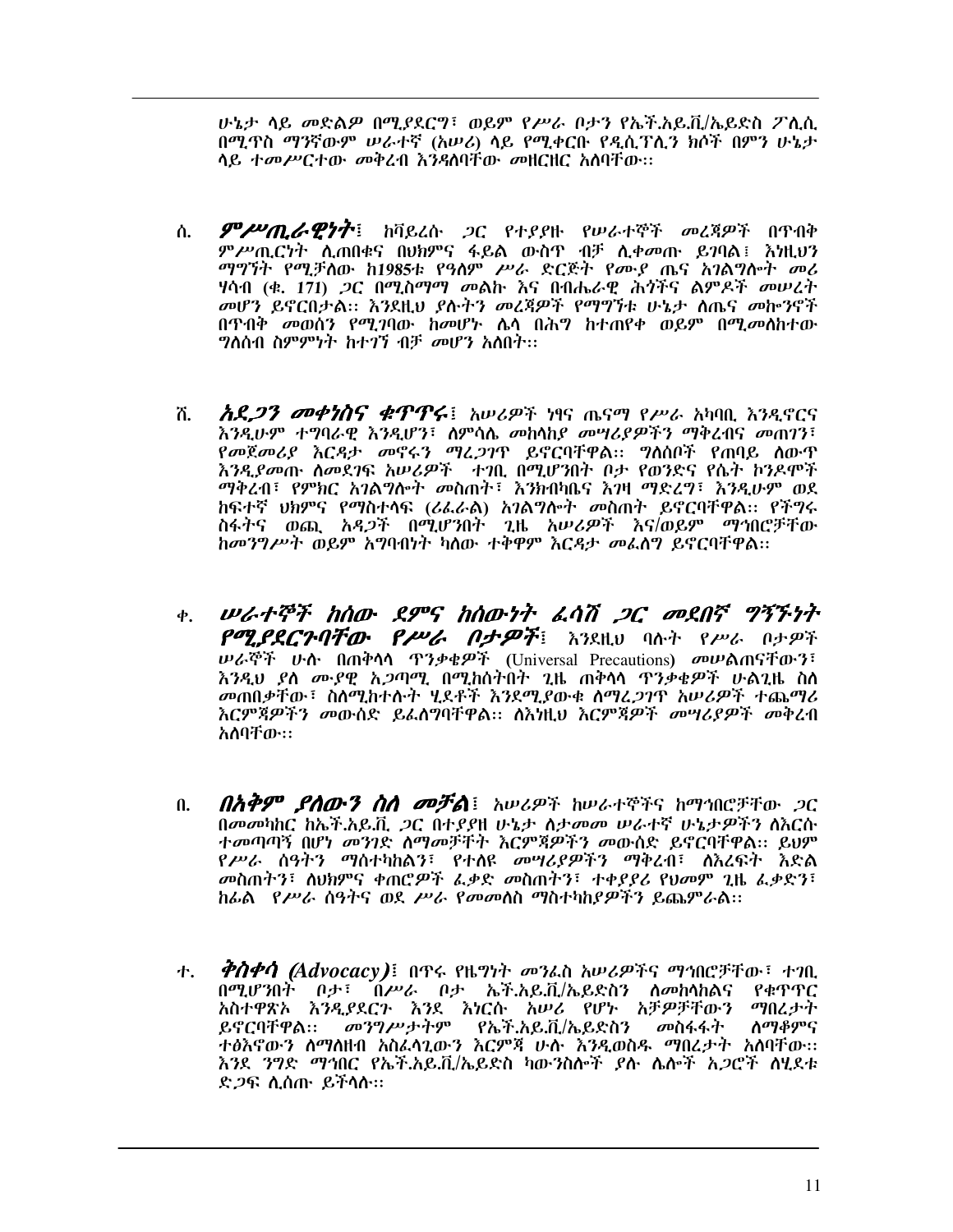- ች. በምሥጢር ሰሚካሄድ የኤ*ች.አይ.ቪ. የምክር አገልግሎትና ምርመራ ስለሚሰጥ እገዛ*፤ አሠሪዎች፣ ሠራተኞችና ተወካዮቻቸው በሠለጠ<u>ኑ የ</u>ጤና አገልግሎቶች የሚቀርቡ በፌቃደኛነት ላይ ስተመሠረተ ምሥጢራዊ የምክር አገልግሎትና ምርመራ የሚደረገውን ድ*ጋ*ፍ ማበረታታት አስባቸው።
- <u>ን. መደበኛ ባልሆነ የሥራ ዘርፍ የተሰማሩ ሠራተኞች፣</u> *(እንዲሁም መደበኛ ያልሆነ ዘርፍ በመባል ይታወቃል)*፤ መደበኛ ባልሆኑ የሥራ ዘርፎች ውስዋ ለሚሥሩ ሥራተኞች አሥ*ሪዎች* ስለ መከላከልና እ*ን*ክብካቤ ጥናት ማካሄድና አስ**ራ**ላጊ በሚሆንበት ቦታ ፕሮግራሞችን መዘር*ጋ*ት ይኖባቸዋል፡፡
- $9$ ሰዎ አቀፍ አ*ጋርነት፤* አሠሪዎችና ማኅበሮቻቸው ተገቢ በሚሆንበት ቦታ  $\mathbf{h}$ በኡች.አይ.ቪ/ኡይድስ ላይ በሚካሄደው የዓለም አቀፍ አ*ጋ*ሮች ጥረት ውስጥ አስተዋጽኦ ማድረግ አለባቸው።

#### 5.3. ሠራተኞችና ማኅበሮቻቸው

- $P$ *PUG*  $P$ *J*  $P$ *AA I werres robritto apub offo rolents*  $\boldsymbol{\theta}$ . መስፋት ስመከሳከልና ሠራተኞችን ሁሱ ከኤች.አይ.ቪ/ኤይድስ በተገኛኘ መልኩ ከሚደረግ መድልዎ ስመጠበቅ የተነደፌ ተገቢ ፖሲሲ ተግባራዊ ስስማድረግ ከአሠሪዎቻቸው *ጋ*ር ሊመካከሩ ይገባል። የሥራ ቦታ ፖሊሲ እቅድና ተግባራዊነት *ማ*ጣቀሻ በአባሪ 3 ይ*ገ*ኛል::
- ብሔራዊ፣ የዘርፍና የሥራ ቦታ/ኢንተርፕራይዝ ስምምነቶች፣ ለ. *ሠራተኞችና ማኅ*በሮቻቸው ስለ ቅጥር ስምምነቶችና ሁኔታ*ዎች* በሚደራደሩበት ጊዜ ከኤች.አይ.ቪ/ኤይድስ *ጋ*ር በተዛመደ መልኩ ስስሚነሡ ጥያቄዎች ስብሔራዊ ሕጎችና ልምዶች ተንዢ መሆን፣ እንዲሁም የኡች.አይ.ቪ/ኡይድስ ዋበቃና መከሳከል በተመስከተ የብሔራዊ፣ የዘርፍና የሥራ ቦታ/ኢንተርፕራይዝ ስምምነቶች በድን*ጋጌዎ*ቹ ይዘት ውስጥ እንዲካተቱ መጣር ይኖርባቸዋል::
- ሐ. **መረጃና** *ትምህርት***፡** ሠራተኞችና ማኅበሮቻቸው በሥራ ቦታቸው ስለ ኤች.አይ.ቪ/ኤይድስ መረጃ ሰማቅረብ ባሱት የማኅበራት መዋቅሮች፣ በሴሎች ተቅዋሞችና ዘዴ*ዎች* ሲጠቀሙ፣ እንዲሁም ስለ ሠራተኞች መብቶችና ዋቅሞች በመደበኛ ሁኔታ የሚሻሻሉ መረጃዎችን ጨምሮ ስሥራተኞችና ስቤተሰቦቻቸው አስፈሳን የሆኑ ትምህርታዊ ቁሳቁሶችና እንቅስቃሴዎችን ማሳደግ ይኖርባቸዋል፡፡
- በሥራ ቦታቸውና ዘርፋቸው የሚያሳድረውን ኤኮኖሚያዊ ተጽእኖ ስመዳስስና ምሳሽ ለመስጠት ስለሚነድፉአቸው ስልቶች ከአሠሪዎቻቸው *ጋ*ር በኅብረት መሥራት ይኖርባቸዋል።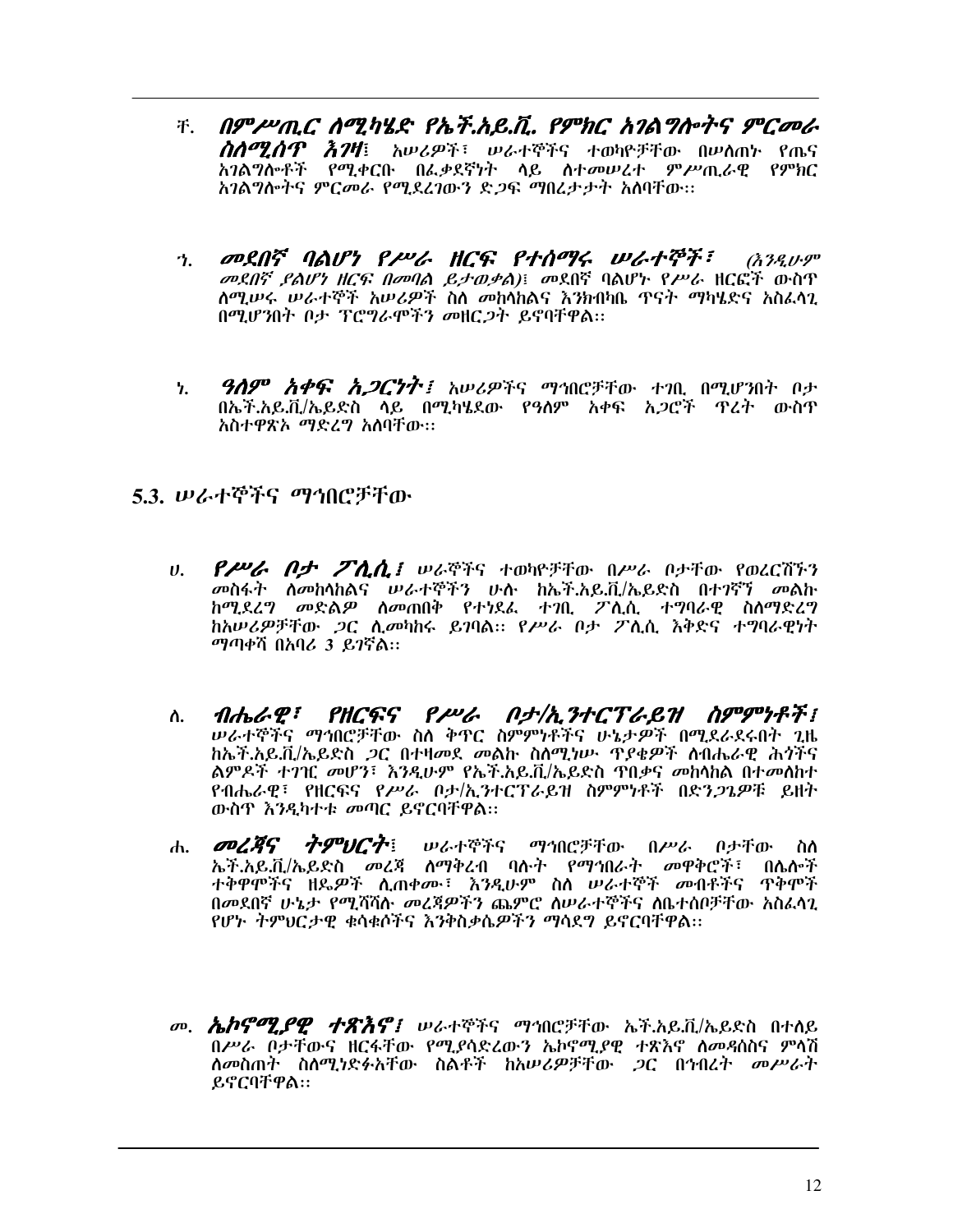- *ቅስቀሳ (advocacy)፤ ሠ*ራተኞችና ማኅበሮቻቸው የኡች.አይ.ቪ/ኤይድስን<br>*መ*ከላከልና ቁጥጥር ግንዛቤ ከፍ ለማድረግ ከአሠሪዎቻቸውና ከማኅበሮቻቸው፣  $\boldsymbol{\psi}$ . እንዲሁም ከመንግሥታት ጋር በጋራ መሥራት ይኖርባቸዋል::
- የሠራተኞች አስተዳደር ፖሊሲዎች፤  $\mathcal{L}$ ሥተራኞችና ተወካዮቻቸው ከኤች.አይ.ቪ/ኤይድስ ጋር በሚኖሩ ሠራተኞች ላይ መድልዎ የማያደርግ የሠራተኛ አስተዳደር ፖሊሲና ልምዶች በመፍጠር ረገድ አሠሪዎቻቸውን ሲያበረታቱና ድጋፍ ሊሰጡአቸው ይገባል።
- ስ. ንዳዮች በቅሬታና በዲሲፕሲን የአቀራረብ ሥርዓት ጥያቄዎችን የማንሣት መብት አሳቸው፤ እንዲሁም/ወይም በኤች.አይ.ቪ/ኤይድስ ሳይ ተመሥርቶ የሚደረግ መድልዎን ሁሉ ስሚመስከታቸው ሕጋዊ የሥልጣን አካላት ማመልከት ይገባቸዋል፡፡
- $\ell^{\nu}$ ልጠና፤ የሠራተኞች ማኅበራት ስለ ወረርሽኙ ለሚነሡ ጥያቄዎች፣ ስለ ተገቢ ሽ. *መ*ልሶች፣ እ*ንዲሁም ከቫይረ*ሱ *ጋ*ር ስለሚኖሩ ሰዎች ጠቅሳሳ ፍሳንትና ስለሚደረግላቸው እንክብካቤ የሥልጠና ኮርሶችን በሥራ ቦታዎች መፍጠርና ማካሄድ ይኖርባቸዋል::
- *አደጋን መቀነስና ቁጥጥር፤ ሠ*ራተኞችና ማኅበሮቻቸው የመከላከያ መሣሪያና  $\phi$ . የመጀመሪያ እርዳታ ትክክለኛ አጠቃቀምና አጠባበቁን ጨምሮ ለነፃና ጤናማ የሥራ አካባቢ *መ*ኖር *አሠሪዎቻቸ*ውን ሲደግፉና ከእነርሱም *ጋ*ር ሲተባበሩ ይገባቸዋል፡፡<br>*ሠ*ራተኞችና ማኅበሮቻቸው የ*ሥራ* አካባቢ ተ*ጎኚነትን ሲገመግ*ሙና እንዳስፈላጊነቱ በሥራተኞች ላይ ያተኰሩ ፕሮገራሞችን መፍጠር ይኖርባቸዋል።
- በ. *ምሥጢራዊነት፤ ሠራተኞች የራ***ሳቸውን የህክምና ፋይሎች የማ**ግኘት መብት አላቸው፡፡ የሠራተኞች ማኅበራት ስለ አንድ ሠራተኛ ኤች.አይ.ቪ. ሁኔታ የሚገልጽ መረጃ ማግኘት አይችሉም፡፡ በሁሉም ሁኔታዎች የሠራተኛ ማኅበራት ኃላፊነቶችና እንቅስቃሴዎች በሚተንበሩበት ጊዜ የምሥጢራዊነት ሥርዓቶችና የሚመለከተው የግለሰብ ፌቃድ አስፌሳጊነት በ1985ቱ የመደበኛ ጤና አገልግሎቶች መሪ ሃሳብ (ቁ. 161) በተቀመጠው መሠረት ተግባራዊ መሆን አለበት::
- ተ. መደበኛ ባልሆነ የሥራ ዘርፍ የተሰማሩ ሠራተኞች (እንዲሁም መደበኛ ሌሎች አ*ጋ*ሮች *ጋ*ር በመተባበር እንቅስቃሴአቸውን ለእነዚህ ሠራተኞች ማዳረስ ይኖርባቸዋል።አስራሳጊ በሚሆንበት ቦታ የኤች.አይ.ቪ/ኤይድስን መስፋፋት ስመከሳከልና ተጽእኖውን ስማስዘብ የሚፌጠሩ አዲስ ሃሳቦችን መደንፍ አስባቸው፡፡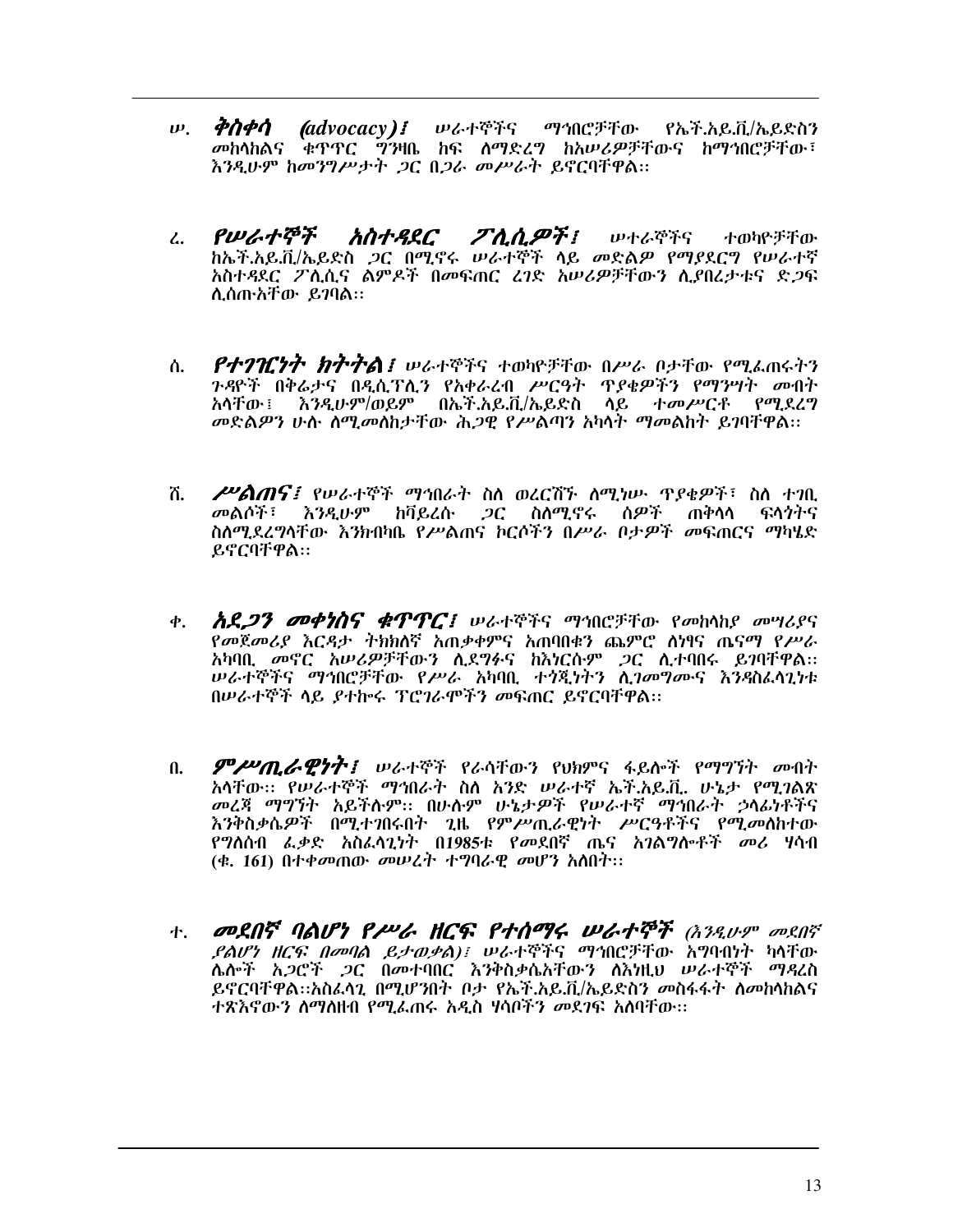- ች. *ተጎጂነት፤ ው*ራተኞችና ማኅበሮቻቸው የህመሙን ተጠቂነት በተለዩ የሠራተኛ ክፍሎች ላይ የሚያባብሱት ጭብጦች እንዲተኰረባቸው ከአሠሪዎቻቸው *ጋ*ር በመመካከር ማፈ*ጋገ*ጥ ይኖርባቸዋል::
- <u>ኀ. በፌቃደኛነት ስሚካሄድ የኤች.አይ.ቪ. ምርመራና የምክር አገልግሎት</u> *የሚደረግ ድጋፍ፤ ሠ*ራተኞችና ማኅበሮቻቸው ምሥጢራዊ የሆነ ፌቃደኛ ምርመራና የምክር አገልግሎትን እንዲያገኙ ስማበረታታትና ስመደገፍ ከአሠሪዎቻቸው *ጋር በመተባበር ሲሡሩ ይገባል*።
- *ዓለም አቀፍ አጋርነት፤ ኤ*ች.አይ.ቪ/ኤይድስን በ*ሥራ ዓ*ለም ለማጉሳትና ነ. በሠራተኛ መብት ዋያቄ ዘመቻ ውስዋ እንዲካተት ስማድረግ ሠራተኞችና *ማኅ*በሮቻቸው ከሀ*ገ*ር ውጭ የሚ*ገኙትን* አህንራዊ፤ ዓለም አቀፋዊና የዘርፍ ቅንጅቶችን በመጠቀም የ*ጋራ ግን*ባር መፍጠር ይኖርባቸዋል::

#### 6. በ*መ*ረጀና በትምህርት የሚደረግ መከላከል

የወረርሽኙን መስፋፋት ስመዋ*ጋ*ትና ከኤች.አይ.ቨ./ኤይድስ *ጋ*ር ከሚኖሩ ሠራተኞች *ጋ*ር የበሰጠ መቻቻልን ስማበረታታት የሥራ ቦታ የመረጃና የትምህርት ፕሮግራሞች መሠረታዊ ናቸው፡፡ ውጤታማ ትምህርት ሠራተኞች ራሳቸውን ከኤች.አይ.ቪ. በሽታ ለመጠበቅ ያላቸውን ችሎታ ለማሳደግ አስተዋጽኦ ሲያደርግ ይችሳል። በከፍተኛ ሁኔታ ከኤች.አይ.ቪ. ጋር የተደያዘ ሥጋትና ኃሊናን ጎጂ አነጋገሮችን (stigmatization) ይቀንሳል፤ በሥራ ቦታ ቀውስን ያሳንሳል፣ እንዲሁም የአቋምና የባሕርይ ስውጥ ያስገኛል። የከፍተኛ ደረጃ ድ*ጋ*ፍና የሚመስከታቸውን ሁስ ሙስ ተሳትፎ ስማፈጋገዋ ፕሮግራሞች በመንግሥት፣ በአሠሪዎች፣ በሠራተኞችና በማኅበሮቻቸው መካከል በሚደረግ ምክክር ሲፌጠሩ ይገባል፡፡ በተጻፌ ቃል ብቻ ሳይሆን መረጃና ትምህርት፣ አስፌሳጊ በሚሆንበት ቦታ የርቀት ትምህርትን ጨምሮ በተለያዩ መልኮች መቅረብ አለበት፡፡ ፕሮግራሞቹ በሥራ ቦታ በእድሜ፣ በፆታ፤ በፆታዊ አመለካከት፣ በየዘርፉ ጠባይና ባሕርይ ላይ አደጋ ሊያስከትሉ በሚችሉ ሁኔታዎችና በባህላዊ ጭብጦች አኳ*ያ የታለ*ሙና የታቀዱ ሲሆኑ ይገባል።<br>እነዚህም በተከበሩና በታመት ግለሰቦች መስጠት አለባቸው። በፐሮግራሞች ንድፍና ተግባራዊነት ውስዋ ከኤች.አይ.ቪ/ኤይድስ *ጋ*ር የሚኖሩ ሰዎች ተሳትፎ ውጤታማ እንደ ሆነ ሁስ በ3ደኛ (በአቻ) የሚሰጥ ትምህርት የተሰየ ውጤት አስው።

#### 6.1. መረጃና ግንዛቤን ከፍ ማድረግ ዘመቻዎች

ሀ. የመረጃ ፕሮግራሞች በሚቻልበት ቦታ ሁሉ በአንድ ክልል ከሚገኝ ማኅበረሰብ፣ በአካባቢ ወይም በአገር ውስጥ ካሉ ስፋት ካሳቸው የኤች.አይ.ቪ/ኤይድስ ዘመቻዎች ይኖርባቸዋል፡፡ ፐሮግራሞቹ  $2C$ *የተያያ*ዙ *መሆን* ኤች.አይ.ቪ እንዴት እንደሚተሳለፍና እንደማይተሳለፍ፣ በኤች.አይ.ቪ/ኤይድስ ዙሪያ ያሉተን አፌ-ታሪኮች የሚያስወግድ፣ ኤች.አይ.ቪን እንዴት መከላከል እንደሚቻል፣ ስለ ሀመሙ የህምክና *ገ*ጽታ፣ ኤይድስ በግለሰቦች ላይ ስላለው ተጽእኖ፣ ስለ እ*ን*ክብካቤ፣ ድ*ጋ*ፍና **ህክም**ና ያሰውን እድል በትክክል በሚያስረዱ አዲስ መረጃዎች ላይ የተመሠረቱ መሆን አለባቸው።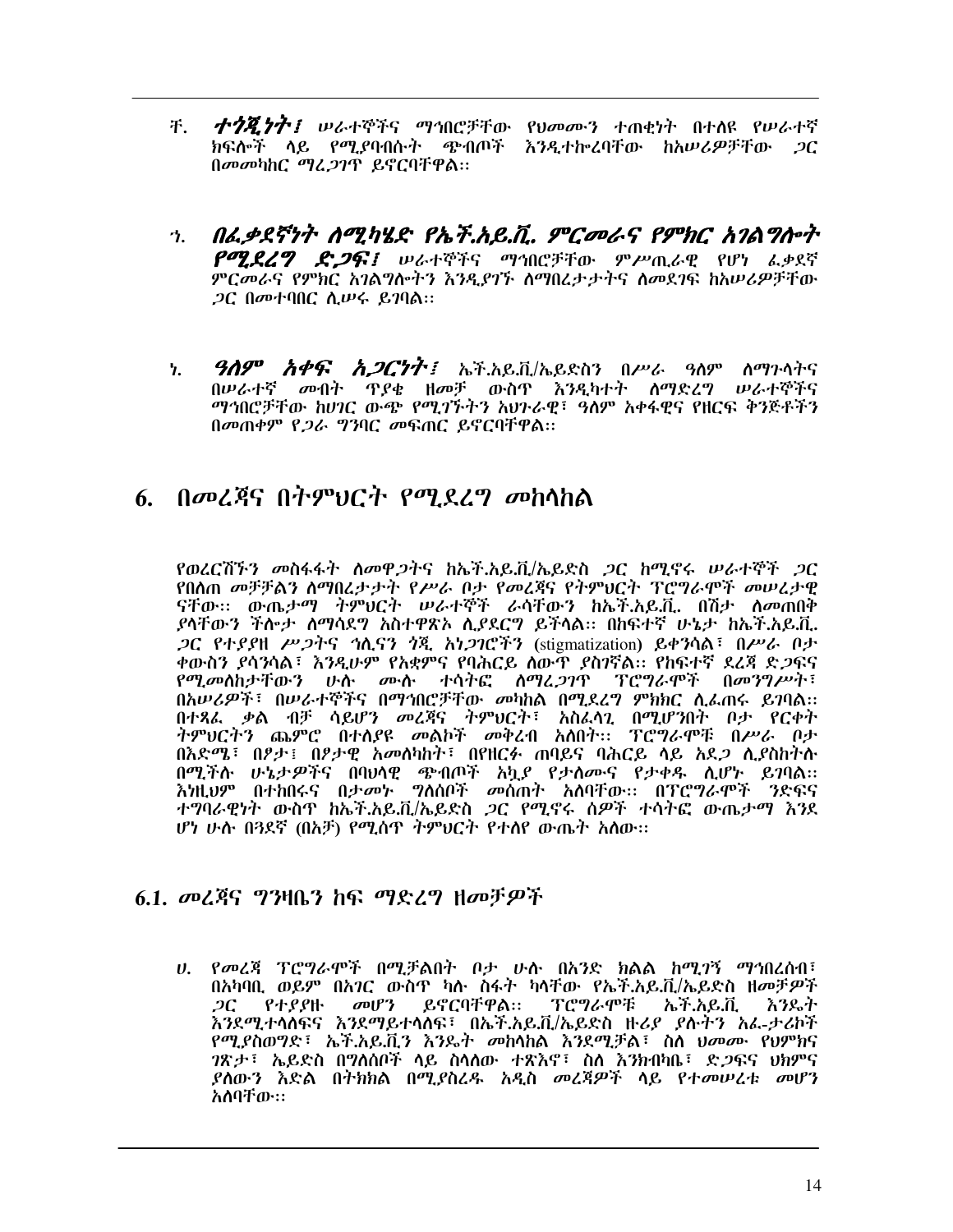እስካሁን ተግባራዊ እንደ ሆነው ሁሉ የመረጃ ፕሮግራሞች፣ ኮርሶችና ዘመቻዎች ስ. በተጨባጭ የትምህርትና የሰው ኃይል ፖሊሲዎችና ፕሮግራሞች፣ በሙያዊ ደህንነትና ጤንነት እንዲሁም በፀረ-መድልዎ እቅዶች የተቀናጁ መሆን ይኖርባቸዋል::

#### 6.2. ትምህርታዊ ፕሮግራሞች

- ሀ. ትምህርታዊ ለቅዶች በአሠሪዎች፣ በሥራተኞችና በተወካዮቻቸው ፣ አስፈላን በሚሆንበት ቦታም በመንግሥትና በሌሎች በኤች.አይ.ቪ/ኤይድስ ትምህርት በቂ ልምድ <u>የደዙ አግባብነት ባላቸው አ*ጋ*ሮች መካከል በሚደረግ መመካከር፤ በምክር አገልግሎ</u>ትና በዋንቃቄ ላይ የተመሠረቱ መሆን አለባቸው፡፡ ዘዴዎቹ በተቻለ መጠን የሚያወያዩና የሚያሳትፉ መሆን አስባቸው።
- ለ. ትምህርታዊ ፕሮግራሞች ክፍደ በሚታሰብበት የሥራ ሰዓቶችና ከሥራ ቦታ ውጭ ለሠተራኞች መገልገያ የሚሆኑ ትምህርታዊ ቁሳቁሶችን በማዳበሩ ረገድ ትኩረት ሲሰዋ ይንባል፡፡ ኮርሶች በሚሰጡበት ጊዜና ቦታ ሁሉ የተሳትፎ ቁጥጥር እንደ ሥራ ግዴታ ሊቆጠር ይገባል::
- ሐ. ተግባራዊና ተንቢ በሚሆንበት ቦታ ፕሮግራሞቹ ቀጥሎ በተዘረዘሩት ነጥቦች ላይ ማተኮር ይኖርባቸዋል:-
	- ግለሰቦች (እንደ ግለሰቦች ወይም እንደ አንድ ቡድን አባላት) በግል የሚያ ጋዋሙአቸውን አደጋዎች ስመገምገም የሚፈዱ እንቅስቃሴዎችንና እነዚህን አደጋዎች ስመቀነስ ውሳኔ የመስጠት፣ የድርድርና የመገናኛ ብልሃቶችን፣ እንዲሁም የትምህርታዊ፣ የመከላከያና የምክር አገልግሎት ፕሮግራሞችን ማካተት  $\mathbf{i}$
	- በከፍተኛ ደረጃ አ*ጋ*ሳጭ በሆኑ ባሕርዮችና ሌሎች የአደ*ጋ ጭ*ብጦች፣ ማስትም በሥራ እንቅስቃሴ ምክንያት ለኤች.አይ.ቪ. በበለጠ ተ*ጋ*ላጭ ለሆኑ የሠራተኛ ክፍሎች ልዩ አጽንኦት መስጠት !
	- ኤች.አይ.ቪ. በመርፌ በሚወሰዱ መድኃኒቶች ወይም አደንዛዥ ዕፆች አማካይነት መተሳሰፍ መቻሱንና በዚህ መንገድ የሚተሳሰፌውን አደጋ ስስ መቀነስ መረጃ ማቅረብ፤
	- በሥሬቤት አገሮችና በአህጕራዊ ደረጃ በመንግሥት፣ በአሠሪዎችና በሠራተኞች *ማኅ*በራት መካከል ውይይቶችን ማሳደግ፤
	- ከሠራተኞች ማኅበራት ጋር በመተባበር በመንግሥታትና በኢንተርፕራይዞች በሚካሂዱ የሙያ ሥልጠናዎች ውስጥ የኤች.አይ.ቪ/ኤይድስ ግንዛቤን ከፍ ማድረግ፤
	- በወጣት ሥራተኞችና በሴቶች ላይ የተነጣጠሩ ዘመቻዎችን ማሳደግ፤
	- ለሴቶች በኤች.አይ.ቪ/ኤይድስ ተንጂነትና ይህንን ተንጂነት መቀነስ ለሚያስችሉ የመከሳከል ስልቶች ልዩ ግምት መስጠት (*ክፍል 6.3 ተመልከተ*) !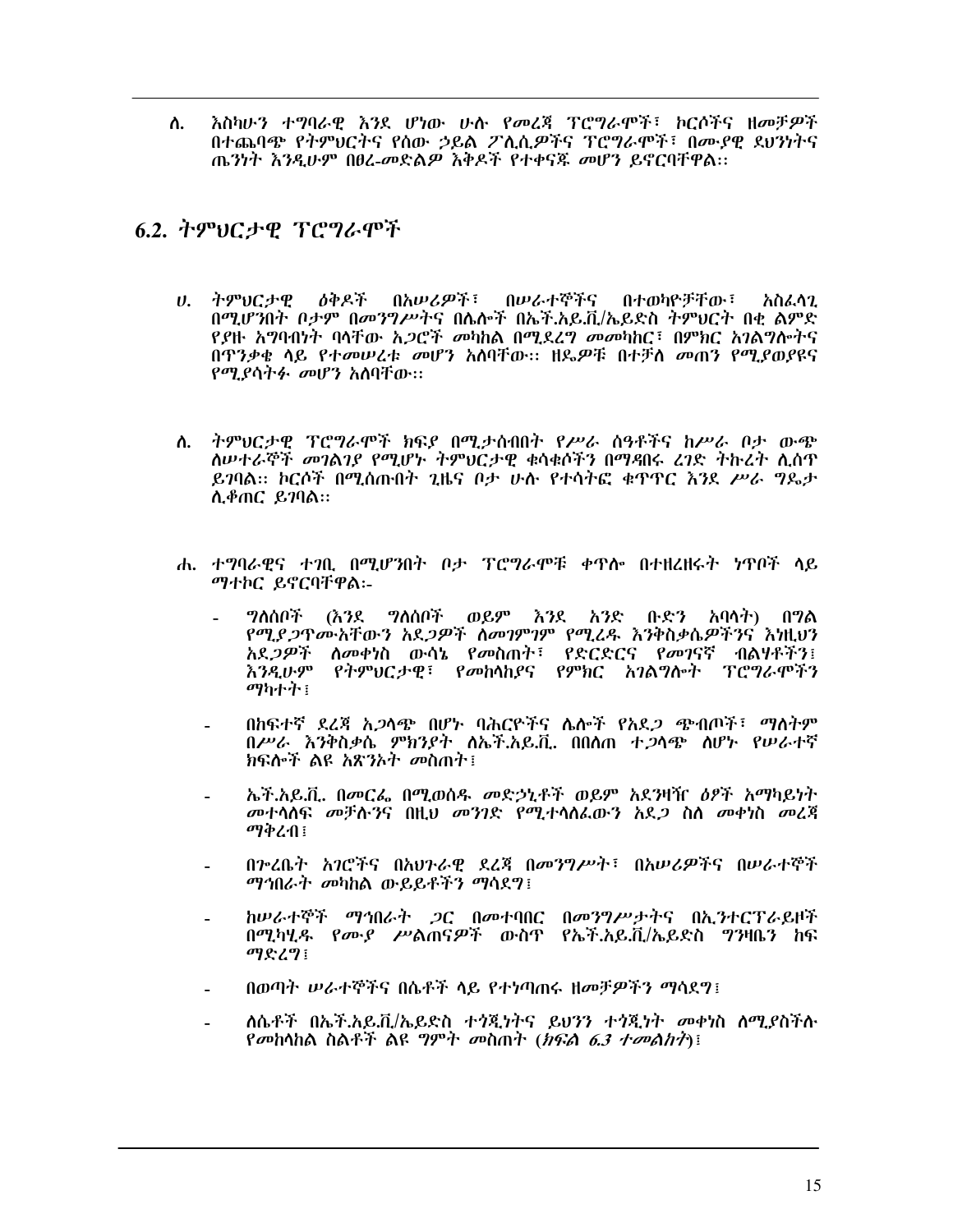- ኤች.አይ.ቪ. በድንንተኛ መነካካት ሊተላለፍ እንደማይችል፤ በኤች.አይ.ቪ. የተያዙ ሰዎች ሲገለሱና ሲዋሪዱ እንደማይገባ፣ ይልቁን ሲደገፉና በሥራ ቦታ አስፈላጊ መመቻቸት ሲደረግላቸው እንደሚገባ ልዩ ግምት መስጠት !
- *የቫይረሱን ጎጂነት በመገን*ዘብ ሥራተኞች ከኤች.አይ.ቪ/ኤይድስ *ጋ*ር ሰሚኖሩ የሥራ ባልደረቦቻቸው እንዲያዝኮና አድልዎ እንዳያደርጉ ማስረዳት !
- ሥራተኞች ኤች.አይ.ቪ/ኤይድስ ስለ ፌጠራቸው ሃሳቦችና ስሜቶች እንዲገልጹና እንዲወያዩ እድሱን መስጠት !
- *ሠራተ*ኞች (በተለይ የጤና ዋበ*ቃ ሠራተ*ኞች) ስለ ጠቅላላ ዋንቃቄ*ዎ*ች ማስተማርና ስበሽታው መ*ጋ*ሰጥ በሚኖርበት ጊዜ መከተል ስስሚገባቸው ቅደም ተከተሎች መመሪያ መስጠት ፡
- ከኤች.አይ.ቪ. *ጋ*ር ግንኙነት ስላላቸው ብቻ ሳይሆን ሁኔታዎቹ በህክምና ሲፌወሱ እንደሚችሉና በዚህም የሠራተኞችን ጤንነትና የሰውነት ውስጥ የመከላከል አቅምን ማሻሻል ስለሚቻል በግብረ ሥጋ ግንኙነት አማካይነት ስለሚተላለፉ በሽታዎችና ስለ ሳንባ ነቀርሳ መከላከልና ቁጥጥር ትምህርት ማቅረብ፤
- መደበኛ ጤና አጠባበቅና ተገቢ አመ*ጋገ*ብን ማሳደግ፤
- የወንድና የሴት ኮንዶሞችን አጠቃቀም ትምህርትን ጨምሮ ጤናማ የግብረ ሥ*ጋ ግንኙነት* ልምድ ማዳበር፣
- የአቻ ትምህርትና መደበኛ ያልሆነ የትምህርት እንቅስቃሴዎችን ማበረታታት፤
- አስፌሳጊ በሚሆንበት ቦታ መገምገም፣ መመርመርና መስተካከል ይኖርበታል፡፡

#### 6.3. በፆታ ሳይ ያተኰሩ ፕሮግራሞች

- ሀ. ፐሮግራሞች ሁሉ ስፆታ ጉዳይ፣ እንዲሁም ስዘርና ስፆታዊ አመስካት ትኩረት የሚሰጡ መሆን ይኖርባቸዋል። ይህም ወንዶችና ሴቶችን በትክክል ዒላማ ማድረግ፣ ወይም የወንዶችና የሴቶች ሥራተኞችን የተለያየ የአደ*ጋ ዓ*ይነቶችና ደረጃዎችን ግንዛቤ ውስጥ በማስገባት ወንዶችን ሆነ ሴቶችን በተለያዩ ፕሮግራሞች ማቀፍን ያካትታል፡፡
- ለ. ለሴቶች የሚሰጡ መረጃዎች ከበሽታው እንዲጠነቀቁ፣ ለአደ*ጋ*ው መ*ጋ*ለጣቸው ከፍተኛ መሆኑን፣ በተለይ የወጣት ሴቶችን ልዩ ተጎጂነት፣ ማስረዳት አለባቸው፡፡
- ሐ. ትምህርት ወንዶችና ሴቶች በመካከሳቸው ያለውን እኩል ያልሆነ የሥልጣን ግንኙነት እንዲገነዘቡና እርምጃ እንዲወስዱ ሲረዳቸው ይገባል፤ ማስፌራራትና ዓመፅ በልዩ ሁኔታ ሲተኮርባቸው ይገባል።
- መ. ፐሮግራሞቹ በሥራ ቦታ ሆነ ከዚያ ውጭ መብታቸውን እንዲያውቁ የሚሬዱና ራሳቸውን ስመጠበቅ ሥልጣን የሚሰጡአቸው መሆን አስባቸው፡፡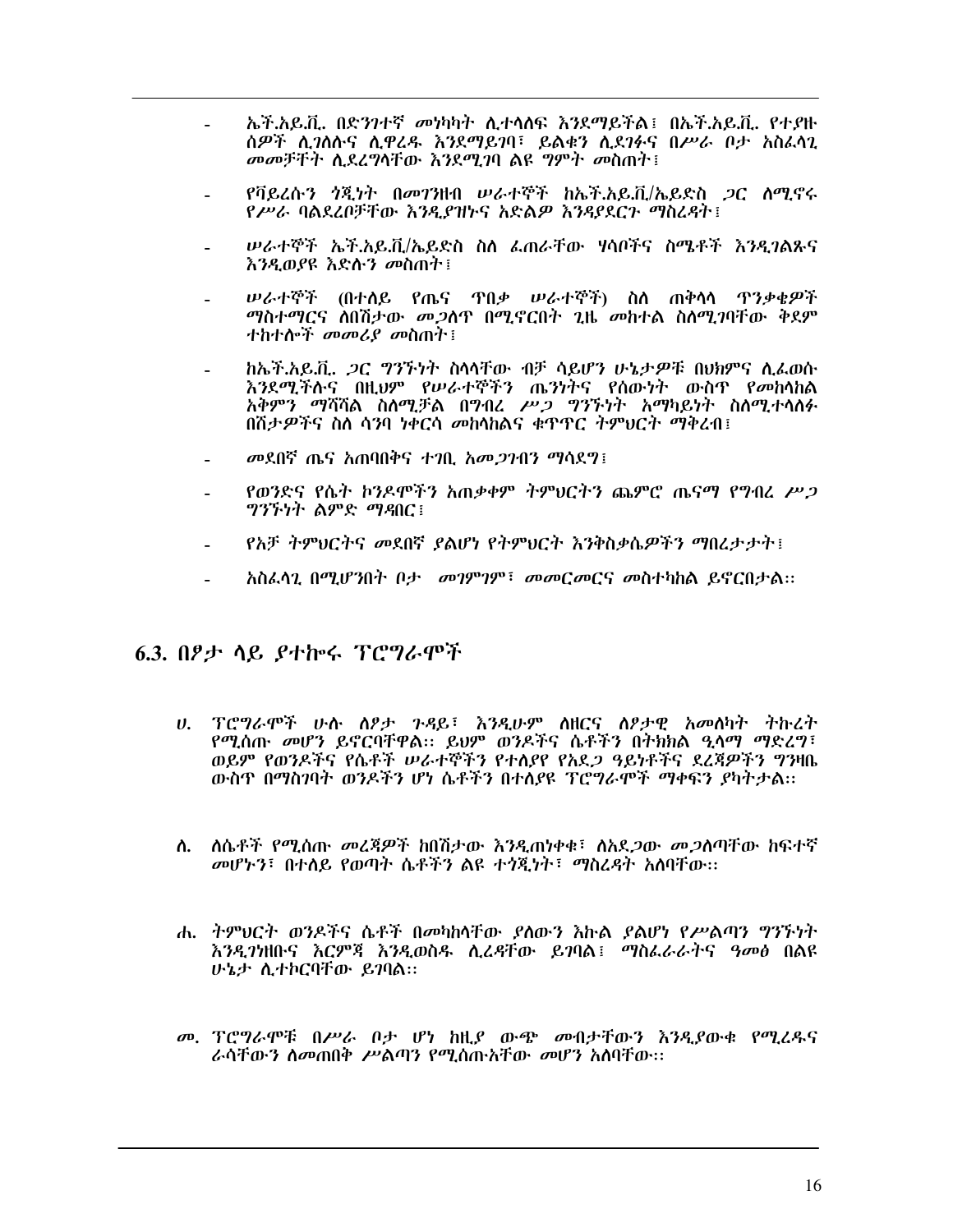- ሥ. ለወንዶች የሚሰጠው ትምህርት ኤች.አይ.ቨ./ኤይድስን በመከሳከል ረንድ የወንዶችን *ኃ*ላፊነት ስማሳደግ ግንዛቤን ከፍ ማድረግን፣ *ጉዳትን መገ*ምገምና ስልቶቹን ሲያካትት  $870$ ል::
- <u>ፈ. ግብረ ሰዶም ፈጻሚ ሰሆኑ ወንዶች ከእነዚህ ሠራተኞችና ከተወካዮቻቸው *ጋ*ር</u> በመመካከር በትክክል የታቀዱ የመከላከል ፕሮግራሞች ሲፌጠሩ ይገባል::

#### 6.4. ከጤና ማሳደግ ፕሮግራሞች *ጋር መ*ጣጣም

ትምህርታዊ ፕሮግራሞች አመቺ በሚሆንበት ጊዜ ቁሳቁሶችን በተሳሳተ መንገድ መጠቀምን ድካምና የተዋለድ ጤና የሚመለከቱ ሥራዎች በሥራ ቦታ ጤናን ከማሳደግ ፕሮግራሞች *ጋ*ር መጣጣም ይኖርባቸዋል። ነባር የሥራ ቦታ መማክርት፣ ወይም የጤናና የደህንነት ኮሚቴዎች ለኤች.አይ.ቪ/ኤይድስ ግንዛቤ ዘመቻዎችና ትምህርታዊ ፕሮግራሞች የመግቢያ ነዋብ ይሆናስ፡፡ ይህ መጣጣም እየጨመረ የሄደውን ሱስ አስያዥ *ዕፃችን* በደም ሥር በተበከሰ መርፌ መወ*ጋት የሚያመ*ጣውን የበሽታ ጉዳት ሲ*ያጉ*ሳ ይገባል፡፡ *አንዳ*ሁም በአልኮልና በአደንዛዥ *ዕፃች መ*ስከር የኤች.አይ.ቪን በሽታ *ጉዳ*ት ሊያሳድግ ወደሚችል ጠባይ እንደሚመራ የሚያሳሳ መሆን ይኖበታል።

#### 6.5. የጠባይ ሰውዋን ሰመደገፍ የሚወሰዱ ተግባራዊ እርምጀዎች

- ሀ. ሠራተኞች አደ*ጋ*ን በመቀነስ ረገድ ስላሱ ስልቶች ውጤት ያለው፣ ፍጹምና ወቅታዊ ትምህርት ሊሰጣቸው ይገባል፤ ተገቢ በሚሆንበት ቦታም የወንዶችና የሴቶች ኮንዶሞች አቅርቦት ሲኖር ይገባል።
- በግብሬ ሥ*ጋ ግኘኙነት* ስለሚተላለፉ በሽታ*ዎች*፣ ስለ ሳንባ ነቀርሳ ምር*መ*ራ፣ ህክምናና ለ. ቁጥጥር፣ እንዲሁም ከተውሳክ ስስ ጸዳ መርፌና ሲሪንጅ ልውውጥ ፐሮግራሞች፣ ወይም የት እንደሚገኙ ውጤታማ የሆነ የመረጃ አቅርቦት በቅድሚያ ሲኖር ይገባል።
- ሐ. የንንዘብ እዋረት ሳለባቸው ሴት ሠራኞች የሚሰጠው ትምህርት የአነስተኛ ንቢ ድንማ፣ ለምሳሌ የ*ገ*ቢ *ምንጭ* ስለ *መ*ፍጠር እንቅስቃሴ*ዎች*፣ ከግብር ነፃ *መ*ሆንና የደ*መ*ወዝ እንዛ መረጃ የማቅረብ ስልቶችን ያካተተ መሆን ይኖርበታል፡፡

#### 6.6 ማኅበረሰብን የማስተማር ፕሮግራሞች

አሠሪዎች፣ ሠራተኞችና ተወካዮቻቸው በአካባቢ ማኅበረሰብ፣ በተለይ በትምህርት ቤቶች፤ የሚሰጠውን ኤች.አይ.ቪ/ኤይድስን ስለ መከሳከልና ቁጥጥር ፐሮግራሞች መረጃና ትምህርት ማበረታታትና ማሳደግ ይኖርባቸዋል፡፡ ሰዎች ሃሳባቸውን እንዲገልጹ እድል ለመስጠትና ከኡች.አይ.ቪ/ኡይድስ *ጋ*ር የሚኖሩ ሠራተኞች ብቸኝነታቸውንና መንስሳቸውን በመቀነስ ደህንነታቸውን ስማሳደግ በማስተማሩ ፕሮግራሞች እንዲሳተፉ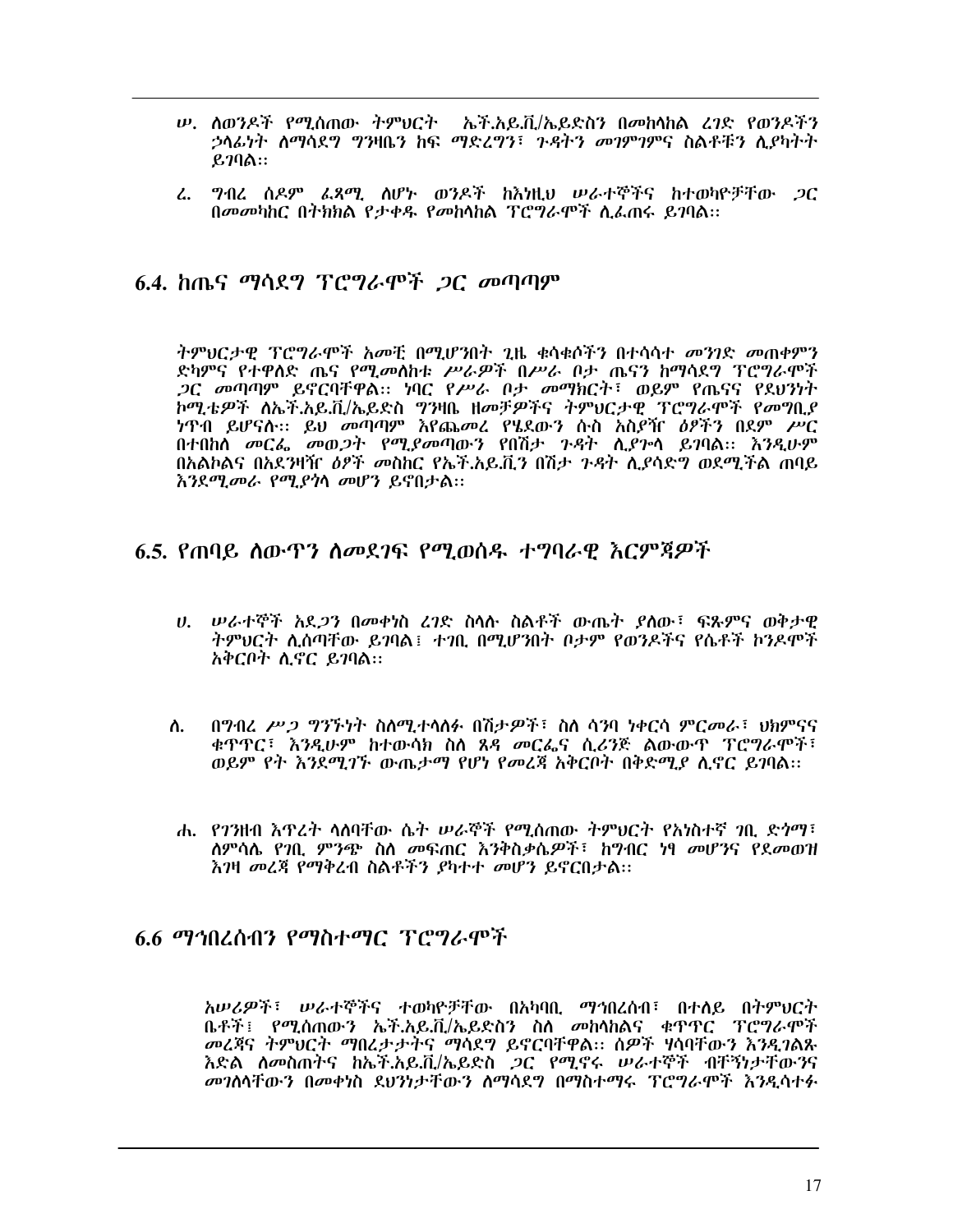*ማ*በረታታት ይገባል፡፡ እንዲህ ያሉት ፕሮግራሞች ከተገቢ ብሔራዊና አካባቢ አካላት *ጋር በመተባበር ሲካሄዱ ይገ*ባል።

#### 7.  $\mu$   $\land$   $\eta$

ሥልጠና ስተሰያዩ ሠልጣኝ አካሳት፣ ማስትም ስሥራ አስኪያጆች፣ ስተቆጣጣሪዎችና ስሥራተኛ ኃላፊዎቸ፣ ስሥራተኞችና ስተወካዮቻቸው፣ ስአሠልጣኝ አሠልጣኞች (ወንዶች ወይም ሴቶች)፣ ለአቻ አስተማሪዎች፣ ለመደበኛ የጤናና የደህንነት መኰንኖች፣ እንዲሁም ለማምረቻ/ሠራተኛ ተቆጣጣሪዎች የታቀደ፣ ተቀባይነት ያለው፣ መሆን አለበት፡፡ የዚህን ከብሔራዊ የኤይድስ ፕሮግራሞች ወይም አግባብነት ካላቸው አጋሮች አስተማሪዎችን በመዋስ ወይም የራሳቸውን ስዎች በማሠልጠን የውጭ እንዛ ሊፌልን ይችላሉ። የሥልጠና ቁሳቁሶቹ እንደ አቅርቦቱ መጠን በትልቁ ሊሰያዩ ይችሳሉ፤ እንደ አካባቢው ልማድና እንዲሁም የወንዶችና የሴቶች ሁኔታ*ዎ*ች ሊዋሃዱ ይችላሉ። እንዲሁም አሠልጣኞች በአናሳ ክፍሎች ላይ ስላለው የተዛባ አመለካከት፣ በተለይ በዘር ላይ ተመሥርቶና ፆታዊ አመለካከት ላይ ተመሥርቶ ስስሚነሣው የተዛባ አመስካከትን መቆጣጠር በሚያስችል መልኩ ሲሠስዋኑ ይገባል፤ ስዚህም ከናሙና ጥናቶችና በቅርብ ሲገኙ ከሚችሉ የጥሩ ልምድ ዘዴ*ዎች* ሊጠቀሙ ይገባል፡፡ ጥሩ አሠልጣኞች ሁልጊዜ ራሳቸው ሠራተኞች ናቸው ስስዚህም የአቻ ትምህርት በሁሉም ደረጃ የሚበረታታ ነው። ይህ ከሠራተኞች ተወካዮች *ጋ*ር በመመካከር ማደግ ያስበት ከሥራ ቦታ ዓመታዊ የሥልጠና እቅዶች አንዱ ሲሆን ይገባል።

#### 7.1. ስሥራ አስኪያጆች፣ ተቆጣጣሪዎችና ስአስተዳደር ኃሳፊዎች የሚሰጥ ሥልጠና

ስሥራተኞች ሁሉ በሚዘጋጁት የመረጃና ትምህርት ፕሮግራሞች ከመሳተፍ በተጨማሪ የቁጥጥርና የአሠራር ኃላፊዎች ከዚህ በታች በተዘረዘሩት ነጥቦች ብቃት እንዲኖራቸው ሥልጠና ሲያገኙ ይገባል፡-

- የሥራ ቦታ ኤች.አይ.ቪ/ኤይድስ ፖሊሲን አስመልክቶ ሰሚነሥ ዋያቄዎች ምሳሽ ለመስጠትና ለማሰረዳት እንዲያስችላቸው ፡
- ሥራተኞች በሥራ ቦታ በኡች.አይ.ቪ/ኡይድስ መስፋፋት ላይ ያሳቸውን የተሳሳተ አመስካከት እንዲያስወግዱ ስመርዳት ስለ ኤች.አይ.ቪ/ኤይድስ በቂ መረጃ ስማስደዝ፤
- ከኤች.አይ.ቪ/ኤይድስ *ጋ*ር የሚኖሩ ሠራተኞች እስከ ተቻለ ድረስ መሥራት እንዲችሉ ተመጣጣኝ የመቻቻል አማራጮችን ማስረዳት !
- በሥራ ቦታ ሳይ ከኤች.አይ.ቪ/ኤይድስ *ጋ*ር በሚኖሩ ሠራተኞች ሳይ የሚደርሰውን መድልዎ፣ ማግለል፣ ልምድና ጠባይ ስመሰየትና ስመቆጣጠር፤
- ሊፖች ስለሚችሉ የጤና አገልግሎቶችና ማኅበራዊ ጥቅሞች ምክር ለመስጠት እንዲያስችላቸው፡፡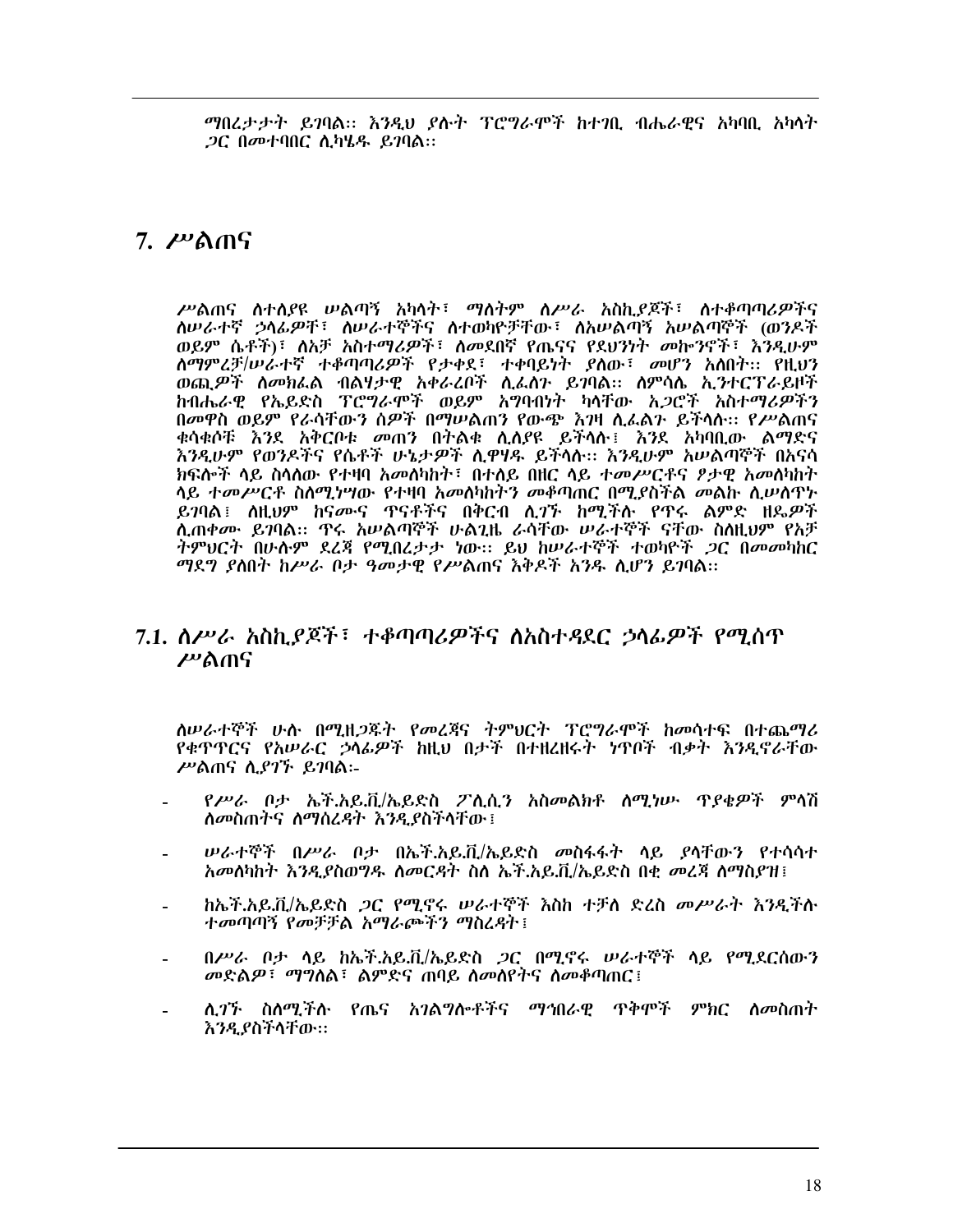#### 7.2.  $\Delta \lambda \neq \lambda \Delta \tau$   $\Delta \theta$   $\rightarrow$  (peer educators)  $\theta$   $\theta \eta \Delta \theta$   $\gamma$   $\lambda \eta \Delta \theta$

አቻ አስተማሪዎች ከዚህ በታች በተዘረዘሩት ነዋቦች ብቃት እንዲኖራቸው ሥልጠና ሲያገኙ  $g_7q_9$ :-

- በሙስም ሆነ ወይም በከፊል ስሠራተኛው ኃይል የመረጃና የትምህርት ፕሮግራም *መ*ስጠት እንዲችሉ ስለ ኤች.አይ.ቪ/ኤይድስ *መ*ከሳከል ይዘትና አሠራር በበቂ ሁኔታ እውቀት ያላቸው መሆን፤
- ሥልጠናን በሚደዳብሩበትና በሚስጡበት ጊዜ ስዘር፣ ስፆታዊ አመስካከትና ስባሀል *ግምት ያ*ሳቸው መሆን፤
- እንደ ወሲባዊ መደፌርና በሥራ ቦታ ሳሱት የአካል ንዳተኞች ከተቀረጹት ተጨባጭ የሥራ ቦታ ፖሊሲዎች *ጋ*ር ማያያዝና ከእነርሱም መጠቀም፤
- *የሥራ* ባልደረቦቻቸው በሕይወታቸው ውስዋ ወደ በሽታ ከፍተኛ *ጉዳ*ት የሚ*ደጋ*ልጡ ምክንያቶችን እንዲለዩ ማስቻል :
- ከኤች.አይ.ቪ/ኤይድስ ጋር ሰሚኖሩ ሠራተኞች ሁኔታቸውንና መዘዞቹን እንዲቋቋሙ ምክር መስጠት እንዲችሉ ማድረግ::
- 7.3. ስሠራተኞች ተወካዮች የሚሰጥ ሥልጠና

የሠራተኞች ተወካዮች በሥራ ሰዓት ከዚህ በታች በተዘረዘሩት ነዋቦች ብቃት እንዲኖራቸው ሥልጠና ሲያገኙ ይገባል፡-

- የሥራ ቦታ ኤች.አይ.ቪ/ኤይድስ ፖሊሲን አስመልክቶ ለሚነሡ ጥያቄዎች ምላሽ ስመስጠትና ስማስረዳት እንዲያስችላቸው ፡
- በአሠልጣኝ የትምፀርት ፕሮግራሞች ሌሎች ሠራተኞችን <u>ለማሠልጠን</u> እንዲያስችላቸው ፡
- ከኤች.አይ.ቪ/ኤይድስ *ጋ*ር በሚኖሩ ሠራተኞች ላይ መድል*ዎ የሚያ*ደርግ የሥራ ቦታ ÷. የተለየ ጠባይ፤ ድርጊትና ልምድ ካለ እንዲህ ያለውን ድርጊት በአዋ*ጋ*ቢ ሁኔታ ስመዋ*ጋ*ት ስይቶ ማወቅ፤
- በሚጠየቅበት ጊዜ ተመጣጣኝ ድ*ጋ*ፍ እ*ንዲያገኙ* ከኤይድስ *ጋ*ር በተያያዘ መልኩ የታመሙ ሠራተኞችን መርዳትና መወከል፤
- ሥራተኞች በ**ግል ሕይወታቸው ለአ**ደ*ጋ የሚያጋ*ልጡ ምክንያቶችን እንዲለዩና እንዲቀነሱ ማማ $hC$ !
- ስስ ኤች.አይ.ቪ/ኤይድስ መስፋፋት ስሥራተኞች ስማሳወቅ ስስ ኤች.አይ.ቪ/ኤይድስ  $(10000 \text{ GeV} \cdot \text{C}^2)(1000 \text{ GeV} \cdot \text{C}^2)$
- የውክልና እንቅስቃሴ*ዎቻቸ*ውን በሚያከናውነበት ጊዜ ከኤች.አይ.ቪ/ኤይድስ *ጋ*ር ስስሚኖሩ ሠራተኞች የሚያገኙት ማንኛውም መረጃ በምሥጢር መጠበቁን ማረጋገጥ፡፡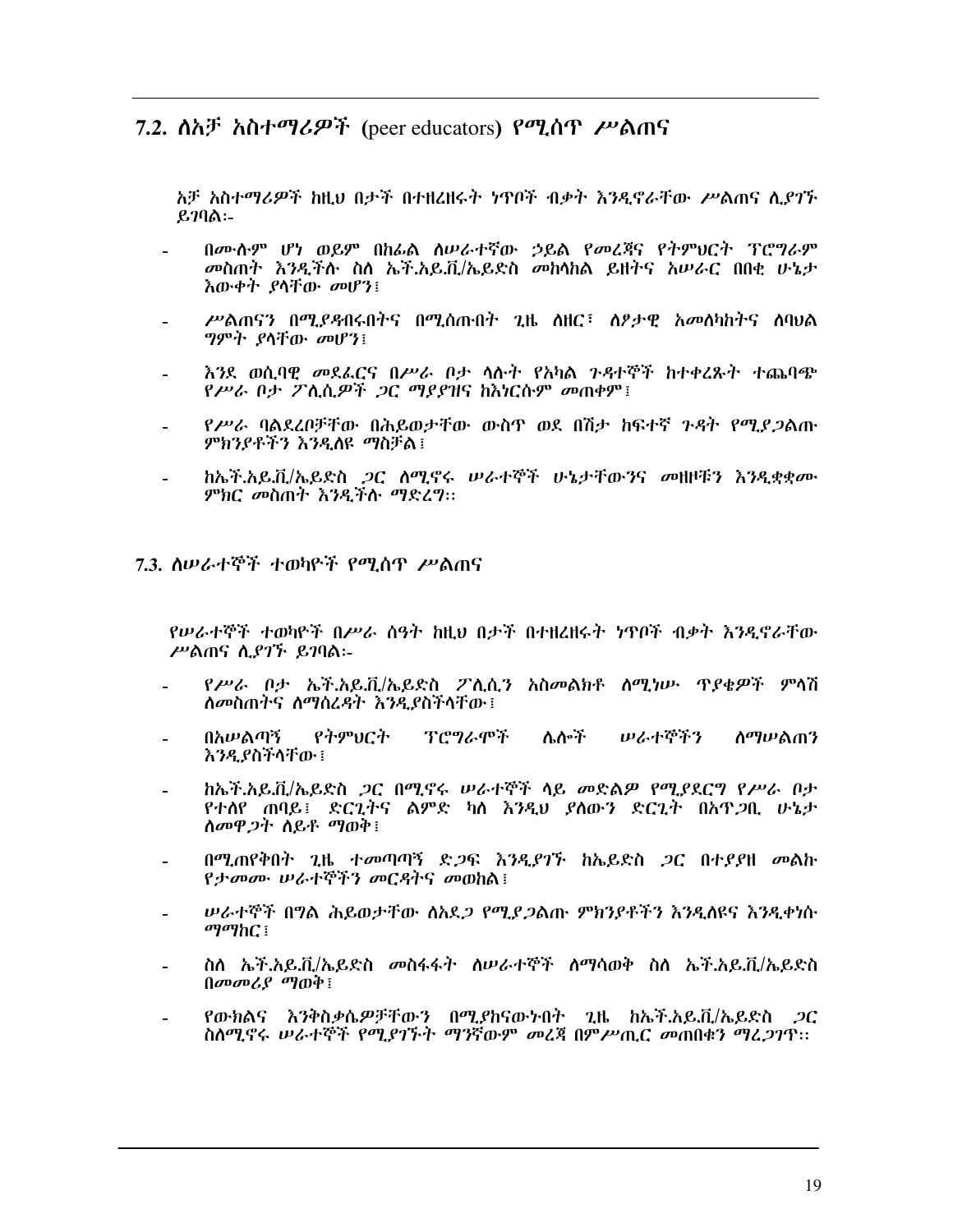#### 7.4. ስጤናና ስደህንነት ኃላፊዎች የሚሰጥ ሥልጠና

ስሥራተኞች ከታቀዱ የመረጃና የትምህርት ፕሮግራሞች ጋር የተዋወቁ ከመሆናቸው በተጨማሪ የጤናና የደህንነት ኃላፊዎች ከዚህ በታች በተዘረዘሩት ነጥቦች ብቃት እንዲኖራቸው የተሰየ ሥልጠና ሲያገኙ ይገባል:-

- ለሠራተኞች የመረጃና የትምህርት ፕሮግራም እንዲሰጡ ስለ ኤች.አይ.ቪ/ኤይድስ መከላከል ይዘትና አሠራሮች በበቂ ሁኔታ እውቀት ያላቸው መሆን፤
- ከኤች.አይ.ቪ/ኤይድስ *ጋ*ር የሚኖሩ ሠራተኞችን ተጎጂነት ስመቀነስ ሲሰወጡ ወይም ለሻሻሉ የማችሉ የአሠራር ዘዴዎችና ሁኔታዎችን መለየትና የሥራ አካባቢን መዳስስ መቻል፤
- አንድ አሠራ አስተማማኝ የመጀመሪያ እርዳታ አሠራሮችን ጨምሮ ስሠራተኞች ጤናማና አስተማማኝ የሥራ አካባቢ ማዘጋጀቱን/ማዘጋጀቷን ማፈጋዋ፤
- ማንኛውም ከኤች.አይ.ቪ/ኤይድስ ጋር የተያያዘ መረጃ እንደ ሴሳው የሠራተኞች የህክምና መረጃዎች ሁሉ በጥበቅ ምሥጢርነት የሚጠበቅ መሆኑንና በዓለም ሥራ ድርጅት ስለ ሠራተኞች የግል መረጃ አጠባበቅ የአሠራር መመሪያ በተደነገገው መሠረት ብቻ ይፋ እንደሚወጣ ማረጋገጥ !
- *ሠራተ*ኞች በግል ሕይወታቸው የ*ጉዳ*ት ጭብጦችን እንዲለዩና እንዲቀነሱ ማማከር፤
- ሥራተኞችን ስፍላጎቶቻቸው በአዋ*ጋ*ቢ ሁኔታ ምላሽ ሲሰጡ ወደሚችሉ በድርጅቱ ውስጥ ወይም ከዚያ ውጭ ወዳሉ የህክምና አገልግሎቶች ማስተሳሰፍ መቻል::

#### 7.5. ስማምረቻ/ስሥራ ደህንነት ተቆጣጣሪዎች የሚሰጥ ሥልጠና

አግባብነት ያስው ባስሥልጣን የማምረቻና የሥራ ደህንነት ተቆጣጣሪዎች የቁጥጥር፣ የማጠናከርያና የምክር እንቅስቃሴዎቻቸውን እንደ ችሎታቸው ለማሟላት፣ በተለይ በድርጅቶች የኤች.አይ.ቪ/ኤይድስን መከሳከል በሚመስከት፣ ብቁ ዘዴዎች ያሱአቸው መሆኑን ማረ*ጋ*ዋ ይኖርባቸዋል። ይህንንም ስመቀዳጀት በሥራ ቦታ በኤች.አይ.ቪ/ኤይድስ መከላከልና ዋበቃ ስልቶች ላይ ልዩ ሥልጠና መውሰድ ይኖርባቸዋል። ሥልጠናው የሚከተሉትን ነዋቦች ያካትታል፡-

- አግባብነት ስላሳቸው ዓለም አቀፍ የሥራ ደረጃዎች፣ በተለይ የ1958ቱ የቅጥርና የሙያ መድልዎ ድንጋጌ (ቁ. 111)! እንዲሁም ብሔራዊ ሕጎችና ደንቦች መረጃ !
- ስሥራተኞችና ስአመራራቸው ስስ ኤች.አይ.ቪ/ኤይድስ ግንዛቤ ስስ መስጠት ፤
- በመደበኛ ሙያዊ ደህንነትና የጤና መግለጫዎች ውስጥ የኤች.አይ.ቪ/ኤይድስ ርዕሶችን መጨመር እንዴት እንደሚቻል :
- *ሠራተኞች ያ*ሉ ጥቅሞችን እንዴት ማግኘት እንደሚችሉ (ስምሳሌ የጥቅም ቅፆችን መሙሳት) እና በሌሎች ሕ*ጋ*ዊ መብቶች እንዴት መጠቀም እንዳለባቸው መር*ዳ*ት ፤
- የኡች.አይ.ቪን ሁኔታ አስመልክቶ የሠራተኞችን መብት ስለ መጣስና ተግባራዋ አስመሆን እንዴት መስየት ስስሚቻል፤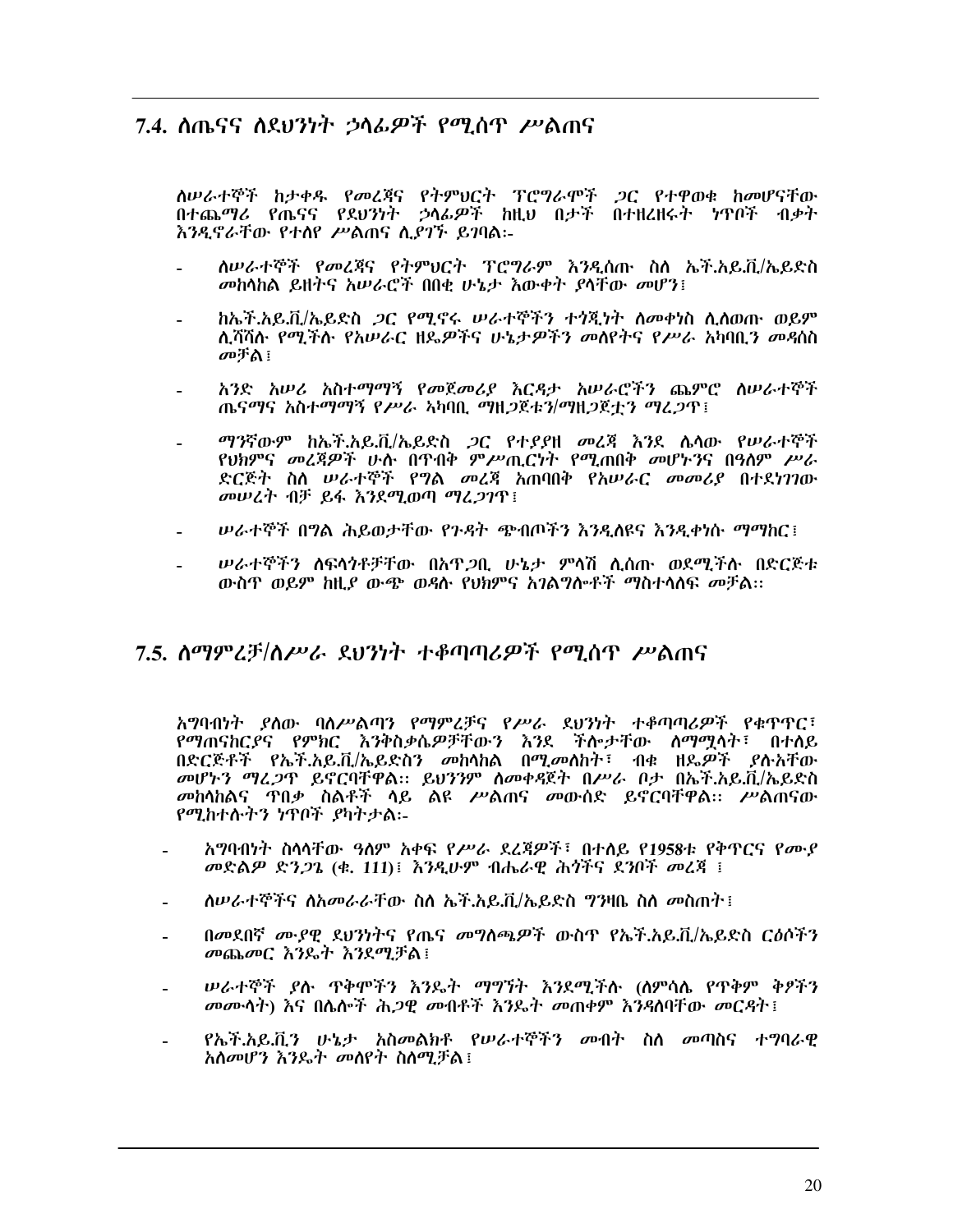ከዚህ መመሪያ ጋር በሚስማማ መልኩ ስበሽታው ምርምርና ስሚያሳድረው ማኅበራዊ *ተጽእኖ ጥናት በሥራ ቦታዎች ከ*ቫይረሱ *ጋ*ር የተያያዙ መረጃዎችን ስለ መስብስብና መተንተን ችሎታዎች::

#### 7.6. ከሰው ደምና ከሴሎች የሰውነት ፌሳሶች *ጋ*ር ስማ.ነካኩ ሠራተኞች የሚሰጥ ሥልጠና

ሥራተኞች ሁ**ስ በሥራ ቦታ በሚፌ**ጠሩ አደ*ጋዎ*ችና በመጀመሪያ አርዳታ እይታ ውስጥ በሽታን ስለ መቆጣጠር አሠራሮች ሥልጠና ማግኘት ይኖርባቸዋል፡፡ ፕሮግራሞቹ ቀጥሎ በተዘረዘሩት ነጥቦች ላይ ሥልጠና የሚሰጡ መሆን ይኖርባቸዋል፡-

- የመጀመሪያ እርዳታ ስስ መስጠት !
- ጠቅሳሳ ዋንቃቄዎች ስሰው ደምና ስሌሎች የሰውነት ፌሳሾች የመ*ጋ*ሰዋን አደ*ጋ* ስሰ  $\omega$ ቀነስ (አባሪ 2 ውስጥ ተመልከተ) ፡
- የመከላከያ መሣሪያ ስለ መጠቀም !
- ለሰው ደም ወይም ለሰውነት ፌሳሾች የመ*ጋ*ሰዋ አ*ጋ*ጣሚ በሚኖርበት ወቅት ስለሚከተሉት ትክክለኛ አሠራሮች፤
- $0$ ሥራ ሳይ ነአደ*ጋ* በሚከሰትበት ጊዜ ካሣ የመጠየቅ መብት ፤

እንዲሁም የሚወሰዱት ጥንቃቄዎች ከግለሰቦች በተመገተ ወይም እርግጠኛ የኤች.አይ.ቪ. ሁኔታ *ጋር የሚያያ*ዙ እንዳልሆኑ ማሪ*ጋገ*ጥ::

#### $8.9$ <sup>o</sup> $C$ *o* $\sim$

በዚህ መመሪያ በተዘረዘረው መሠረት ካልሆነ በቀር የኤች.አይ.ቪ. ምርመራ በሥራ ቦታ ሲደረግ አይገባም፡፡ ይህ አሳስፌሳጊና የሥራተኞችን ሰብአዊ መብትና ክብር አደ*ጋ* ሳይ የሚዋል ነው። የምርመራ ውጤቶች ይፋ ሲሆኑና በተዛባ መንገድ ግልጋሎት ሳይ ሲውሱ ይችላሉ፤ የተባለውም የሠራተኞች ስምምነት ሁልጊዜ ሙሉ በሙሉ ነፃ ላይሆን ወይም በምርመራው ጭብጦችና ግኝቶች ላይ ያልተመሠረተ ሲሆን ይችላል። ከሥራ ቦታ ውጭ ቢሆንም እንኳ ምሥጢራዊ የኤች.አይ.ቪ. ምርመራ በሠራተኛው ስምምነት ላይ የተመሠረተና እንደ አመቺነቱ በሙያው ብቁ በሆነ ሠራተኛ፣ በጥብቅ የምሥጢራዊነት ሁኔታዎች ላይ ተመሥርቶ የሚደረግ መሆን አለበት::

#### 8.1. በምልመሳና በቅጥር የሚደረግ ክልከሳ

የኤች.አይ.ቪ. ምርመራ በምልመሳ ጊዜና በሥራ ሥምሪት ቀጣይነት ሳይ እንደ ቅድመ ሁኔታ ሲጠየቅ አይገባም፡፡ ከቅጥር አስቀድሞ በመደበኛ መልኩ ሥራን ስመጀመር የሠራተኞችን ብቁነት ስማረ*ጋገ*ዋ፣ ወይም በሥራ ሳይ ሳሱ ሠራተኞች የሚደረግ ማንኛውም መደበኛ ምርመራ አስገዳጅ የኤች.አይ.ቪ. ምርመራን መጨመር የሰበትም፡፡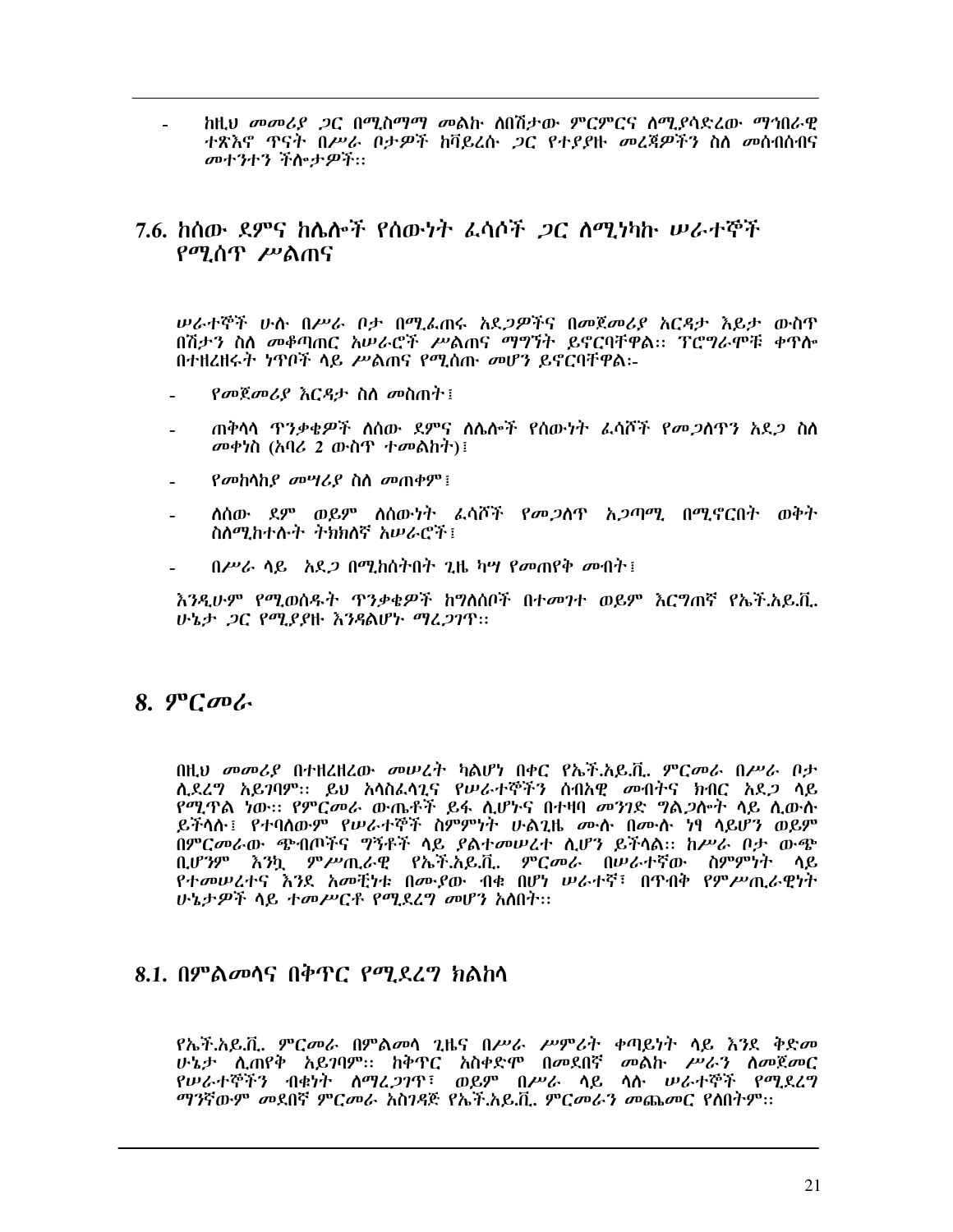#### 8.2. ለመድህን ዋስትና ዓላማዎች የሚደረግ ክልከላ

- ስብሔራዊ የማኅበራዊ ደህንነት አሠራር እቅዶች፣ ስጠቅሳሳ የዋስትና ፖሊሲዎች፣  $\mathbf{U}$ . ስሙያዊ ፕሮግራሞች፣ ስጤና ዋስትና ስመብቃት የኤች.አይ.ቪ. ምርመራ እንደ መድህን ዋስትና ኩባንያዎች ቅድመ ሁኔታ ሲጠየቅ አይገባም፡፡
- የመድህን ዋስትና ኩባንደዎች ለአንድ የሥራ ቦታ ሽፋን ለመስጠት ከመስማማታቸው ለ. አስቀድሞ የኤች.አይ.ቪ. ምርመራ ሲጠይቁ አይገባም፡፡ ወጪያቸውንና የማኅበራዊ ዋስትና መዋጮችና ክፍደዎች ንምት ባሉ የጠቅላሳው ሕዝብ የበሽታ ቁዋዋር መረጃዎች ሳይ ሲመሥርቱ ይችሳስ፡፡
- ሐ. አሥሪዎች ለመድህን ዋስትና ምክንያቶች ብለው ምንም ዓይነት የኤች.አይ.ቪ. ምርመራ ሲያመቻቹ አይገባም፤ አስቀድሞ በእጃቸው ያሉትም መረጃዎች በምሥጢርነት ሲቆዩ ይገባል::

#### 8.3. የበሽታ ክትትል ጠቅሳሳ ጥናት

በሳይንሳዊ ምርምር ግብረ ገባዊ መርሆዎች፣ በሙያዊ ግብረ ገብነትና የግለሰብን መብቶችና ምሥጢራዊነት በመጠበቅ እስከ ሆነ ድረስ ያልታሰመ፣ ከኤይድስ ያልተያያዘ ወይም ከጤና *ጋ*ር የተ*ያያ*ዘ የኤች.አይ.ቪ. ምር*መራ በሥራ ቦታ ሲ*ደረግ ይችላል። *እንዲህ ያለ*ው ምርምር በሚደረግበት ቦታ ሠራተኞችና አሠሪዎች ይህ እንደሚሆን ሊነገራቸውና ሃሳባቸውን ሲጠየቁ ይገባል። የሚገኘው መረጃ በግለሰቦች ወይም በተወሰኑ ስዎች ላይ መድልዎ ሰማድረግ ማገልገል የለበትም፡፡ ከምርመራው ውጤቶች በመነሣት የአንድን ሰው የኤች.አይ.ቪ. ሁኔታ ስማወቅ አሳማኝ እድል ካስ ምርመራው ያልታሰመ ሲባል አይችልም፡፡

#### 8.4.  $0$ ራቃደኛነት መመርመር

ሥራተኞች በራሳቸው አነሣሽነት በሚካሄድ ፌቃደኛ የምር*መ*ራ ፕሮግራም ውስጥ ኤች.አይ.ቪ. ምርመራ ሁኔታዎች ሲኖሩ ይችሳሱ፡፡ በፍሳጎት ሳይ የተመሠረተ ምርመራ በሥራ ቦታ ሳይሆን በመደበኛ የአካባቢ የጤና አንልግሎት ጣቢያዎች ሲካሄድ ይንባል፡፡ የተሟላ የህክምና አገልግሎት ባለበት ስፍራ በፍላንት ላይ የተመሠረተ ምርመራ በአንድ ሥራተኛ ዋያቄና በጽሁፍ በተንለጸ ስምነነት፣ ከተጠየቀም ከሥራተኞች ተወካዮች በሚሰጥ *ምክር*፣ ሊደረግ ይችላል። ምር*መ*ራው እንዳመቺነቱ በሠለጠነ ሠራተኛ የሚደረግ ሆኖ ስንዳዩ በዋብቅ ምሥጢርነት መጠበቅና ይፋ ስማድረግ በሚያስፌልጉት መስፌርቶች ሳይ በመስማማት መሆን አለበት፡፡ የፆታን ጥያቄ ትኩረት ውስጥ ያስገባ ከምርመራ በፊትና በኋላ የሚሰዋ የምክር አገልግሎት፣ የኤች.አይ.ቪ. ምርመራዎችን ባሕርይና ዓላማ ግንዛቤ የሚያመቻች፣ የምርመራው ዋቅምና ጉዳት እንዲሁም በሠራተኛው ሳይ ያስው ውጤት፣ የአንድ ምርመራ አሠራር መሠረታዊ አካል ሲሆን ይገባል።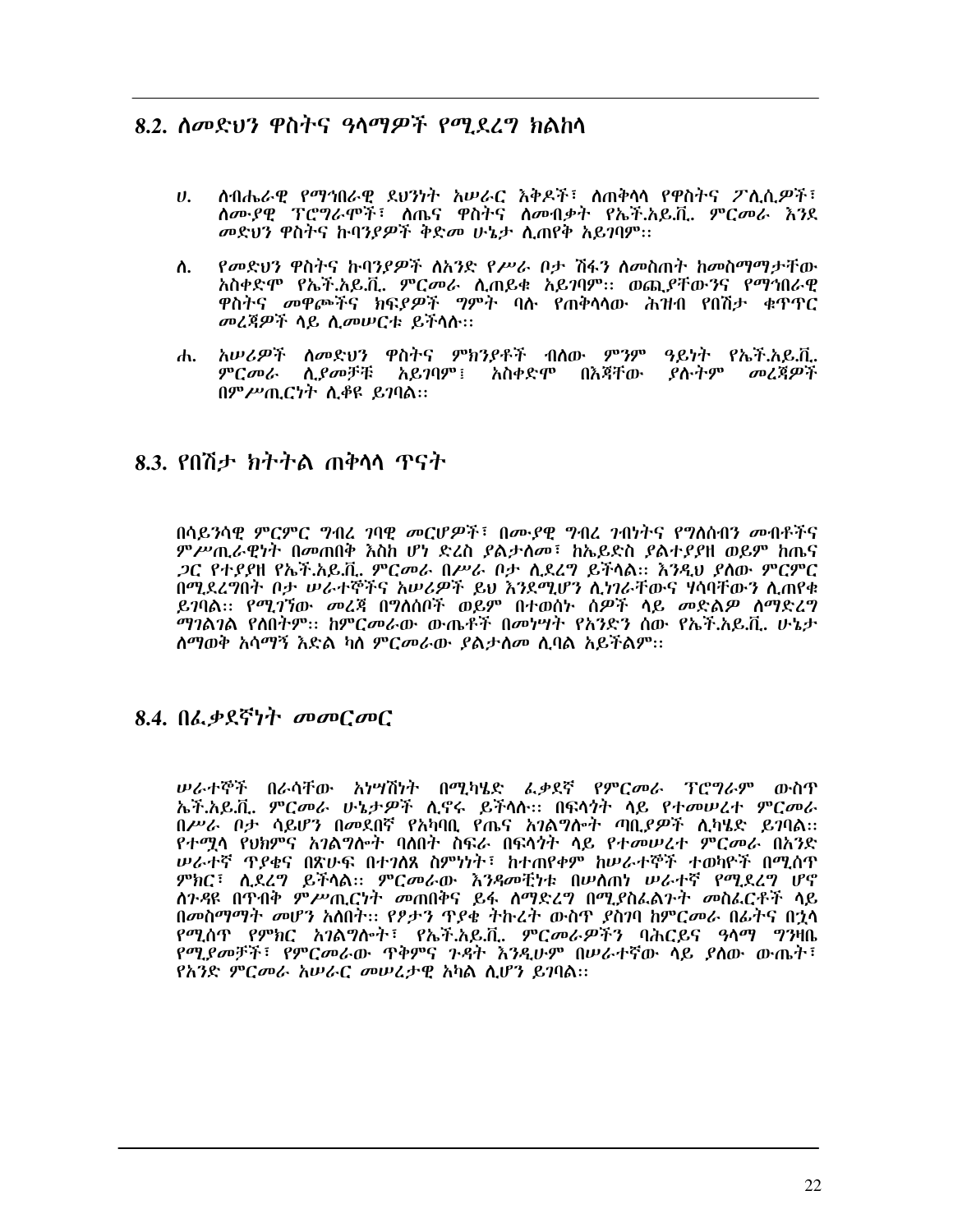- 8.5. በሥራ ምክንያት ከሚደርስ መጋሰዋ በኋላ የሚደረጉ ምርመራዎችና りわダら
	- $\mathbf{U}$ ለሰው ደም፣ ለሰውነት ፌሳሾችና ለህዋሳት መ*ጋ*ሰዋ በሚኖርበት ጊዜ የ*ሥራ* ቦታ እንዲህ ያሉትን መጋለጦችና ሙያዊ የንዳት አጋጣሚዎችን የሚቆጣጠርባቸው አሥራሮች በቦታው ሲኖሩት ይገባል።
	- ለ. በሥራ ቦታ ስተበከስ መሣሪያ ከመጋስዋ በኋላ (ለስው ድም፣ ስስውነት ፌሳሾች ወይም ህዋሳት ሲሆን ይችላል)፣ ሥራተኛው አ*ጋ*ጣሚውን እንዲቋቋም፣ ስለ ህክምና ውጤቶች፣ ስስ ኤች.አይ.ቪ. ምርመራ አስፌሳጊነትና ከመጋሰዋ በኋላ ስስሚኖር የመከሳከል ህክምና (Prophylaxis—ፐሮፊሳክሲስ) ወዲያውኑ ምክር ሲሰጠውና ወደ ተገቢው የህክምና ተቅዋም ሲተሳሰፍ ይገባል። ጉዳትን ከመዳሰስ ድምዳሜ ቀጥሎ ለሠራተኞች ካሣ ለመጠየቅ ብቁነት ስለሚያስፌልጉ አሠራሮች ጨምሮ ስለ ሠራተኛው ሕጋዊ መብት ተጨማሪ መመሪያ መሰጠት አስበት፡፡

#### $9.$   $\lambda$   $3h$   $0h$  $0.5$   $\&$   $2f$

ለኤች.አይ.ቪ/ኤይድስ ምሳሽ ለመስጠት አንድነት፣ ጥንቃቄና ድጋፍ የአንድ ሥራ ቦታ *መመሪያ* ወሳኝ አካሎች ናቸው። የኤች.አይ.ቪ. ሁኔታን ይፋ ስሚያወጡ ሠራተኞች<br>*ግ*ልጽነትን፣ መቀበልንና ድ*ጋ*ፍን የሚያበረታቱ ዘዴዎች ሲፌጠሩ፣ መድልዎ እንዳይደረግባቸውና ዝቅ ተደርገው እንዳይታዩ የሚፈ*ጋገ*ጥበት ዘዴ መፌጠር ይኖርበታል፡፡ የኤች.አይ.ቪ/ኤይድስ ወረርሽኝ የሚያሳድረውን ተጽእኖ ለማስዘብ የሥራ ቦታዎች በኤች.አይ.ቪ/ኤይድስ ስተጠቁና ስተጎዱ ሠራተኞች የምክር አገልግሎትና ሴሎች ማኅበራዊ ድ*ጋ*ፎች መስጠት ይኖርባቸዋል። የጤና አጠባበቅ አ*ገ*ልግሎቶች በሥራ ቦታ በሚኖሩበት ጊዜ ተገቢ ህክምና መሰጠት አስበት፤ እነዚህ አገልግሎቶች ሊገኙ በማይችሉበት ቦታ ከዚያ ውጭ የት ሲገኙ እንደሚችሉ ስሠራተኞች ሲነገራቸው ይገባል፡፡ እንዲህ ያሉ መያያዞች ከሠራተኞች ባሻገር ስቤተሰቦቻቸው፣ በተለይ ስልጆቻቸው፣ እንዲዳረሱ ሽፋን ስመስጠት ጠቀሜታ አሳቸው። በመንግሥት፣ በአሠሪዎች፣ በሠራተኞችና በተወካዮቻቸው እንዲሁም አግባብነት ባላቸው አ*ጋ*ሮች መካከል የሚደረጉትን አዋ*ጋ*ቢ የአንልግሎት አሰጣጦችን ያፈጋግጣል እንዲሁም ወጪዎችን ያድናል።

#### $9.1.$  ከሌሎች ከባድ ህመሞች *ጋ*ር ያስው አቻነት

- $\mathbf{U}$ . በሥራ ቦታ የኤች.አይ.ቪ. በሽታና በሀኪም ክትትል ሥር ያለ ኤይድስ ከሌሎች ከባድ ህመሞች ባላነስ ሁኔታ ቁጥጥር ሲደረግበት ይገባል::
- ከኤች.አይ.ቪ/ኤይድስ ጋር የሚኖሩ ሠራተኞች ጥቅሞችን፣ የሠራተኞች ካሣና ለ. ተመጣጣኝ ማመቻቸትን በተመለከተ ሴሳ ከባድ ህመም ካለባቸው ሠራተኞች ባሳነሰ ሁኔታ ሲታዩ ይገባል።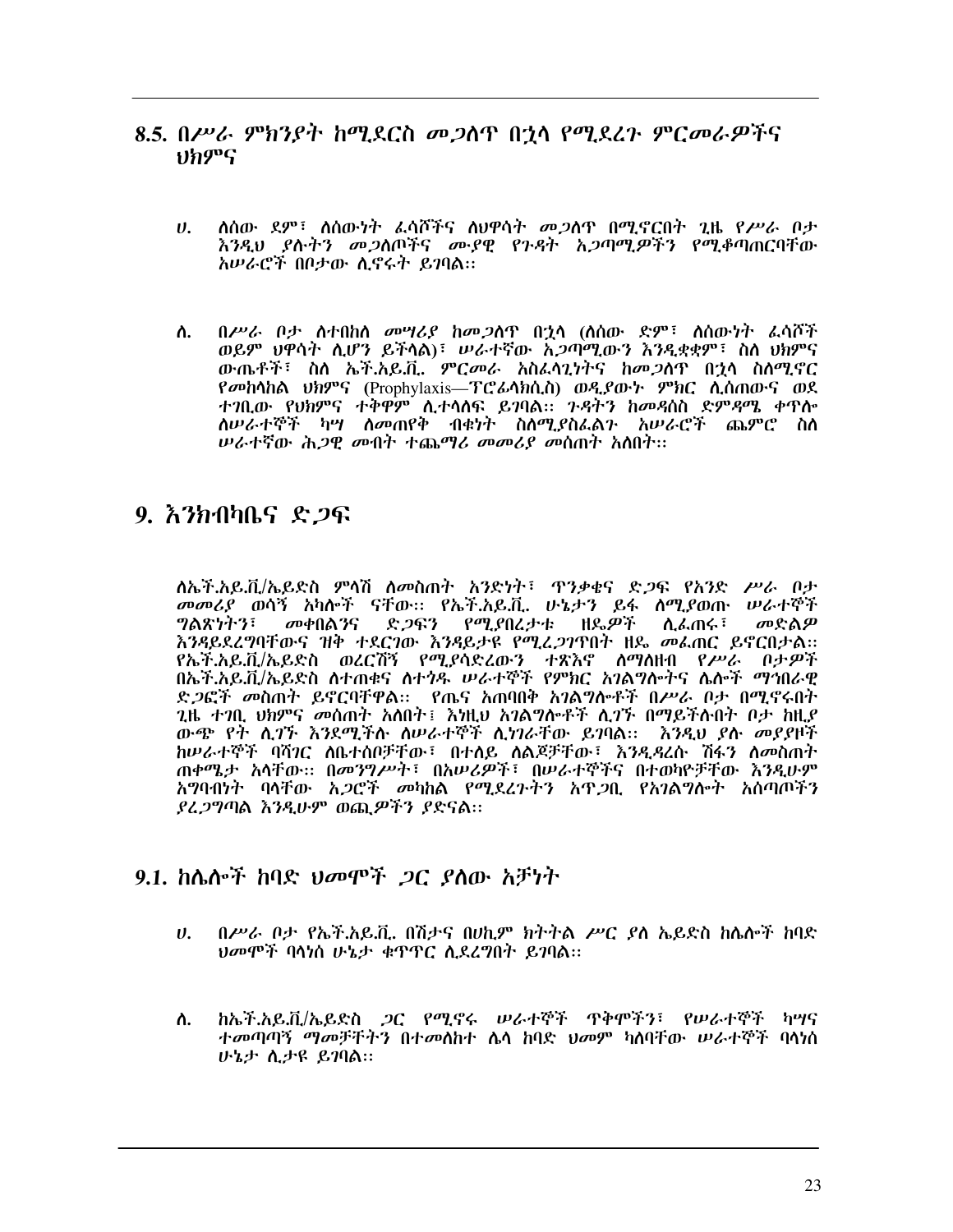ሐ. ሠራተኞች ስተገቢ ሥራ ብቁ መሆናቸው በህክምና እስከ ተረ*ጋገ*ጠ ድረስ መደበኛ የሥራ ዋስትና፣ የዝውውርና የእድንት እድሎች ማግኘት ይኖርባቸዋል።

#### 9.2. የምክር *አገ*ልግሎት

- አሠሪዎች ከኤች.አይ.ቪ/ኤይድስ ጋር የሚኖሩ ሠራተኞች በምክር አገልግሎት ረገድ  $\boldsymbol{\mathsf{U}}$ . ከድርጅቱ ውጭ ያለውን ሙያና ድ*ጋ*ፍ እንዲጠቀሙና በድርጅቱ ውስዋ የሠለጠነና ምሥጢራዊ የምክር አባልግሎት የሚቀርብ ከሆነ የራሱን ሙያዊ የዋስትናና የጤና ክፍል፣ እንዲጠቀሙ ማበረታታት አለባቸው።
- ይህም ውጤታማ እንዲሆን አሠራዎች የሚከተሉትን እርምጃዎች ሲደጤት ይገባል፡- $\Lambda$ .
	- ባለሙያዎችን፤ ራስ አገዝ ቡድኖችና በአካባቢ ማኅበረሰብ ወይም በክልል ውስጥ ክቫይረሱ *ጋር በተያያዘ መ*ልኩ *ምክር በመስጠትና በ*ኤች.አይ.ቪ/ኤይድስ ህክምና የሥስጠኑ አገልግሎቶችን መስየት ፡
	- ህክምና ነክ የሆኑና ያልሆኑ፣ በማኅበረሰብ ሁኔታ ሳይ የተመሠረቱና ከቫይረሱ *ጋ*ር ሳሱ ሥራተኞች ጠቃሚ የሚሆኑ ድርጅቶችን መሰየት፤
	- አስቀድሞ የተደረገ ምርመራ ከሴስ ስመጀመሪያ ግምገማና ህክምና አንድ ሠራተኛ ዶክተሩ*ን*/ዶክተሯን ወይም የሠሰጠነ የጤና አጠባበቅ መኰንን ሪ የተገኘ የሕገት ሕንብተውን ወይም ተወሰጡ ተበራኮ ለበጥበት ወዲስ ያደ<br>እንዲያይ/እንድታይ ሃሳብ መስጠት፤ ወይም ሠራተኛው የራሱ/የራሷ የሆነ ሀኪም ከሴሳቸው የሠሰጠነ የጤና አጠባበቅ መኰንን የሚገኝበትን ቦታ እንዲያውቁ መርዳት።
- ሐ. አሠሪዎች ከኤች.አይ.ቪ/ኤይድስ ጋር ሰሚኖሩ ሠራተኞች ከመሠረታዊ ብሔራዊ *ግ*ዴታ*ዎች ጋር* በሚስማማ መልኩ ስምክር አገልግሎትና ስህክምና ተመጣጣኝ የእረፍት ጊዜ መስጠት ይኖርባቸዋል፡፡
- *መ. የምክር አገ*ልግሎት ድ*ጋ*ፍ *ያ*ለ ምንም ወጪ የሚ*ገ*ኝና ለወንዶችና ለሴቶች የተለያዩ ፍላጎቶችና ሁኔታ*ዎች የሚ*ስማማ መሆን አለበት፡፡ እንዲህ ያለውን ድ*ጋ*ፍ በመመሥረቱና በማቅረቡ ሂደት በመንግሥት፣ በሠራተኞችና በማኅበሮቻቸው፣ እንዲሁም አግባብነት ባላቸው አጋሮች መካከል ግንኙነት መፍጠር ይሆናል::
- ሥ. የሥራተኞች ተወካዮች ከተጠየቁ ከኤች.አይ.ቪ/ኤይድስ *ጋ*ር የሚኖሩ ሥራተኞች ሙያዊ የምክር አገልግሎት እንዲያገኙ መርዳት ይኖርባቸዋል፡፡
- $\mathcal{L}$ . የምክር አገልግሎቶች ሠራተኞች ኤች.አይ.ቪ/ኤይድስን መቋቋም እንዲችሉና ፕሮግራሞችና ስስ ሴሎች የሕይወት ፕሮግራሞች ማሳወቅ ይኖርባቸዋል።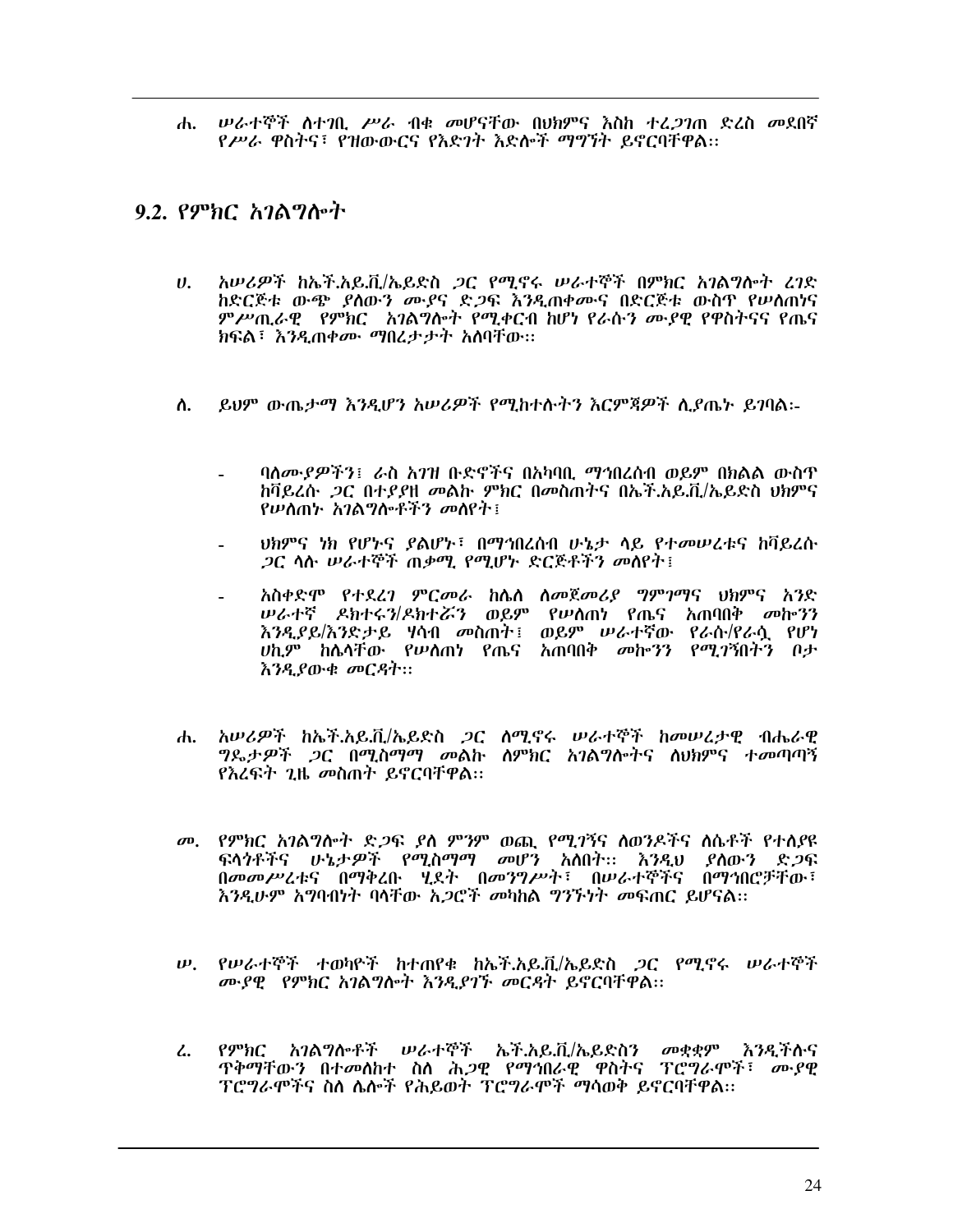በሥራ ምክንያት ለኤች.አይ.ቪ. መጋሰዋ በሚኖርበት ጊዜ አሠሪዎች ስምክር ለ. አገልግሎት ዓላማ ከተመጣጣኝ ክፍያ *ጋ*ር ስሠራተኞች የእረፍት ጊዜ መስጠት ይኖርባቸዋል::

#### 9.3. የሙያና ሌሎች የጤና አገልግሎቶች

- $\boldsymbol{\theta}$ . አንዳንድ አሠሪዎች ሠራተኞቻቸው የእድሜ ማራዘሚያ (Antiretroviral-አንቲሪትሮቫይራል) መድኃኒቶች እንዲያገኙ ስመርዳት በሚችስበት ሁኔታ ሳይ ያስ ይሆናሉ። በሥራ ቦታ የጤና አገልግሎቶች በሚኖሩበት ጊዜ ከመንግሥትና ከሴሎች አግባብነት ካላቸው አ*ጋ*ሮች ሁሉ *ጋ*ር በመተባበር ኤች.አይ.ቪ/ኤይድስን ለመከላከልና ስመቆጣጠር፣ እንዲሁም ከኤች.አይ.ቪ/ኤይድስ *ጋ*ር የሚኖሩ ሠራተኞችን መርዳት በሚቻልባቸው ስፋት ያላቸውን የጤና አገልግሎቶች መስጠት ይኖርባቸዋል።
- እነዚህ አገልግሎቶች የእድሜ ማራዘሚደ (Antiretroviral—አንቲሪትሮቫይራል) ስ. መድኃኒቶች አቅርቦትን፣ ከኤች.አይ.ቪ. ጋር በተያያዘ መልኩ የሚመጡ ሥቃዮችን ለማስታገስ የሚሰዋ ህክምናን፣ የአመ*ጋገ*ብ ምክርና ተጨማሪ እንዛዎችን፣ ድካም ማቅለልን፣ በማብረ ሥ*ጋ ግንኙነት የሚተ*ላፉ በሽታ*ዎች*ና ሳንባ ነቀርሳን ጨምሮ አመቺ ሁኔታን ተጠቅመው ስሚመጡ ተራ ህመሞች የሚስጥ ህክምናን ያካትታስ፡፡

#### 9.4. ከራስ አገዝና በማኅበረሰብ ላይ ከተመሠረቱ ቡድኖች *ጋ*ር የሚኖሩ **ማንኙነቶች**

ተገቢ በሚሆንበት ቦታ አሠሪዎች፣ የሠራተኞች ማኅበራትና መደበኛ የጤና ባስሙያዎች በድርጅቱ ውስጥ የራስ አገዝ ቡድኖችን መመሥረት፣ ወይም በኤች.አይ.ቪ/ኤይድስ የተጠቁ ሥራተኞችን ወደ ራስ አንዝ ቡድኖች ማስተላለፍና ለአካባቢ ማኅበረሰብ ድርጅቶች ድ*ጋ*ፍ መስጠትና ማመቻቸት ይኖርባቸዋል።

#### 9.5. ጥቅሞች

- መንግሥታት ከማኅበራዊ አጋሮች ጋር በመመካር በብሔራዊ ሕጎችና ድንጋጌዎች  $\mathbf{U}$ . መሠረት ኤች.አይ.ቪ/ኤይድስ *ጋ*ር የሚኖሩ ሠራተኞች በሌሎች ከባድ <del>ህመሞች</del> ከተጠቁ ሠራተኞች ባላነስ ሁኔታ ጥቅሞችን እንደሚያገኙ ማረ*ጋገ*ጥ አለባቸው፡፡ .<br>እንዲሁም በተለይ አዳጊና ተለዋዋጭ ለሆነው የኡች.አይ.ቪ/ኡይድስ ባሕርይ<br>የሚመለከቱ-የአዲስ-ዋቅሞች-ቀጣይነትን-መመርመር-ይኖርባቸዋል፡፡
- አሠሪዎች፣ የአሠሪዎችና የሠራተኞች ማኅበራት ከመንግሥታት ጋር በመሆን ለ. የደመወዝ ድጎማ ዕቅዶችን ጨምሮ ኤች.አይ.ቪ/ኤይድስ *ጋ*ር ሰሚኖሩ ሠራተኞች ፍላጎት የነባር ጥቅም አሠራሮችን መጽደቅ መከታተል አስባቸው።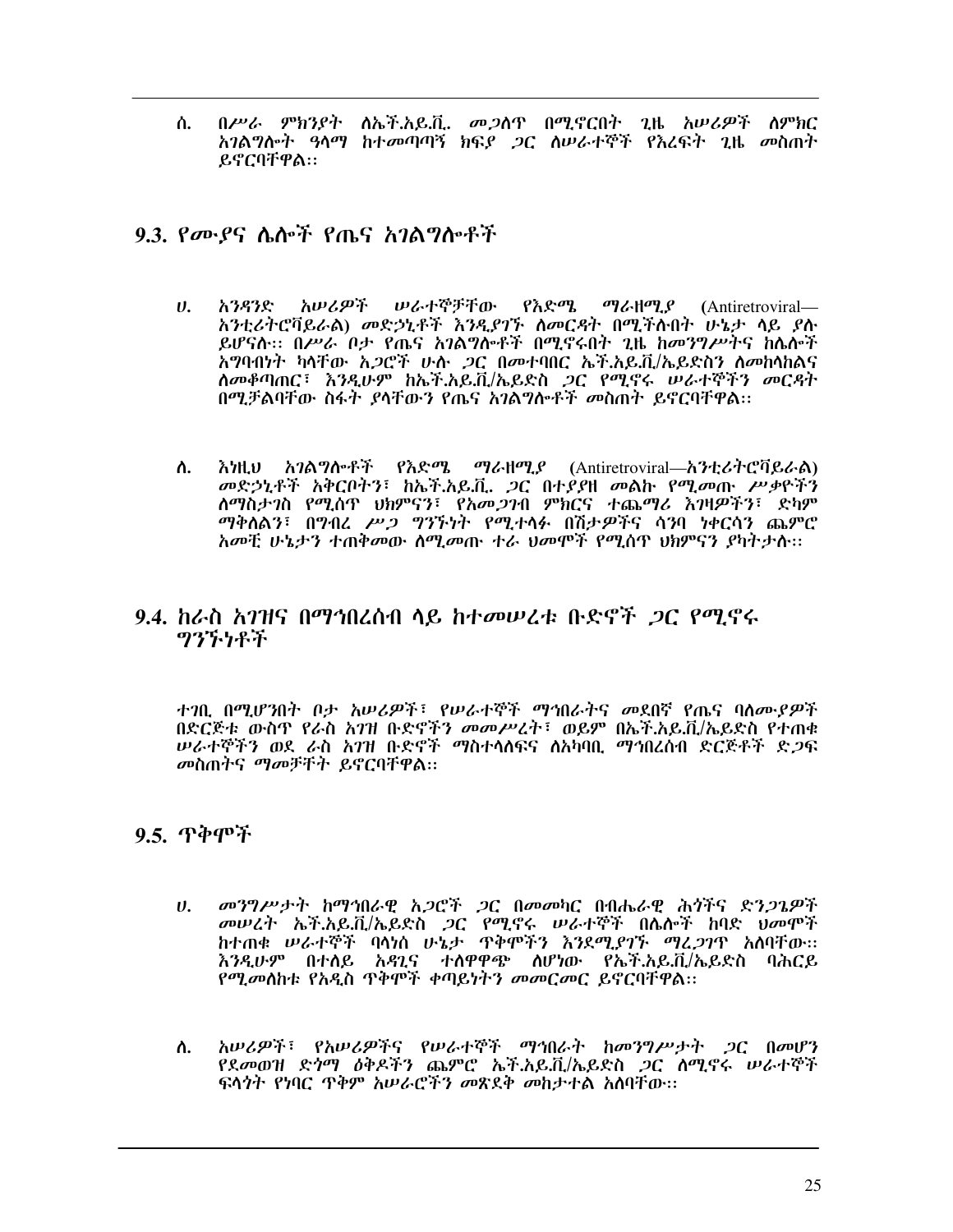#### 9.6. የማኅበራዊ ዋስትና ሽፋን

- መንግሥታት፣ አሠሪዎችና የሠራተኞች ማኅበራት ኤች.አይ.ቪ/ኤይድስ *ጋ*ር ስሚኖሩ  $\mathbf{U}$ . *ሠ*ራተኞችና ቤተሰቦቻቸው ከሙሱ ጠበቃ፣ ከማኅበራዊ ዋስትና ፕሮግራሞችና ከሙ*ያ* ማሻሻደ ዕቅዶች እንዳይታገዱ ስማሬ*ጋ*ጥ አስፈሳጊውን እርምጃዎች መውሰድ አሰባቸው። ይህ በኤች.አይ.ቪ/ኤይድስ አደ*ጋ* ሳይ እ*ንዳ*ሱ ሰሚ.ታሰቡ የ*ሙያ*ዊና ማኅበራዊ ቡድኖች ስሆኑ ሠራተኞችና ቤተሰቦቻቸውን የሚመስከት መሆን አስበት፡፡
- እነዚህ ፕሮግራሞችና *ዕቅዶች* ክሌላ ክባድ <del>ህመሞች *ጋ*ር ላሉ ሠራ</del>ተኞች  $\Lambda$ . እንደሚደረገው ሁስ ኤች.አይ.ቪ/ኤይድስ *ጋ*ር ሰሚኖሩ ሠራተኞችም ተመሳሳይ ጥቅሞች *መ*ስጠት አለባቸው።

#### $9.7.$  ግለኝነትና ምሥጢራዊነት

- *መንግሥታት*፣ የግል መድህን ኩባንያዎችና አሠሪዎች ከምክር አገልግሎት *ጋ*ር  $\boldsymbol{\theta}$ . የተያያዙ መረጃዎች፣ እንክብካቤዎች፣ ሀክምናና የጥቅሞች አቀባበል፣ ልክ እንደ ሠራተኞች የህክምና መረጃዎች በምሥጢር መጠበቃቸውንና በ1985ቱ የዓለም ሥራ ድርጅት የመደበኛ ጤና አገልግሎቶች መሪ ሃሳብ (ቁ. 171) መሠረት ብቻ ሲታዩ እንደሚችሉ ማፈጋገዋ አለባቸው።
- ሦስተኛ ወንኖች፣ እንደ ባለ አደራዎችና የማኅበራዊ ዋስትና ፕሮግራሞች ለ. አስተዳዳሪዎች ያሉት፣ በዓለም ሥራ ድርጅት የሠራተኞችን የግል መረጃ አጠባበቅ መመሪያ መሠረት ከቫይረሱ ጋር የተያያዙ መረጃዎችን ሁሉ በምሥጢር መጠበቅ አለባቸው።

#### 9.8. የሠራተኛና ቤተሰብ እርዳታ ፕሮግራሞች

- በወረርሽኙ ባሕርይ እይታ መሠረት የሠራተኛ እርዳታ ፕሮግራሞች እንደ ቤተሰብ  $\mathbf{U}$ . ድ*ጋ*ፍ ስመስጠት እንዲችስ ሆነው መመሥረት፣ ወይም በተገቢው መንገድ እንዲዳረሱ መሆን ይኖባቸዋል፡፡ ይህ ከሠራተኞችና ከተወካዮቻቸው *ጋ*ር በመመካከር *የጣደ*ረግ ሲሆን በአቅምና በፍላ*ጎት መሠረት ከመንግሥት*ና አግባነት ካላቸው አካሎች 20 በመተባበር የሚፈጸም ይሆናል::
- እንዲህ ያሉት ፕሮግራሞች ሴቶች ከኤይድስ ጋር በተያያዙ በሽታዎች ለታመሙት ስ. ክፍተኛውን የእንክብካቤ ድርሻ እንደሚወስዱ እውቅና ሊሰጡ ይንባል፤ እንዲሁም <u>የነፍሰ ጡር ሴቶችን ልዩ ፍላጎት መገንዘብ አለባቸው። በኤይድስ አንድ ወይም ሁስት</u> ወላጆቻቸውን በማጣት ትምህርታቸውን ስለሚያቋርጡ፣ ከዚያም ለመሥራት *የሚገ*ደዱና በከፍተኛ ደረጃ ለወሲብ *መ*ጠቀሚ*ያ* ለሚሆኑ ሕፃናት ችግር ምላሽ መስጠት ይኖርባቸዋል። ፐሮግራሞቹ የውስጥ ሲሆኑ ይችላሉ፤ ወይም ድርጅቶች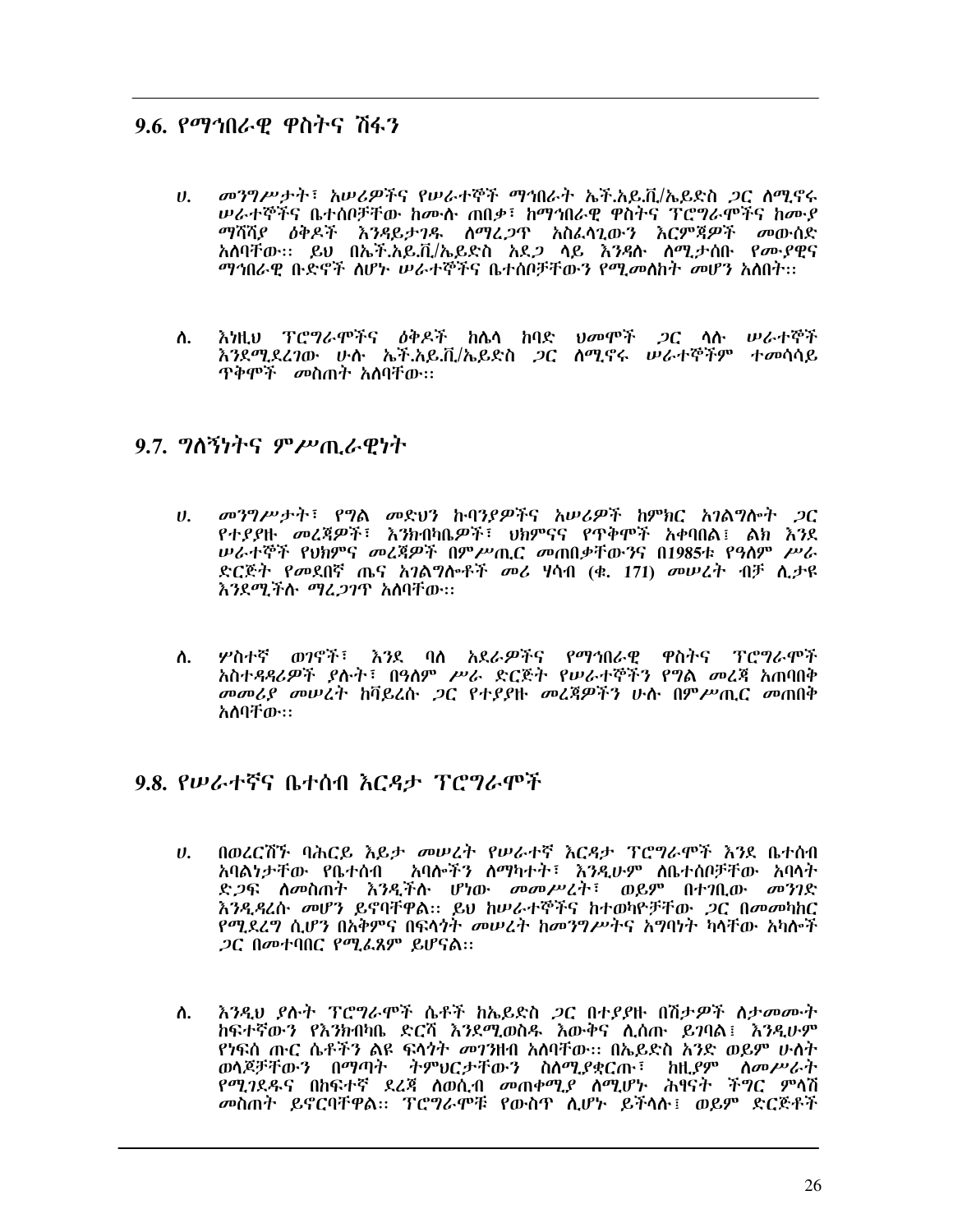እንዲህ ያሉትን ፐሮግራሞች በዋቅሱ ሲደግፉ ወይም እንዲህ ያሉትን አገልግሎቶች ስገስልተኛ ድርጅት በኮንትራት ሲሰጡ ይችላሱ።

- ሐ. የቤተሰብ እርዳታ ፕሮግራም የሚከተሱትን ሲጨምሩ ይችላሱ፡-
	- ርኅራኄ የተሞላ የእረፍት ፌቃድ፤
	- በመረጃና በትምህርት ፕሮግራሞች እንዲሳተፉ ጥሪ ማድረግ፤
	- ራስ አንዝ ቡድኖችን ጨምሮ ለድጋፍ ቡድኖች ማስተሳለፍ፤
	- ሥራው የትምህርት ሰዓትን የማይሻማ እስከ ሆነ ድረስ ስሥራተኛው ወይም ስቤተሰቡ አባላት አማራጭ የሥራ እድል እንዲያገኙ እንዛ ማድረግ፤
	- በኡይድስ ወላጆቻቸውን ሳው ሕፃናትና ወጣቶች ችግር መፍቻ እንዲሆኑ የሚታቀዱ እንደ መደበኛ ትምህርት፣ ሙያዊ ሥልጠናና በሥራ ሳይ ሥልጠና ያስ የተሰዩ እርምጃዎች !
	- የሠራተኞች ልጆች የሚማሩባቸውን ትምህርት ቤቶችን ጨምሮ አግባብነት ካላቸው አካሎችና ማኅበረሰባዊ ድርጅቶች *ጋ*ር መተባበር፤
	- ቀጥተኛ ወይም ቀጥተኛ ያልሆነ የገንዘብ እርዳታ !
	- *ከህመምናና ከጥገ*ኞች ፍላ*ጎቶች ጋር የተያያ*ዙ የ*ገን*ዘብ ጥ*ያቄዎችን*  $\omega \in \mathbb{C}$  ፣
	- የሕግ መረጃ፣ ምክርና እንዛ፤
	- በህመምና በሞት ጊዜ ሕጋዊ ሂደቶችን፣ ከህመም ጋር የተያያዙ የገንዘብ **ጥያቄዎች፣ ኑዛዜና የውርስ እቅዶች የማዘጋጀት ግንዛቤን በመሚስከት እንዛ**፤
	- ቤተሰቦች ከማሕበራዊ ዋስትና ፕሮግራሞችና ከሙያዊ ሥልጠና ፕሮግራሞች 20 እንዲተዋወቁ መርዳት !
	- ስሥራተኛው የሚገባውን የቅድሚያ ክፍያ መስጠት፤
	- ቤተሰቦች አግባብነት ወዳሳቸው የሕግ ወይም የጤና ባስሥልጣኖች መምራት ወይም የጠቃሚ መሥሪያ ቤቶችን (ባለሥልጣኖችን) ዝርዝር መስጠት::

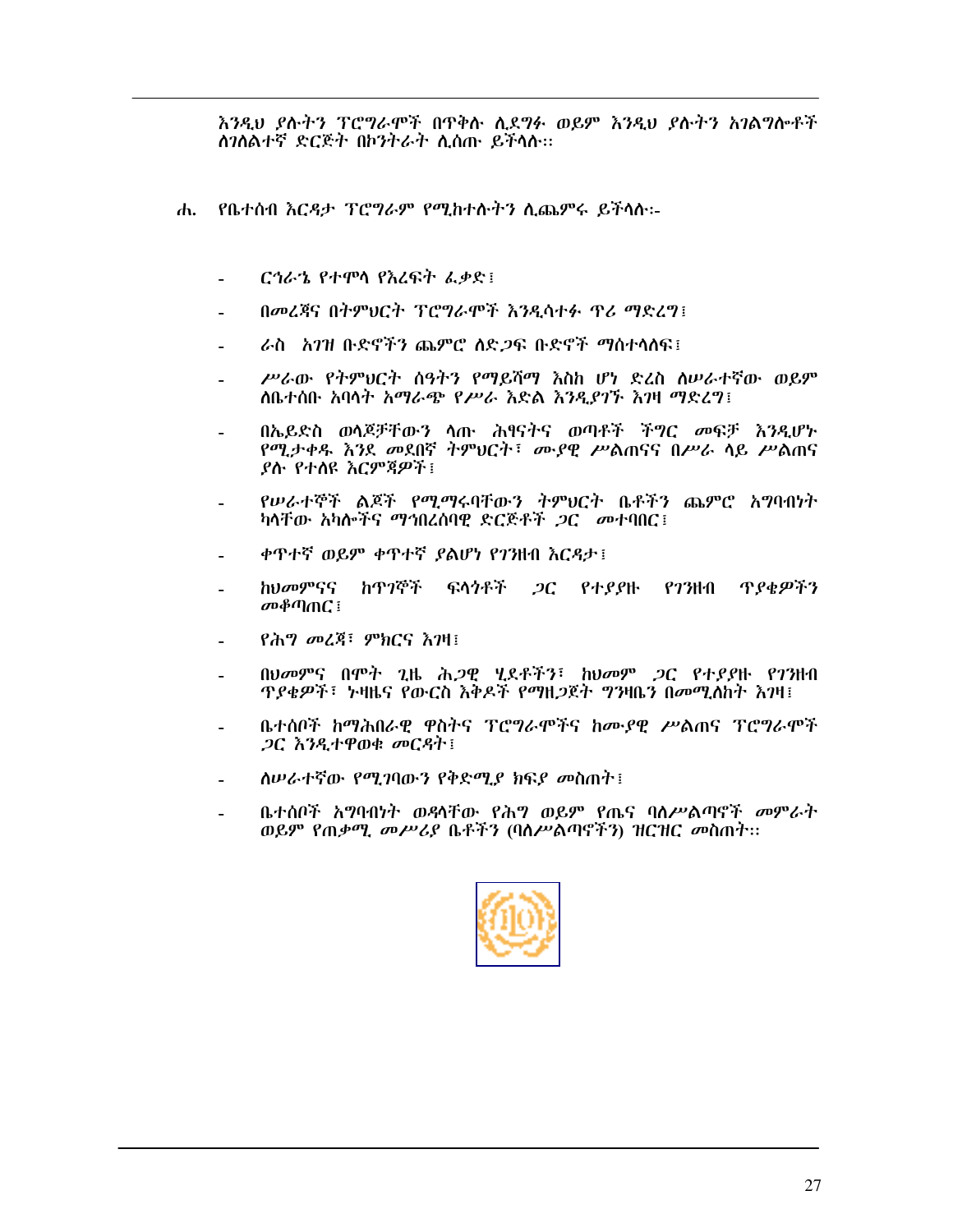#### $\lambda$   $\alpha$  1

#### ስለ ወረርሽኙና ውጤቶቹ መሠረታዊ ጭብጦች

ስለ ኤች.አይ.ቪ. እና ኤይድስ ጭብጦች

ኤይድስን የሚያመጣው (Human Immunodeficiency Virus (HIV)—ሀዩማን ኢምዩኖዲፊሽንሲ ቫይረስ—ኤች.አይ.ቪ) በሰው*ነት ፌ*ሳሾች የሚተለሳለፍ ነው፤ ከእነዚህም ደም፣ የወንዴ ዘር፤ የማኅፀን ፌሳሽና የጡት ወተት በተለይ የሚጠቀሱ ናቸው፡፡ የመተሳሰፊያ መንገዶቹ አራት እንደ ሆኑ ተፈጋጧል፤ እነርስም፡- በበሽታው ከተያዘ/ከተያዘች ጓደኛ ጋር የሚደረግ ጥንቃቄ የጎደሰው የግብረ ሥ*ጋ* ግንኙነት (በጣም የታወቀ)፣ በደምና በደም ውጤቶች፣ ስምሳሴ በተበከሰ መርፌ መወ*ጋት*ና በሰውነት አካል ወይም ህዋስ በመተካት (organ or tissue transplants) ፣ በተበሳሽ መርራ ወይም ቆዳን በሚበሱ ሰሎች መሣሪያዎች በመጠቀም ፣ በበሽታው ከተያዘች እናት በእርግዝና ወይም ልጁ በሚወለድበት ጊዜ፤ እንዲሁም ጡት *ማ*ዋባት ናቸው፡፡፡ኤች.አይ.ቪ በድንገተኛ የአካል *መ*ነካካት፣ በሳል፣ በማስነጠስ ወይም በመሳሳም፣ የመጸዳጃና የማጠቢያ ዕቃዎችን፣ የመመንቢያ ቁሳቁሶችን በ*ጋ*ራ በመጠቀም ወይም በኤች.አይ.ቪ የተያዘ ሰው የተነካ ምግብና መጠጥ በመውሰድ አይተላለፍም፤ እንዲሁም በትንኞች ወይም በሌሎች ነፍሳት ንክሻ አይስፋፋም፡፡

ኤች.አይ.ቪ የአካልን የመከሳከደ በማዳከም ሰውነት ህመምን እንዳይቋቋም ደደር*ጋ*ል፡፡ አንድ ሰው በበሽታው ከተያዘ በኃላ እስከ አሥር ዓመታት ሲቆይ ይችላል፤ ይኸውም ምንም እንካ <u>እርሱ በሽታውን ለሌሎች ሊያስተላልፍ የሚችል ቢሆንም፤ በእነዚህ ዓመታት ውስጥ</u> የሚበልጠውን ጊዜ የሚያሳልፌው ያለ አንዳች ምልክት ወይም ህመም ነው፡፡ የኤይድስ የመጀመሪያ ምልክቶች ከፍተኛ ድካምን፣ ተቅማጥን፣ ትኩሳትን፣ እንደ መርሳት ያስትን *የሥነ አ*እምሮ ለውጦችን፣ የክብደት *መቀነ*ስን፣ የማያቋርዋ ሳልን፣ ተደ*ጋጋሚ* የሆነ የቆዳ መፈንዳትን፣ ችፍታና የአፍ መቍስልን፤ እብጠትና የመ*ጋ*ጠሚ*ያ ንሌ*ፊቶችን ያካትታል። እንደ ካንስር፣ *መንጋጋ ቆ*ልፍ፣ የሳንባ ምችና የሳንባ ነቀርሳ ደሱ ምቹ ሁኔታውን ተጠቃሚ በሽታዎች የአካልን የመቋቋም ኃይል በማዳከም ሰውየውን በበስጠ ያጠቁታል፡፡ ምን እንኳ የህመሙ ወቅት ከማስተሳሰፊያው ጊዜ *ጋ*ር የተሰያየ ሲሆን ቢችልም በአብዛኛው ኤይድስ *ገዳ*ይ፡፡ በአሁ*ኑ ጊ*ዜ ክትባቶች ለማግኘት ምርምር እየተካሄደ ነው፣ ሆኖም ገና ህልውና *ያገ*ኘ *ነገ*ር አይደሰም፡፡ የበሽታውን እድ*ገት የሚቀን*ሱና *ዕ*ድሜን የሚ*ያ*ራዝሙ (Antiretroviral— አንቲሪትሮቫይራል) መድኃኒቶች ተፌዋረዋል፤ ባሁኑ ጊዜ ግን ዋጋቸው እጅግ ውድ ከመሆኑ የተነሣ ስብዙ በሽተኞች (ተሠቃዮች) አልተዳረሱም፡፡ ሁኔታው ግን በፍጥነት እየተለወጠ ነው፤ ኤች.አይ.ቪ. በተወሰነ ሁኔታ ውስዋ ብቻ ህልውና ሊኖረው የሚችል ደካማ ቫይረስ ነው፡፡ ወደ ሰውነት ሲገባ የሚችሰው በተፌጠሮ እርጥበታማ በሆኑ የአካል *ክ*ፍሎች ሲሆን *ያ*ልተበሳ *ቆዳን ሊያ*ልፍ አይችልም። ስለዚህ *መ*ከሳከሱ እንደ ኮንደም ወይም (አስፈላጊ ሲሆን) እንደ 3ንትና ጭንብል ያሉትን የመከላከያ በመጠቀም፣ ቆዳን የሚበሱ *መሣሪያዎች ያ*ልተበከሉ *መ*ሆናቸው*ን* በማረ*ጋገ*ዋ ከቫይረሱ መራቅ ይቻላል፡፡ ቫይረሱ *ዕቃዎችን* በመርዝ በማጠብ፣ በዕ*ቃ ማ*ጠቢ*ያ መ*ድኃኒቶችና በሙቅ ውሃ ሲሞት ይችላል  $(h \, \mathcal{U} \, 2 \, \mathcal{U} \, \mathcal{U})$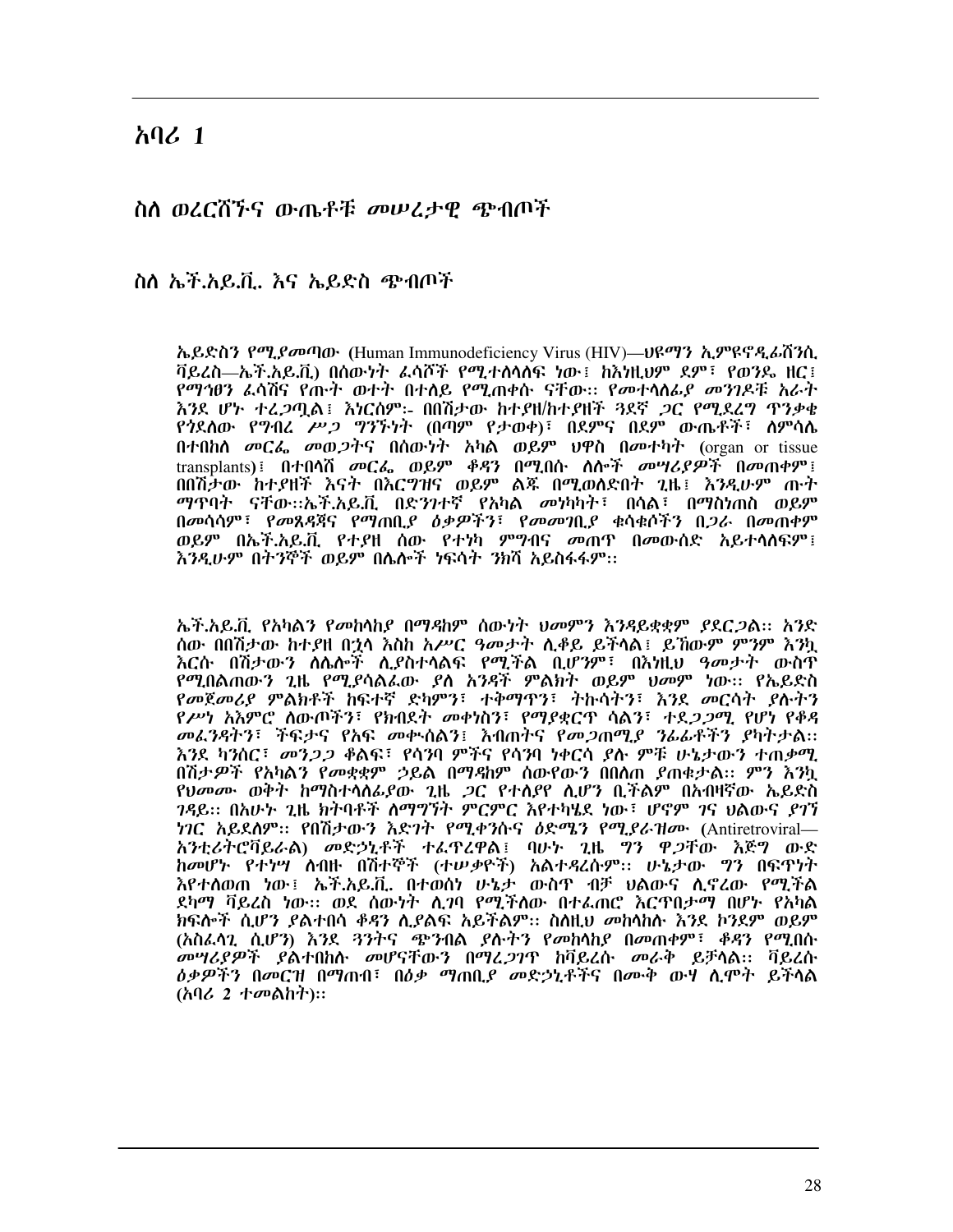#### በሥነ ሕዝብና በሠራተኛ ኃይል ላይ የሚያሳድረው ተጽእኖ

በ2000 ዓ.ም. መጨረሻ ከ36 ሚሊዮን በላይ ሕዝቦች ከቫይረሱ .ጋር እየኖሩ ነበር፤ ከእነዚህ ሁለት ሦስተኛዎቹ ከሳሃራ በታች ባሉ የአፍሪካ አንሮች የሚገኙ ናቸው፡፡ ወደ 22 ሚልዮን የሚጠን ሰዎች በኤይድስ ሞተዋል፤ በ2000 ዓ.ም. 12 ወሮች ውስጥ በመሳው ዓስም 3 ሚሲዮን ሕዝብ ሞቶአል።

በዓለም ያሉ አካባቢዎች ሁሉ የተጠቁ ናቸው፤ ከሳሃራ በታች ባሉ የአፍሪካ አገሮች 25 ሚልዮን፣ በእስያ ከ6 ሚልዮን በላይ፣ በላቲን አሜሪካና በካሪብያን አንሮች ወደ 2 ሚልዮን ገደማ፣ በሰሜን አሜሪካ ከ1 ሚልዮን በታች፣ ግማሽ ሚልዮን በምዕራብ አውሮፖ፣ ወደ 175ህ000 ገደማ በምሥራቅ አውሮፓና በመካከለኛው እስደ፣ ወደ ግማሽ ሚልዮን በሰሜን አፍሪካና በመካከለኛው ምሥራቅ ተቆዋረዋል። ምንም እንኳ ከፍተኛው የስርጭት ዘዴው የተለያየ ቢሆንም የዓለም አካባቢዎች እያደገ የሚሄድ የበሽታ መጠን እያ*ጋ*ጠማቸው ነው፡፡

በአፍሪካ ከጠቅሳሳው ሕዝብ ቁጥር በኤይድስ የመሞት ውጤት ግልጽ ነው፡፡ ከ2010 ዓ.ም. በፊት በ29 አገሮች በ2 በመቶ በሚስፋፋ ፍዋነት ጠቅላላው የሕዝብ ብዛት ኤይድስ በሌለበት ጊዜ ከነበረው በ50 ሚልዮን ያነሰ ይሆናል፡፡ እንዲሁም በብዙ አገሮች ከወንዶች ይልቅ ሴቶች በወጣትነት ዕድሜ በበሽታው በመያዛቸው የፆታና የዕድሜ ውጤቶች አሱ፤ በአፍሪካ በበሽታው ስመጀመሪያ ከሚያዙት ከግማሽ በላይ ሴቶች ናቸው፡፡ በሁሱም ቦታ ክፉኛ የተጠቃው የዕድሜ ክልል ለቤተሰብ፣ ለኅብረተሰብና ለኤኮኖሚ የሚያደርገው አስተዋጽኦ በሁኔታው የሚጠፋበት ከ15 እና 49 ዓመት የዕድሜ ክልል ያስው ነው። የዓለም ሥራ ድርጅት በመሳው ዓስም ከ20 ሚልዮን በሳይ ሠራኞች ከቫይረሱ *ጋ*ር እንደሚኖሩ ይገምታል። ከ2020 ዓ.ም. በፊት በሽታው በከፍተኛ ደረጃ በተስፋፋባቸው አገሮች የሥራተኛ ኃይል መጠን ኤይድስ ከመኖሩ በፊት ከነበረው ይልቅ በ10 እና 30 በመቶ ያነሰ ይሆናል። ከ14 ሚልዮን በላይ ሕፃናት በኤይድስ ከወላጆቻቸው አንዱን አጥተዋል፤ ብዙ*ዎቹም* ከትምሀርት ቤት እንዲባረሩና ወደ ሥራ እንዲሰማሩ አስንድዶቸዋል፤ ይህም በራሱ የሕፃናት **ሠራተኛነት ችግር እንዲያመረቅዝ አድርጎአል::** 

ኤች.አይ.ቪ/ኤይድስ በበሽታው በተያዙ ግለሰቦች፣ በቤተሰቦቻውና በጠቅላላው ማኅበረሰብ ታሳቅ ተጽእኖ አሳድሮአል። የሚያስከትለው ችግር የተጠቂዎቹ ጥንኛ በሆኑ ሽማግሌዎችና ወጣቶች ላይ ውጤቱ ክባድ ነው። በግለሰብና በቤተሰብ ደረጃ ያሳደረው ተጽእኖ በድርጅትና በይበልጥም በብሔራዊ ኤኮኖሚ ደረጃ ይንጸባረቃል፡፡ ወረርሽኙ በሥራው ዓለም ራሱን በተለያ መንገድ ይገልጻል፤ ይኸውም በምርት መቋረዋ፣ በቅጥር ጊዜ በሚደረግ መድልዎ፣ የፆታ እኩነትን ጥያቄ ወደ መጥፎ ድረጃ በማድረስና የሕፃናትን ሠራተኛነት ሁኔታ በማሳደግ ነው። ሌሎቹ ክስተቶች የተመናመነ የሰው ሀብት፣ በጤናና በማኅበራዊ ዋስትና አሠራር ላይ ግራት ማሳደርና የሙያዊ ደህንነትና የጤንነት ስአደ*ጋ መጋ*ለጥ ናቸው።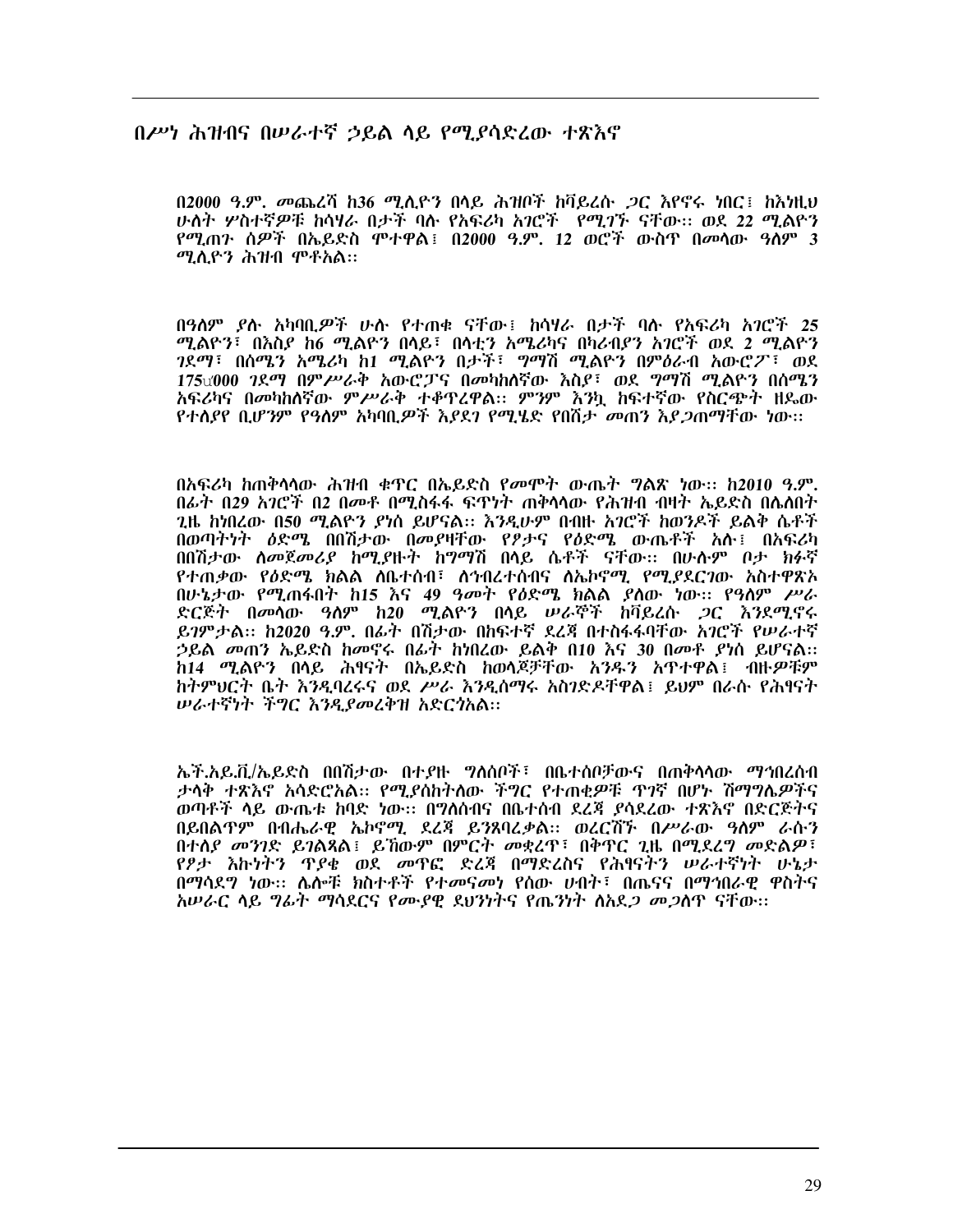ለተጎጂነት አስተዋጽኦ የሚያደርጉ ሁኔታዎች

አጠቃሳይ ጭብጠች

ኤይድስ ኤኮኖሚያዊ፣ ማኅበራዊና ባህሳዊ መብቶች በተጣሱበት፣ እንዲሁም የዜግነትና ፖለቲካዊ ሥርዓቶች በተዛቡበት ቦታ ያድጋል፡፡ በኤኮኖሚያዊ ጎኑ ድህነት እንደ መዛይምነትና መገፋት (marginalization) ያሉት ዋነኛ የድህነት ጭብጦች ድሆችን በበለጠ *ተጎጂ ያ*ደር*ጋ*ቸዋል፤ በሴቶች ላይ ባልተጠበቀ የወሲብ *ንግ*ድ ላይ በመሰማራት እንዲኖሩና ቤተሰቦቻቸውን እንዲደግፉ ግፊት ያደርግባቸዋል፡፡ ዝቅተኛ አመ*ጋ*ገብ፣ በቂ ያልሆነ መኖሪያና የንጽሕና ጕድለት በኤች.አይ.ቪ. የተያዘን ሰው ከኤይድስ ጋር በተያያዙ ህመሞች በበለጠ ተጎጂ ያደርጉታል። በማኅበራዊና ባህላዊ ጎኑ በግልና በሥራ ግንኙነቶች እኩል አስመሆን በአደገኛ ሁኔታዎች ወደ አላስፈላጊ ወሲብ ይመራሱ፡፡ እንዲሁም አመለካከቶችና ጠባይ አደ*ጋ*ውን እንደሚጨምሩ ጭብጦች ተደርገው ሲታወቁ ይገባል። ኤች.አይ.ቪ. ሱስ *አ*ስ*ያዥ ዕፃችን* በደም *ሥር* በተበከለ *መርፌ በመወጋት ይተ*ላፋል። የ*ዕፅ*ና የአልኮል ሱስ የአንድ ግለሰብን ጤናማ የወሲብ ልምድና የመርፌ አጠቃቀም ችሎታ ሲ*ያዳ*ክመው ይችላል። ከኤች.አይ.ቪ/ኤይድስ በሚኖሩ ሰዎች ላይ የሚደርሰው መዋሪድ ስለ በሽታው ያስመናገር ዝንባሴን ያሰፍናል፤ ይህም ስመስፋፋቱ የሚረዳ ይሆናል። ባህሳዊ ግፊቶችና አለመቀበል ለበሽታው መጠን በአካባቢና በብሔራዊ ደረጃ ሽፋን ይሰጡታል፤ ይህም ስማኅበረሰቦችና ስግስሰቦች ውጤታማ ምሳሽ ስማቀድ አስቸ*ጋሪ ያ*ደርገዋል፡፡

በሕዝባዊና ፖለቲካዊ ጎኑ፣ የግጭት ሁኔታዎች፣ የሕግና ሥርዓት ውድቀት፣ ብልሹ የሕግ መዋቅርና የማጠናከሪያ አሠራር ዘዴዎች፣ የመደራጀትና የኅብረት ስምምነት መብቶች መገፌፍ እድገትን በአጠቃላይ ይገታሉ፣ እንዲሁም በተሰይ መሠረታዊ የጤና ማሳደግ እርምጃዎችን ያዳክማስ፡፡ በብዙ አገሮች አስቀድሞ በዕዳና በኤኮኖሚ ማሻሻያ ፕሮግራሞች ሳቢያ የተዳከሙ በዝቅተኛ ሁኔታ የተዋቀሩ የጤና አጠባበቅ አሠራሮች የተፈሰገውን *ግንቃቄና መከ*ሳስል ሲያቀርቡ አልቻሉም፡፡

በአጠቃላይ መድልዎና የሰብአዊ መብቶች መከበር ንድለት ሠራተኞች በበሽታው ይበልጥ ተጎጂ እንዲሆኑና ፌቃደኛ ምርመራን፣ የምክር አገልግሎትን፣ ህክምና ወይም ድ*ጋ*ፍን ስመፌሰግ አስቸ*ጋሪ* ስሰሚሆንባቸው ኤይድስን ስመቋቋም እንዳይችሱ አድርጓቸዋል፡፡ እንዲሁም በድ*ጋ*ፍና በመከሳከል ዘመቻ*ዎ*ች ሲተሳፉ አይችሉም፡፡

በአንዳንድ ሥራተኞች ዘንድ የበሽታውን አደ*ጋ* የሚያሳድን ጭብጦች

ምንም እንኳ ዋናው ጥያቄ ሙያን ሳይሆን ጠባይን የሚመስከት ቢሆንም አንዳንድ የሥራ *ዓይነቶች ከሴ*ሎቹ ይልቅ ለበሽታው *አ*ደ*ጋ የሚያጋ*ልጡ ናቸው። ከዚህ ቀዋሎ *ያ*ለው ስዚህ አመልካች ዝርዝር ነው፡-

እንቅስቃሴ ያለበት ሥራ፣ በተለይ በሥራ ምክንያት በመደበኛ ሁኔታ ከቦታ ቦታ የመዘዋወር ምክንያት ከትዳር ጓደኛ ወይም ፍቅረኛ ርቀው እንዲቆዩ የሚያደርግ፤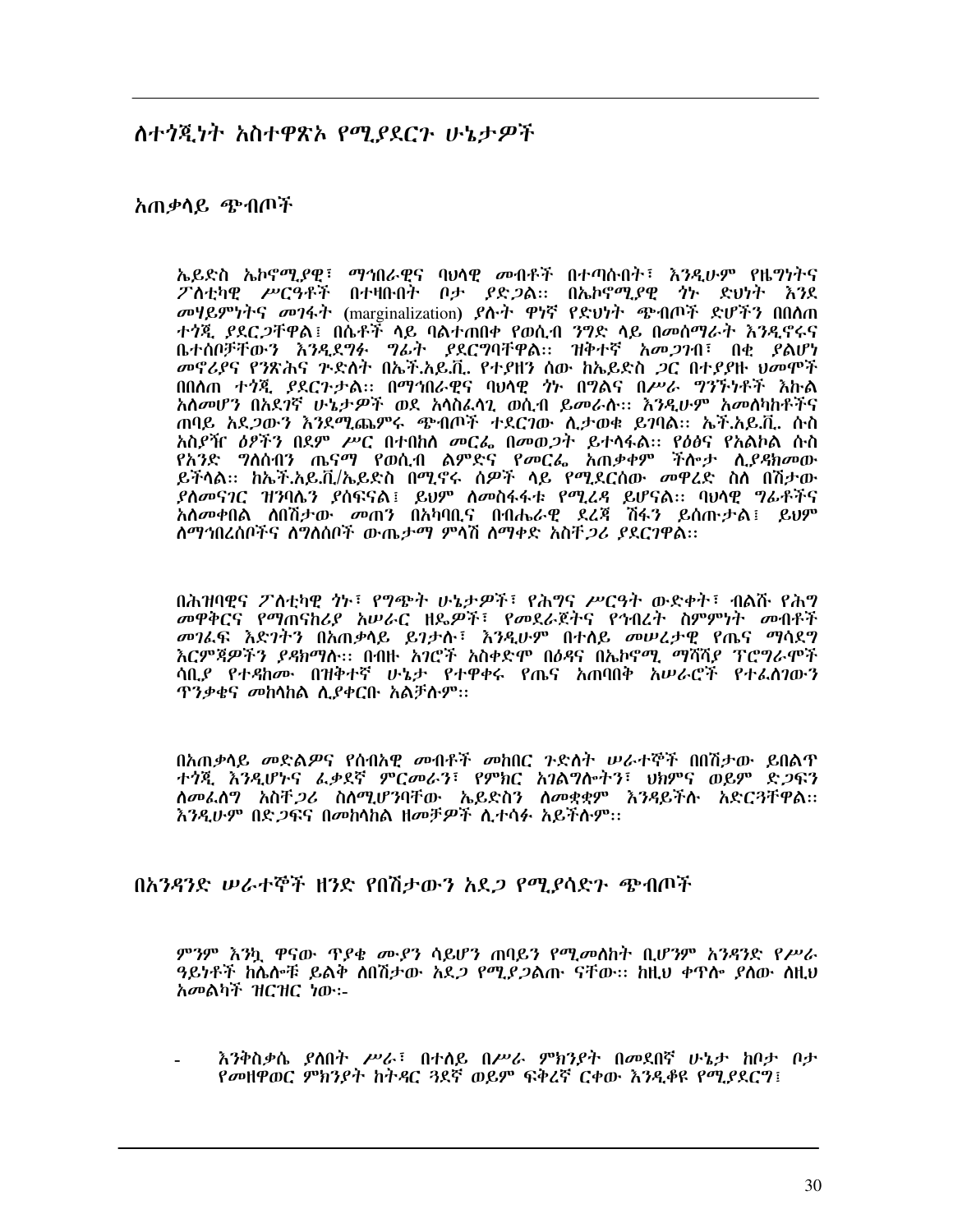- የተወሰነ ማኅበራዊ ግንኙነትና የተወሰነ የጤና አንልግሎቶች ባሉባቸው በመልክአ  $\sim$ ምድራዊ አቀማመጥ ተስይቶ መሥራት፤
- በአንድ ፆታ ተስይቶ በወንዶች መካከል የመኖርና የመሥራት ሁኔታ፤  $\mathbf{r}$
- **ሠራተኛው በበሽታው ሳይ የመካሳከል ቁጥጥር ሲያደርግ የማይችልባቸው ሁኔታዎች** ፡
- ሴቶች በጣም አነስተኛ የሆኑበትና ወንዶች የበዙበት የሥራ ዓይነት !
- ከሰው ደምና ከደም ውጤቶችና ከሰውነት ፌሳሾች *ጋ*ር እንደ መነካካት፣ በመርፌ  $\sim$ መቁሰልና ስተበከሰ ደም እንደ መጋሰጥ ያሱ ጠቅሳሳ ዋንቃቄዎች ባልተጠበቁባቸው እና/ወይም በቂ መሣሪያ በሌለበት ሁኔታ የሚፌጠሩ ሙያዊ አደ*ጋዎች*።

እንደ ሥራ ሲቆጠሩ የማይችሱ ሁኔታዎች በዚህ ዝርዝር ሲካተቱ ይችላሉ፣ ማስትም የሥራ እድል ያሳፖች ሠራተኞች፣ አንድ ዓይነት ንቢ ስማግኘት ተስፋ በማድረግ በከተማ *ማ*እከሎች እንደ መሰባሰብ ያሉት ለኤች.አይ.ቪ. በቀላሉ ሰሚ*ዳ*ርን *ግ*ፊቶች የተ*ጋ*ሰጡ ናቸው፤ ተፈናቃይ ሰዎችና የስደተኞች መጠለያ ኗሪዎች በዚህ ውስዋ ይካተታሱ፡፡ በተመሳሳይ ሁኔታ ባዶነትና የመገለል ስሜት ወደ ወሲብ ሲለወዋ ወይም ወደዚያ ለመግባት ሲያስገድድ ይችላል፤ በተለይ ብዙ ብቸኛ እናቶች እንዲህ ባለው ሁኔታ ውስጥ ይገኛሱ።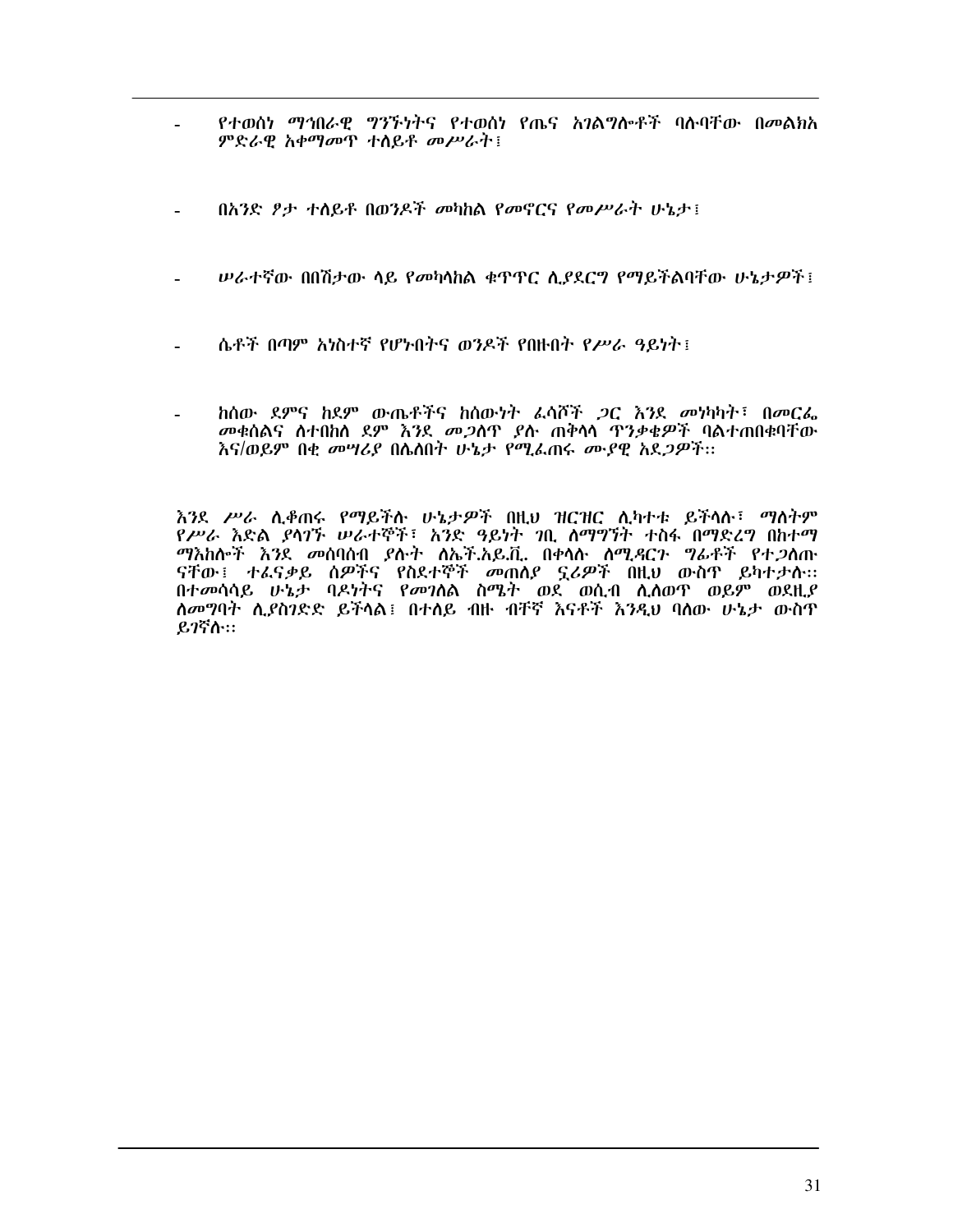#### መደበኛ ባልሆነው ዘርፍ *ያ*ሱ ልዩ ፍላ*ጎ*ቶች<sup>1</sup>

*መ*ደበኛ ባልሆነው የኤኮኖሚ ዘርፍ *ያ*ሉ ሠራተኞች በኤይድስ ውጤቶች ስመሠ*ቃ*የት በተሰይ የተ*ጋ*ሰጡ ናቸው:: ምክንያቱም በመጀመሪያ በመደበኛ ቅጥር ያሱ ሠራተኞች የሚያገኙትን የጤና አገልግሎቶችና የማኅበራዊ ጥበቃ ጥቅሞች ስማግኘት አስመቻላቸው፣ ሁስተኛ እንቅስቃሴአቸው ገንዘብ በማግኘት ላይ የተመሠረተው አልፎ አልፎ በመሆኑ፤ እንዲሁም ሦስተኛ የሥራቸው ጠባይ ጊዜያዊና ተንጂ መሆን በንግዳቸው ወይም በምርታቸው ላይ አንዳች ጉድለት ሲያስከትል እንደሚችል ያመለክታል፡፡ መደበኛ ሳልሆኑ ድርጅቶች አንድ ወይም ከዚያ የሚበልጡ ሠራተኞችን በማጣት ወደ ድርጅቱ መፍረስ የሚያመሩ ዋነኛ ተጽኖዎች ይኖሩታል። ባለቤቱ ኤች.አይ.ቪ. ቢይዘው ይታመምና ይሞታል፤ በውጤቱም የድርጅቱ ተቀማጭ ስህክምና፤ ስእንክብካቤና ስቀብር ማስፌጸሚያ ስስሚውል ወደፊት በሌላ ሥራ ላይ መዋሱ ይቀራል፤ ኪሳራን ያመጣል፤ እንዲሁም ዋንኛ **ሠራተኞችና የቤተሰብ አባሎችንና የቅርብ ዘመዶቻቸውን በሞት እንዲጠቁ ያደር***ጋ***ቸዋል::** በንጠሩ መደበኛ ባልሆነው ዘርፍ የጥንቃቄው ሽክም የሠራተኛው ከእርሻ እንቅስቃሴዎች *መ*ዘና*ጋት ሲፌ*ጠር በኤይድስ ሠራተኛውን ኃይል በማጣት ምክንያት ዝቅተኛ የምግብ ምርትና የረጅም ጊዜ የምግብ ክምችት ማነስን ያስከትላል፡፡ በአጠቃላይ ከዚህ በታች የተገለጸው ሂደት ሲከሰት ወደታች የሚያሽቆስቆስው የኤኮኖሚ መስመር መደበኛ ባልሆኑት ድርጅቶች ላይ ከፍተኛ ስሜትን የሚፌዋር ነው፤ ይኸውም፡- ሽማቾች ሲሞቱ ወይም ስጤና አያያዝና ሰዋንቃቄ ከሚያወጡት ዋ*ጋ* የተነሣ አነስተኛ *ገ*ቢ ሲኖራቸው ነው።

የፆታ ገፅታ

ኤች.አይ.ቪ/ኤይድስ በተጎጂነትና በተጽእኖ አኳያ ወንዶችና ሴቶችን በተሰያየ መንገድ ያጠቃል። በሴቶች ሁኔታ የአካል እኩል አለመሆን በሽታውን የመከላከሉን እርምጃ አስቸ*ጋ*ሪ ስለሚያደርግባቸውና የኤይድስን ተጽእኖ በእነርሱ ላይ ስለሚያበረታባቸው ከወንዶች ይልቅ ሴቶችን ስበሽታው ተንጂ የሚያደርጉ ሥነ ሕይወታዊ (ባዮሎጂያዊ) ጭብጦች አሱ፡፡

<sup>&</sup>lt;sup>1</sup> በ1991 ዓ.ም. በዓለም *ሥራ* ድርጅት ጉባኤ ላይ በዋና ዳይሬክተሩ በቀረበው ሪፖርት ላይ እንደ<br>ተገለጠው:- «*መደበኛ ,የልሆነው ዘርፍ*» ሽቀጦችን በአነስተኛ ደረጃ የሚ*ያመ*ርቱና የሚያከፋፍሉ አንልግሎት የሚሰጡ፣ በማደግ ላይ ባሉ አንሮች በከተሞች አካባቢ ደሉና በአብዛኛው ራሳቸውን የቻሉ፣ በራሳቸው የሚሥሩ አምራቾች፣ ከእነዚህም አንዳንዶቹ የቤተሰቦቻቸውን አባላት እና/ወይም የተቀጠሩ ዋቂት ሠራተኞችን ወይም ፈዳቶችን የሚያሠሩ። እነዚህ በጣም አነስተኛ በሆነ ተቀማጭ የሚንቀሳቀሱ፣ ወይም ምንም የሴሳቸው፤ ዝቅተኛ ደረጃ ቴክኖሎጂና ሙያ የሚጠቀሙ፤ ስስዚህም በዝቅተኛ የአምራችነት ደረጃ የሚንቀሳቀሱ፣ በአጠቃላይ ዝቅተኛና መደበኛ ያልሆነ ክፍያ የሚሰጡና በውስጣቸው ስሚሥሩት በከፍተኛ ደረጃ ያልተረ*ጋጋ* የቅጥር ሁኔታ ያሰባቸው ናቸው። በሕ*ጋ*ዊ የመረጃ ጥናት ያልተመዘገቡና ያልተጻፉ በመሆናቸው መደበኛ አይደሱም፤ ከተደራጁ ገበያዎች፣ ከብድር ተቅዋሞች፣ *ከመ*ደበኛ *ትምህርትና ማሠ*ልጠኛ ተቅዋሞች፣ ወይም ከብዙ ሕዝባዊ አገልግሎቶችና መዝናኛ*ዎች ጋ*ር *ያ*ላቸው *ግኘኙነ*ት አነስተኛ ነው ወይም ምንም የላቸውም፤ *መንግሥት* የሚታቁ፤ የሚደ*ገ*ፉ ወይም .<br>ቁጥጥር የሚረግባቸው አይደሱም፤ ሁልጊዜ ከሕግ አሠራር ውጭ ባሉ ሁኔታ*ዎ*ች ለመንቀሳቀስ የሚገደዱ ናቸው፤ የተመዘገቡና አንዳንድ የሕግ ገጽታዎችን የሚያከብሩ ቢሆኑም እንኳ በአብዛኛው .<br>ከማኅበራዊ ጥበቃ፣ ከሠራተኛ ድንጋጌና ከሥራ ቦታ ከሰሳዊ እርምጃዎች ውጭ ናቸው። መደበኛ ያልሆነው ዘርፍ አምራቾችና ሠራተኞች (ምን እንኳ በተለያዩ እንቅስቃሶዎች የተሰማሩ መደበኛ ያልሆኑ የአካባቢ ማኅበራት ቢኖሩም) በአጠቃላይ ያልታወቁ፣ በአብዛኛውም ከሠራተኛ ማኅበራትና ከአሠሪዎች ድርጅቶች የእርምጃ ዓላማ ውጭ ናቸው። (የዓለም ሥራ ድርጅት ጉባኤ፤ *መደበኛ ያልሆነው ዘርፍ አጣብቂኝ*፣ 78ኛ ጉባኤ 1991፣ ሪፖርት 1፣ 7ጽ 4፣ በእንግሊዝኛ የተጻፌ)::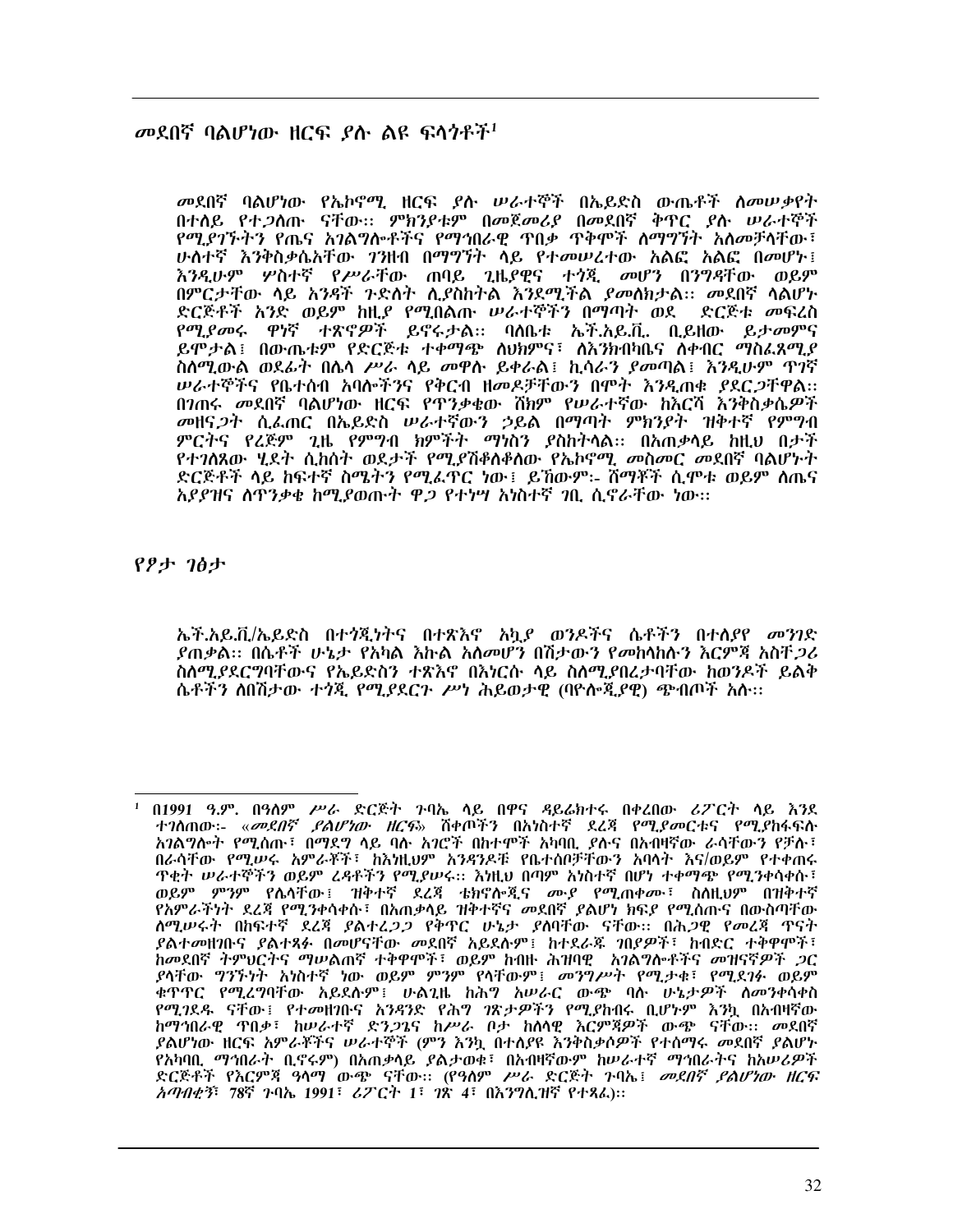- ብዙ ሴቶች በ*ጋ*ብቻቸው ወይም በግንኙነቶቻው ስኤኮኖሚያዊና ወሲባዊ የበታችነት ይዳረ*ጋ*ሱ፤ ስዚህም ዋንቃቄ ያስበትን ወሲብ ሲደራደሩ ወይም ያልተጠበቀ ወሲብን ሳስመቀበል አይችሱም።
- በሥራ ቦታ የሥልጣን አስመመጣጠን ሴቶችን ስወሲባዊ ጥቃት ደጋልጣቸዋል።
- ድህነት ስኤይድስ ተጎጂነት አስተዋጽኦ እንደሚያደርግ የታወቀ ነው፣ ሴቶችም ከዓለም ድሆች ከፍኛውን ደረጃ ይይዛሉ፤ በድህነት ቀውስ ከትምህርት ቤት ተባርረው ለግዳጅ ሥራና ለወሲብ አገልግሎት በከፍተኛ ደሬጃ የሚ*ጋ*ለጡት ወጣት ልጃገሬዶች ናቸው።
- ሴቶች የመከሳከሱ መልእክት እንዳይደርሳቸው በመሃይምነት ተገትተዋል፤ ይኸውም በመሳው ዓለም ከወንዶች ይልቅ ሴቶችን ያጠቃ፣ በአንዳንድ አገሮች በእጥፍ ብዛት ያስው ሁኔታ ነው።
- በአንሮች ውስዋ በሚከሰቱ ፍልሰቶች ሴቶች ከፍተኛውን ድርሻ ከመያዛቸው የተነሣ ከልጆቻቸው *ጋ*ር የስደተኞችን 75 በመቶ ይወክሳሉ፤ እነዚህ ሁስት ሁኔታዎች ከአማካይ በላይ ከኤች.አይ.ቪ. በሽታ አደ*ጋ ጋ*ር የተዛመዱ ናቸው፡፡ *ግጭት* ባለበት ሁኔታ በተዋጊ አንጀዎች የሚፈጸም አስገድዶ የመድፈር ወንጀል አለ::
- በኤች.አይ.ቪ. የተጠቁ የቤተሰብና የማኅበረሰብ አባላትን የመንከባከቡ ሸክም አዘውትሮ በሴቶችና በልጃገረዶች ላይ ይወድቃል፤ ስስዚህም የሥራ ጫና ይጨምርባቸዋል፣ የገቢ ምንጭ ስመፍጠርና ስመማር ያሳቸው እድል ያነሰ ይሆናል።
- ከኤች.አይ.ቪ/ኤይድስ *ጋ*ር የሚኖሩ ሴቶች ወሳጆቻቸውን በሞት ስሳጡ ወይም በኤች.አይ.ቪ በመያዛቸው ስለ ተገለሉ ገንዘብ የማግኘት ዋስትናና ኤኮኖማ.ያዊ እድል እንደ ተነፊን የፆታ መድልዎ ተከራካሪዎች፣ የውርስ፣ የጥበቃና የድጋፍ ሕጎች *ያመ*ለክታሉ፤ ይህም በፋንታው በወሲብ *ንግ*ድ *ሥራ እንዲ*ኖሩ *ያስገ*ድዳቸዋል። በተሰይ ወጣት ልጃገረዶች ስወሲብ ንግድ መጠቀሚያነት የተ*ጋ*ስጡ ናቸው፡፡
- ዋናቶች በተለይ በንጠር አካባቢ*ዎች* ከወንዶች *ጋ*ር ሲ<del>ነጻጸር ሴቶች ከኤይድስ *ጋ*ር</del> በተደደዘ ሰጎጂ አመሰካከትና ስመገለል በበለጠ ተጎጂ መሆናቸውን ደሳደሉ፣ ከዚህ የተነሣ የተተዉና የተገፉ ይሆናሉ፤ ይህም ሕይወታቸውን በወሲብ ሥራ እንዲመሩ ጫና ይጨምርባቸዋል።
- ሴቶች የሚያካሄዱት ሥራ፣ የሚከፌልበት ወይም ያልታወቀ ቢሆንም፣ በኤይድስ በቀሳሱ ይመስቃቀሳል። ስምሳሴ በማኅበራዊ ዋስትና ወይም በመደበኛ የጤና አጠባበቅ ባልተሸፌኑ ሥራዎች ሴቶች መደበኛ ያልሆነውን ዘርፍ ይቆጣጠራስ፡፡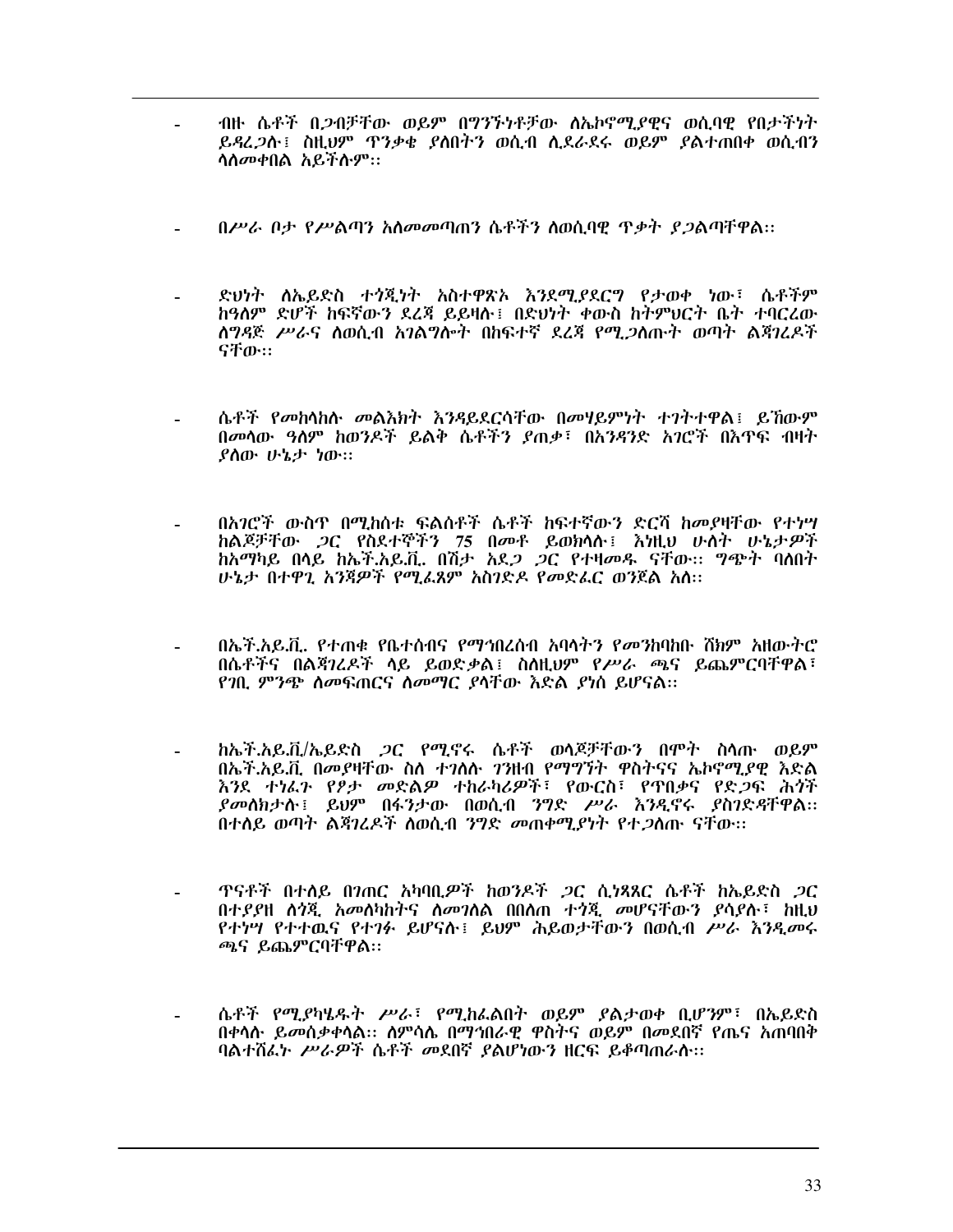- ከወንዶች ያነሰ ዋቂት ሴቶች በማኅበራዊ ዋስትና ወይም ከሙያ *ጋ*ር በተያያዙ የጤና  $\sim$ አጠባበቅ ጥቅሞች የተሽፌኑ ናቸው፡፡
- ወንዶች በተሰመደ የተብአታይ (masculine) ባሕርይ መከሳከያ ስሴስውና በፍላጎት ሳይ  $\mathbf{u}$  . ሳልተመሠረተ የወሲብ ግንኙነት ስስባዎች ናቸው።
- በተጎጂ ሠራተኞች ምድብ ወንዶች በቁጥር በልጠው ቀርበዋል፤ ይህም በሥራቸው  $\sim$ በወንዶች መካከል ስሚደረግ ሳልተጠበቀ ወሲብ በሚያ*ጋ*ልጡ ሁኔታዎች ውስጥ ራሳቸውን እንዲያገኙ ያደርጋቸዋል።
- በወንዶችና በሴቶች መካከል ካለው የሥልጣን ግንኙነት አኳይ ኤች.አይ.ቪ/ኤይድስን<br>የመከሳከልና የመታገል አሠራሮች በማጽደቁና የሃላፊነት አቋሞችን በማበረታ*ታት*  $\sim$ ረገድ ወንዶች ከፍተኛ ሚና መጫወት ይኖባቸዋል።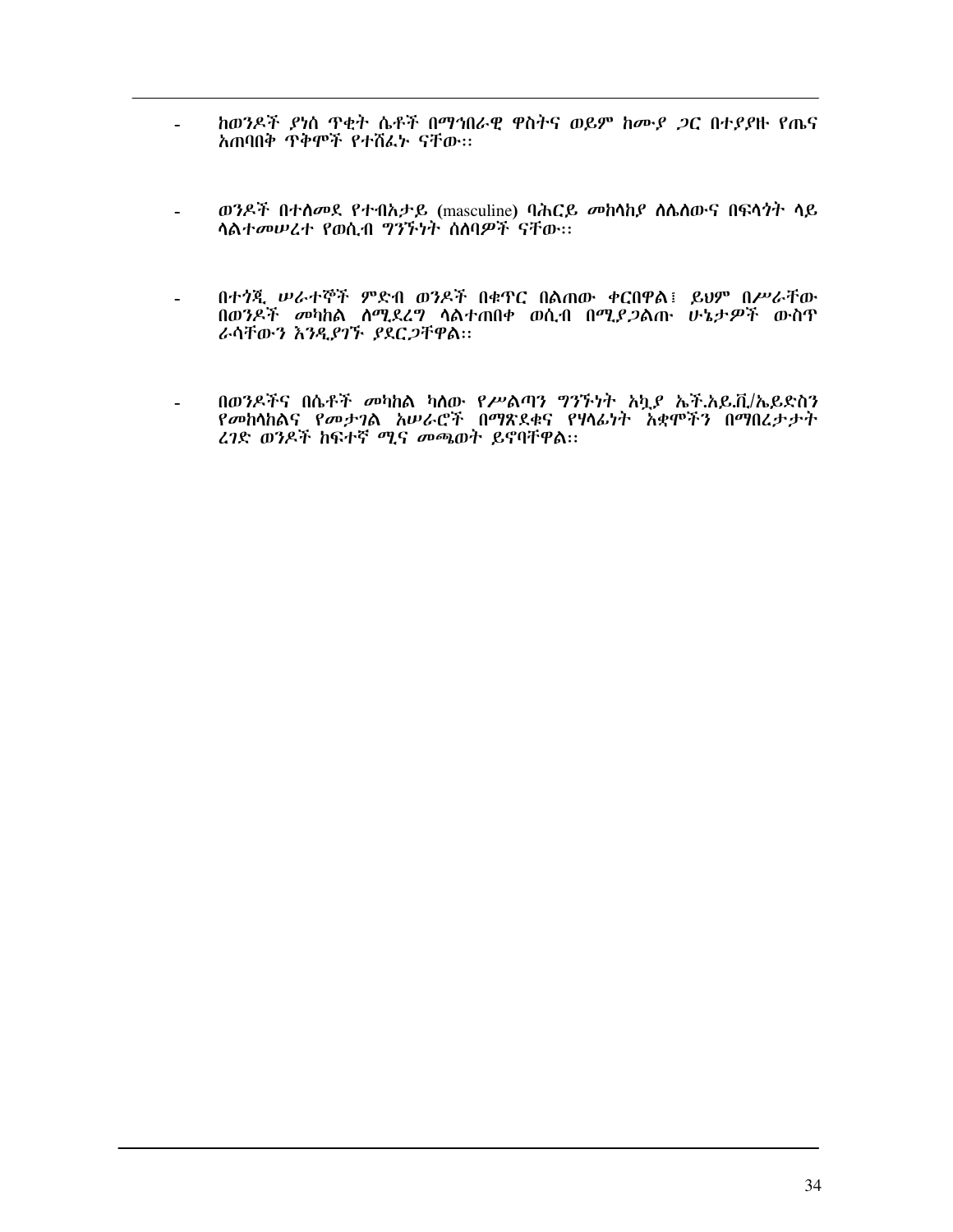አባሪ 2

#### 

#### ሀ. ጠቅሳሳ የደምና የሰውነት ፌሳሽ ጥንቃቂዎች

«*ጠቅሳሳ ዋንቃቄዎች*» ወይም «*መደበኛ ዋንቃቄዎች*» በስፋት ስለ ኤች.አይ.ቪ/ኤይድስ ወረርሽኝና የሆስፒታል ሥራተኞችን ከደም-ወለድ በሽታዎች ለመከላከል ለመጀመሪያ ጊዜ የታቀዱት በዩናይትድ ስቴትስ የበሽታ መቆጣጠሪያና መከላከያ ማእሎች በ1985 ዓ.ም. ነው፡፡ አዲሱ አቀራረብ ሰዎች ሁሉ እንዳለባቸው የሚታሰበውን በሽታ ግምት ውስጥ ሳያስንባ <u>የደምና የሰውነት ፈሳሾች ጠቅሳሳ ዋንቃቂዎችን ሥራ ሳይ በማዋሉ ሳይ አጽንኦት</u> አስቀምጧል፡፡

ጠቅሳሳ ጥንቃቄዎች ሁልጊዜ በደም ውስጥ የሚፌጠሩ የፓቶጂንስ ህዋሳትን ስመቀነስና ህመምተኞችን ስመንባከብ የሚጠቅሙ ቀሳልና መደበኛ የበሽታ መቆጣጠሪያ ልምዶች ናቸው። ጠቅሳሳ ጥንቃቄዎች የሚከተሱትን ነጥቦች ያካትታሱ፡-

- ሹል ወይም ስለታም ነገሮችን በዋንቃቄ መያዝና መጣል (መርፌ ወይም ሰሎች ስስታም ነገሮች)፤
- ከማንኛውም ተግባር አስቀድሞ እጅን መታጠብ፤
- ከደምና ከሰውነት ፈሳሾች *ጋ*ር መነካካት በሚኖርበት ጊዜ የእጅ ጓንት፣ *ጋ*ውንና ጭምብል የመሳሰሱትን በማዋለቅ ጠባቂ ማገጃዎችን መጠቀም፤
- በደምና በሰውነት ፌሳሾች የተበከለ ቆሻሻን በመመሪያ መጣል፤
- የተበከሉ መሣሪያዎችንና ሌሎች ዕቃዎችን በተገቢው ማጽዳት፤ እና
- የውስጥ ልብሶች ተገቢ አያያዝ::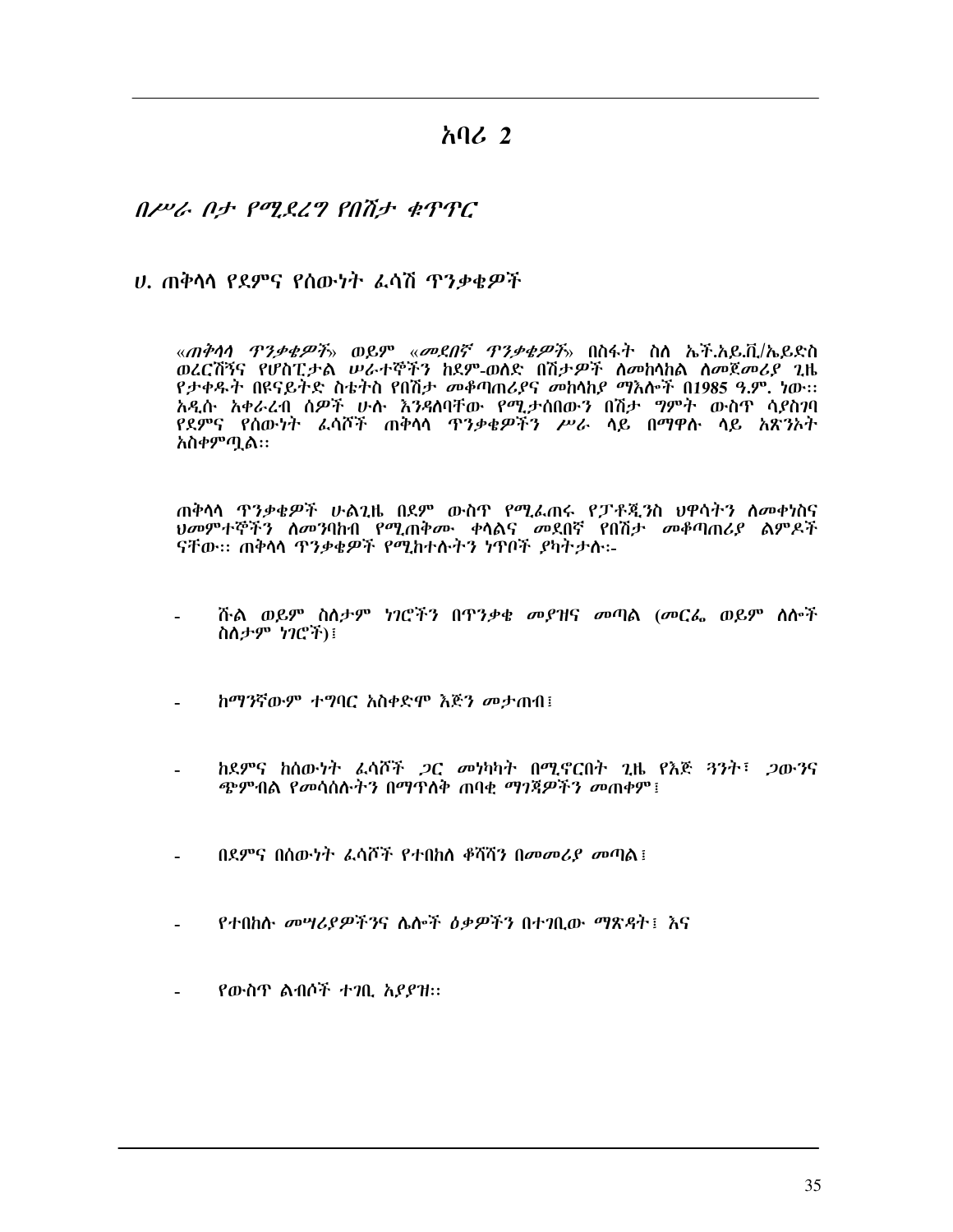#### ስ. ምርጥ መመሪያዎች በመከሳከያ ቁጥጥር ሳይ ጠቅሳሳ ጥንቃቄዎች

Bednarsh, H.S.: "Infction Control: Universal Precautions reconsidered", in *American Dental Hygenists' Association: Access* (Chicago, 1995) Vol. 11, No. 1.

Centers for Disease Control and Prevention (CDC)/National Center for HIV, STD and TB Prevention/Division of HIV/AIDS prevention: *Preventing occupational HIV transmission to health care workers* (updated June, 1999).

South African Law Commission: *Aspect of the law relating to AIDS* (Projecct No. 85): Universal workplace infection control measures (Universal Precautions) (1997).

WHO: *WHO guidelines on AIDS and first aid in the workplace,* WHO AIDS series 7 (Geneva, 1990).

WHO/UNAIDS/ICN (International Council of Nurses): *HIV and the workplace and Universal Precautions,* Fact sheets on HIV/AIDS for nurses and midwives (Geneva, 2000).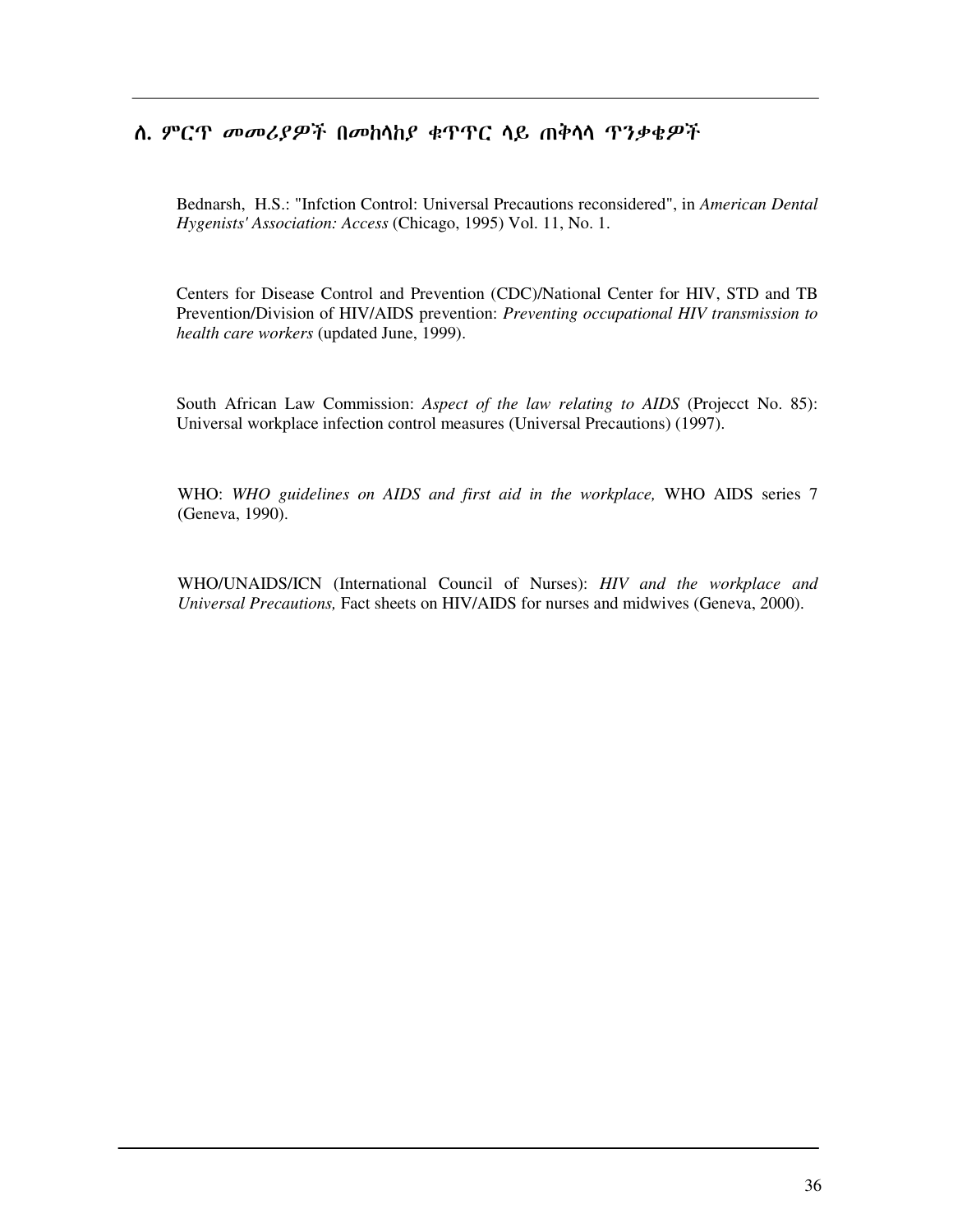#### $\lambda$   $\Omega$ ,  $\lambda$

### በሥራ ቦታ የኤች.አይ.ቨ./ኤይድስ ፖለ.ሲ. ስለ ማቀድና ተግባራዊ የማድረግ መከታተያ ዝርዝር (ማመሳከሪያ)

አሠሪዎች፣ ሠራተኞችና ተወካዮቻቸው ለፍላጎቶቻቸው ምላሽ የሚሰጥና ሚዛናዊ የሆነ የኤች.አይ.ቪ/ኤይድስ ፖሊሲ በመቅረጹ ሂደት ግልጽና የቀና በሆነ ሥርዓት ሊተባበሩ  $6.79$ ል:: ፖሊሲው በከፍተኛ ደረጃ በተወሰደ የቁርጠኛነት አቋም በመታገዝ ኤች.አይ.ቪ/ኤይድስን እንዴት መቆጣጠር እንደሚቻል ስጠቅሳሳው ማኅበረሰብ አርአደ መሆን አስበት፡፡ በዚህ መመሪያ ክፍል 6-9 በተብራራው መሠረት የዚህ ፖሊሲ ዋነኛ ነገሮች ስስ ኤች.አይ.ቪ/ኤይድስና እንዴት እንደሚተላለፍ መረጃን፣ የግል ግንዛቤንና ችሎታን የማሳደግ ስልቶችና ትምህርታዊ እርምጃዎችን፤ የጠባይ ስውዋን የሚያበረታቱና የሚደግፉ ተግባራዊ የመከሳከል እርምጃዎችን፤ ከቫይረሱ *ጋ*ር የሚኖሩት እነርሱ ይሁኑ ወይም ቤተሰቦቻቸው ስተጠቁ ሠራተኞች ጥበቃና እንክብካቤ ማድረግን፤ እንዲሁም በሥራ ቦታ ስሚደረግ ማንኛ ውም ዓይነት መዋፎ ስም መስጠትና መድልዎን ያካትታል፡፡

የሚከተሱት እርምጃዎች ፖለሲና ፕሮግራም ስመቅረጽ እንደ መመሪያ ያገለግላስ፡፡-

- የበላይ አመራር፤ የተቆጣጣሪዎች፤ የሠራተኞች፤ የሠራተኛ ማኅበራት፤ የሰው ኃይል  $\Box$ ሃብት ክፍል፣ *የሥ*ልጠና ክፍል፣ የኢ*ን*ዱትሪ **ግን**ኙነቶች ክፍል፣ የመደበኛ ጤና ክፍል፣ የጤናና የደህንነት ኮሚቴ፤ እንዲሁም ከቫይረሱ *ጋ*ር የሚኖሩ ሰ*ዎች* ተወካዮች ያስብት የኤች.አይ.ቪ/ኤይድስ ኮሚቴ ይቋቋማል፤
- $\Box$ ኮሚቴው የራሱን የሥራ መመሪያ የመወሰንና ውሳኔ የመስጠት ሥልጣንና ዛላፊነትን ይወስናል ፣
- $\Box$ ብሔራዊ ሕጎች ስድርጅቶች ያሳቸውን ተጽእኖ ይገመግማል፤
- ኮሚቴው በምሥጢር የመነሻ ጥናት በማካሄድ ኤች.አይ.ቪ. በሥራ ቦታ ያሳደረውን  $\Box$ ተጽእኖና በኤች.አይ.ቪ/ኤይድስ የተያዙና የተጠቁ ሥራተኞችን ፍላጎት ይመረምራል፤
- $\Box$ ኮሚቴው በሥራ ቦታና በአካባቢ ማኅበረሰብ ምን ዓይነት የጤናና የመረጃ አገልግሎቶች እንዳሉ ያፈጋግጣል ፡
- ኮሚቴው በረቂቅነት ስአስተያየት ተሰራጭቶ የሚከሰስና የሚጸድቅ ረቂቅ ፖሊሲ  $\Box$  $\boldsymbol{\beta}$ ወጣል ፤